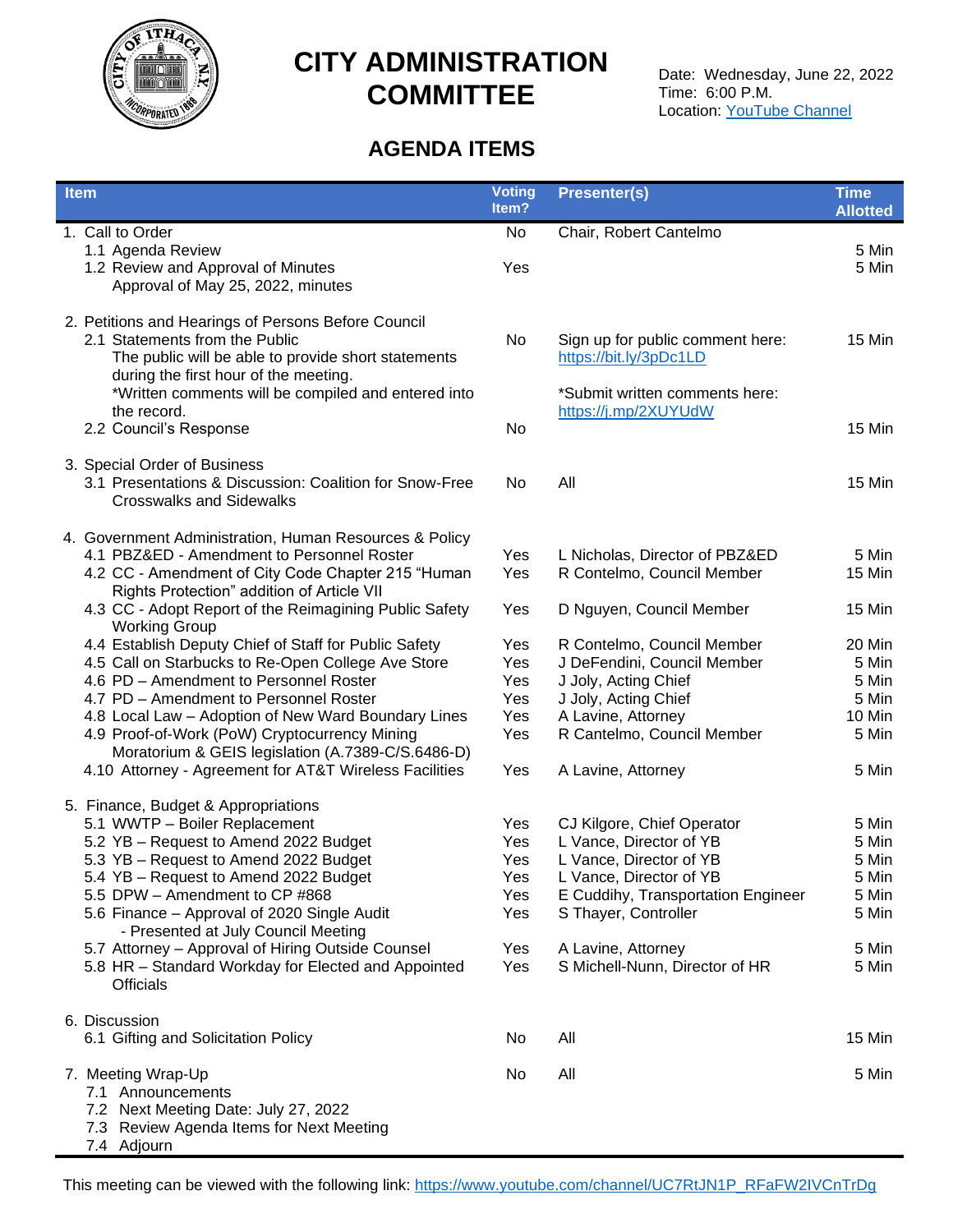### **4. Government Administration, Human Resources & Policy .1 PBZ&ED - Amendment to Personnel Roster**

WHEREAS, the Department of Planning and Development wishes to increase the potential applicant pool for Planner positions, and

WHEREAS, in consultation with Human Resources, the Department created the position of Assistant Planner, an entry-level position below Planner, and

WHEREAS, the Assistant Planner is a training position in which one holding the position would be eligible for promotion to Planner after a year of satisfactory work performance, and

WHEREAS, the position requires less experience and/or education than the Planner position and could therefore attract candidates with undergraduate degrees in Planning and related fields; now, therefore, be it

**RESOLVED,** That the Personnel Roster of the Planning and Development Department be amended as follows:

Add: One (1) Assistant Planner (40 hours/week)

and be it further

**RESOLVED,** That, based on recruitment results, the Assistant Planner position may be filled in lieu of a funded Planner position, or vice versa, but in no event shall both positions be filled at the same time without prior Council approval, and be it further

**RESOLVED,** That the position of Assistant Planner shall be assigned to the CSEA Administrative Unit Compensation Plan at salary grade 11, and be it further

**RESOLVED,** That for the sole purpose of determining days worked reportable to the New York State and Local Employees Retirement System the standard workday for this position shall be established at eight (8) hours per day (forty (40) hours per week), and be it further

**RESOLVED,** That funding for this position shall be derived from the approved 2022 departmental budget.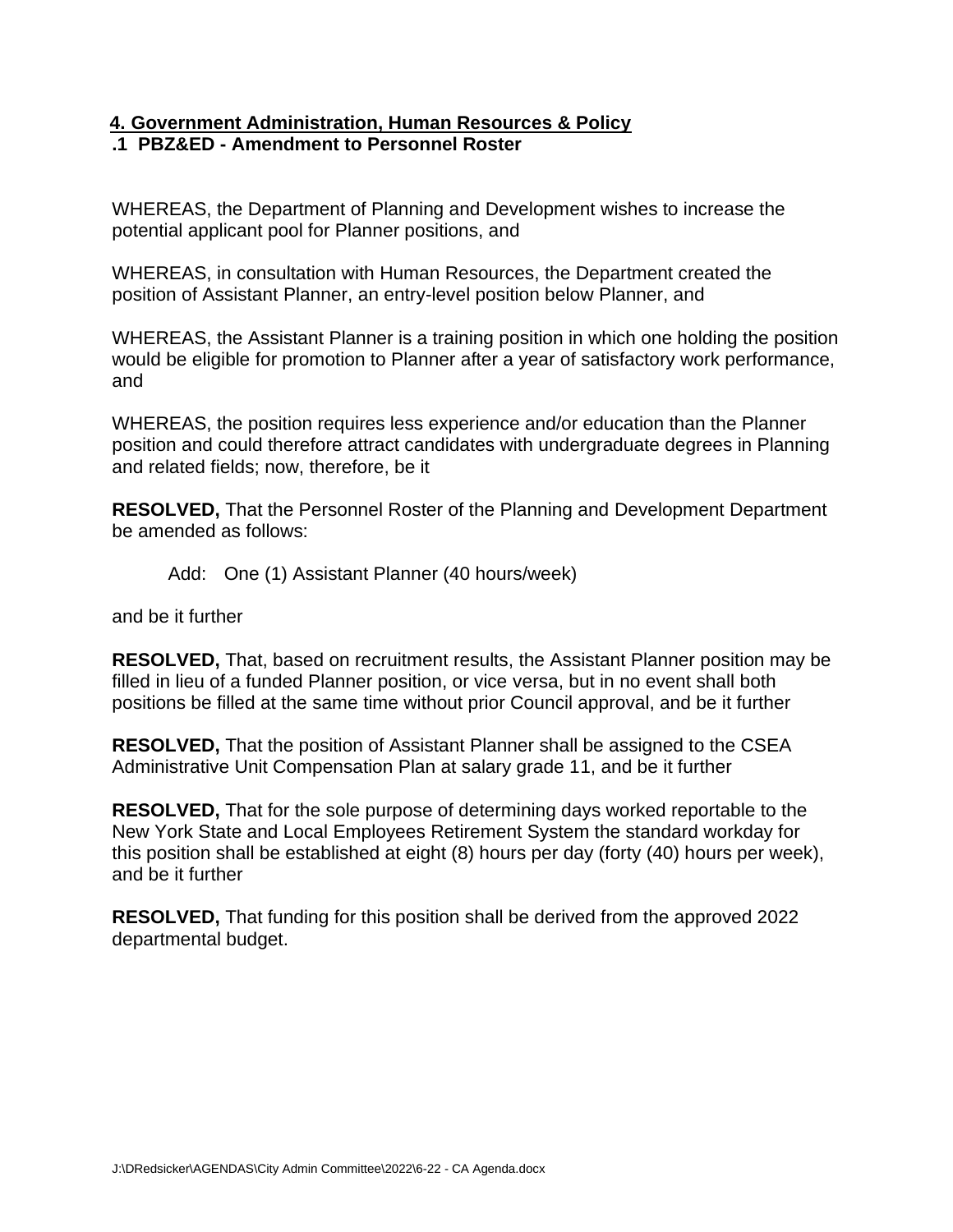## **4. Government Administration, Human Resources, and Policy**

### **.2 An Ordinance Amending Chapter 215 of the City of Ithaca Municipal Code Entitled "Human Rights Protection" to Add Article VII "Protection of Reproductive Rights"**

WHEREAS, the City of Ithaca hereby affirms and expresses support that the core values of our community include creating a climate of welcome and inclusiveness, protecting and preserving democracy, freedom, human rights, and the dignity of all people; and

WHEREAS, the 2019 Reproductive Health Act affirmed New York State's commitment to comprehensive reproductive healthcare as a fundamental component of health, privacy, and equality; and

WHEREAS, in anticipation of an expected Supreme Court ruling, some state legislatures have moved to criminalize out-of-state abortions; and

WHEREAS, the New York State Legislature is actively considering the A10148 the Reproductive Freedom and Equity Program Act; now therefore

## **ORDINANCE 2022-**

**BE IT ORDAINED AND ENACTED** by the Common Council of the City of Ithaca as follows:

### **Section 1. Legislative findings, intent, and purpose.**

The Common Council makes the following findings:

- 1. That the protection of reproductive rights is essential to healthcare and the wellbeing of individuals.
- 2. That New York State legalized abortion in 1970 prior to the landmark Roe v. Wade case enshrined these protections in the U.S. Constitution.

Based on the above findings of fact, and consistent with the Tenth Amendment to the United States Constitution, the enactment of this Article is intended to achieve the following objectives,

### **Section 2.**

§215 of the City Code is hereby amended to add at the end thereof a new Article VII to read as follows:

### **Article VII Protection of Reproductive Rights**

§215-47 The purpose and intent of this Article is to recognize the importance of reproductive healthcare as a matter of health, privacy, and equality and to ensure, to the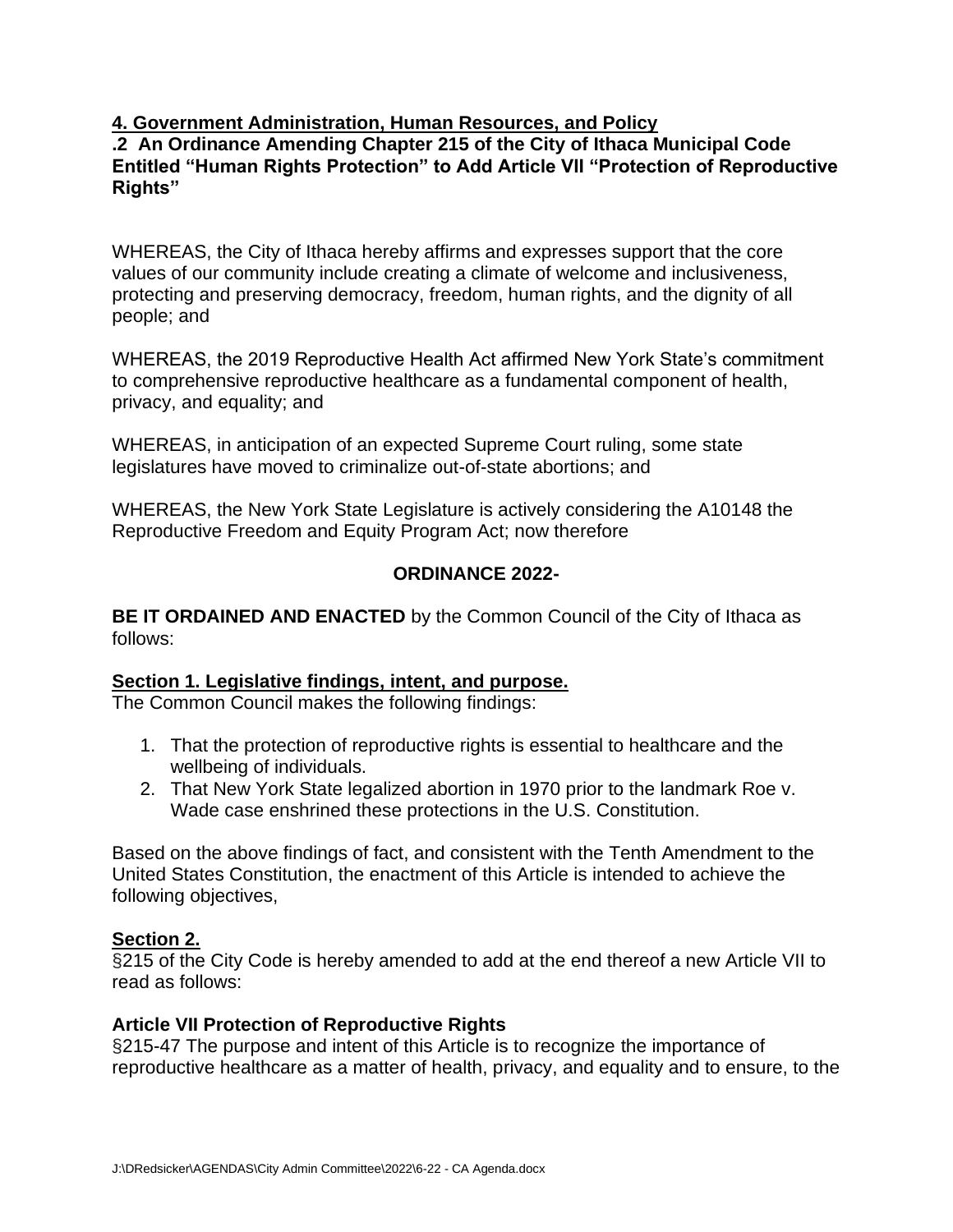greatest extent permitted by law, that those rights are upheld for all residing within the City of Ithaca.

§215-48 Persons not to be detained.

A. No city resources, including, but not limited to, time spent by employees, officers, contractors, or subcontractors while on duty, or the use of city property, shall be utilized for:

1) Detaining persons for performing or aiding in the performance of an abortion within this state, or in procuring an abortion in this state, if the abortion is performed in accordance with the provisions of Article 25A of the Public Health Law or any other applicable New York State law, or

2) Cooperating with or providing information to any individual or out-of-state agency or department regarding the provision of a lawful abortion performed in the state.

B. Nothing in this section shall prohibit the investigation of any criminal activity in this state, provided that no information relating to any medical procedure performed on a specific individual may be shared with an out-of-state agency or any other individual.

C. Any person detained in violation of this section may bring an action in any court of competent jurisdiction for a claim of unlawful detention in violation of this section, for any damages, including punitive damages, and for declaratory and injunctive relief and such other remedies as may be appropriate. The court, in issuing any final order in any section brought pursuant to this section, may award costs of litigation, to the prevailing party whenever the court determines such an award is appropriate. This section does not limit or abrogate any claim or cause of action such person has under common law or by other law or rule.

### **Section 3. Severability Clause**

Severability is intended throughout and within the provisions of this Ordinance. If any section, subsection, sentence, clause, phrase, or portion of this Ordinance is held to be invalid or unconstitutional by a court of competent jurisdiction, then that decision shall not affect the validity of the remaining portions of this Ordinance.

### **Section 4.** Effective Date

This ordinance shall take effect immediately and in accordance with law upon publication of notices as provided in the Ithaca City Charter.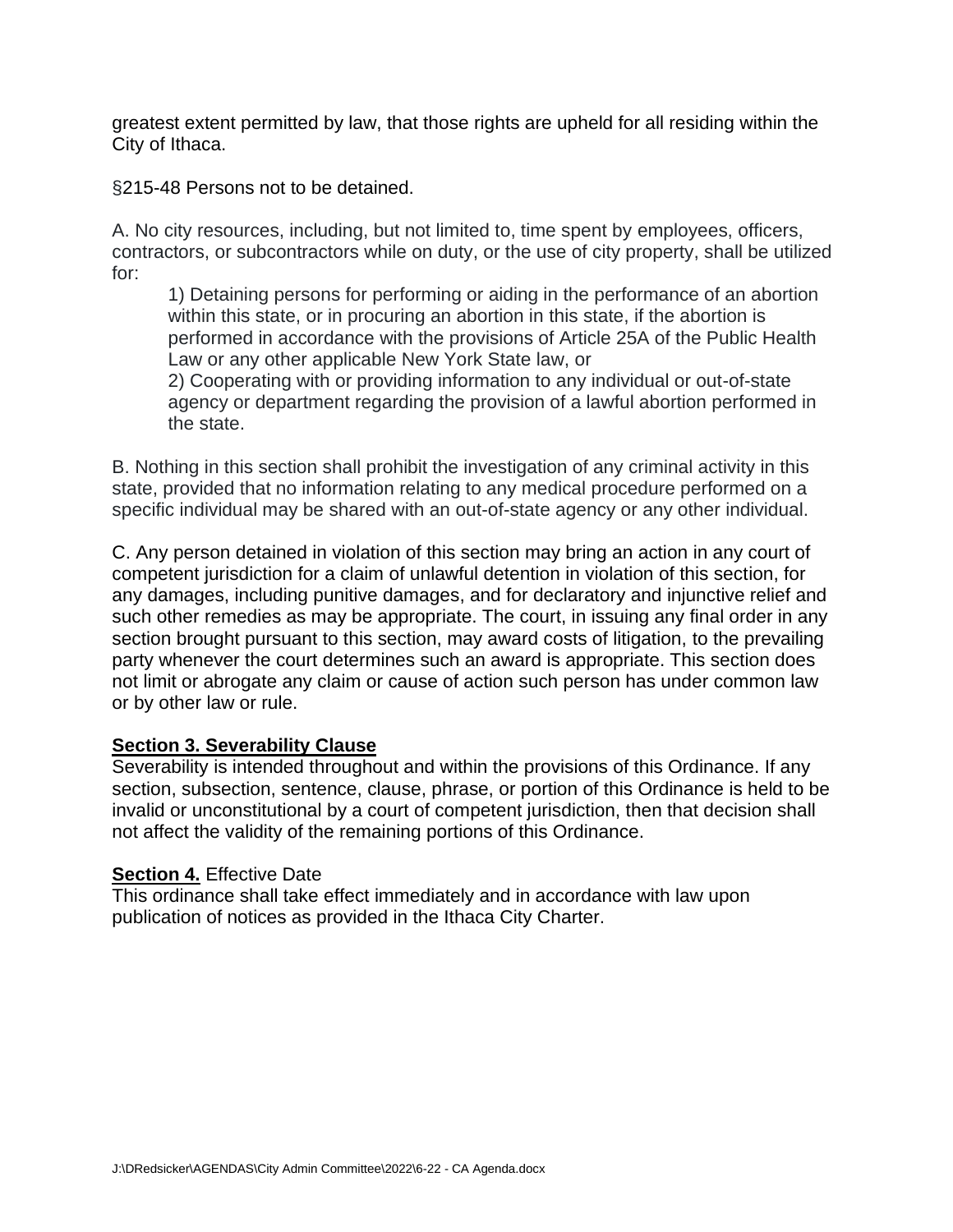### **4. Government Administration, Human Resources, and Policy .3 Adopt Report of the Reimagining Public Safety Working Group**

WHEREAS, following the murder of George Floyd by Minneapolis police officer Derek Chauvin and citing "a long and painful history in New York State of discrimination and mistreatment of Black and African-American citizens," then-New York Governor Andrew Cuomo issued Executive Order 203 calling upon local governments that operate police agencies to study their current operations and develop a plan to address "the particular needs of the communities served by such police agency and promote community engagement to foster trust, fairness, and legitimacy, and to address any racial bias and disproportionate policing of communities of color"; and

WHEREAS, in response to Executive Order 203 Common Council adopted recommendations from the joint City of Ithaca and Tompkins County report "Public Safety Reimagined" on March 31, 2021, including the creation of a task force consisting of "IPD staff, other City staff, Alderpersons, interested City residents, and outside experts or consultants" to design a new department to "manage various public safety functions in the City" consisting of "a unit of unarmed first responders to respond to certain non-violent call types" and "a unit of armed, uniformed first responders who shall qualify in all respects under New York State law as police officers, with said unit therefore led by someone who shall qualify in all respects under New York State law as a Chief of Police"; and

WHEREAS, in June 2021 that task force convened as the Reimagining Public Safety (RPS) Working Group and its over 35 members, technical advisors, and subcommittee contributors held biweekly meetings for 8 months to discuss RPS implementation with community input gathered via a website and in-person and virtual public forums; and

WHEREAS, Working Group Co-Leads Eric Rosario and Karen Yearwood presented "Implementing the City of Ithaca's New Public Safety Agency: Suggestions From the City of Ithaca's Reimagining Public Safety Working Group" to Common Council and the public on March 2, 2022; now therefore be it

**RESOLVED,** That Common Council ADOPTS the report of the Reimagining Public Safety Working Group and a portion of its recommendations to:

- enact civilian leadership of the City's public safety responses
- create a unit of unarmed first responders to respond to certain non-violent call types
- require community-centered training for both armed and unarmed first responders
- supply improved technology for community safety efforts
- implement improved data collection and public reporting of such data
- create a public safety committee to further investigate call delineation and other details;

and be it further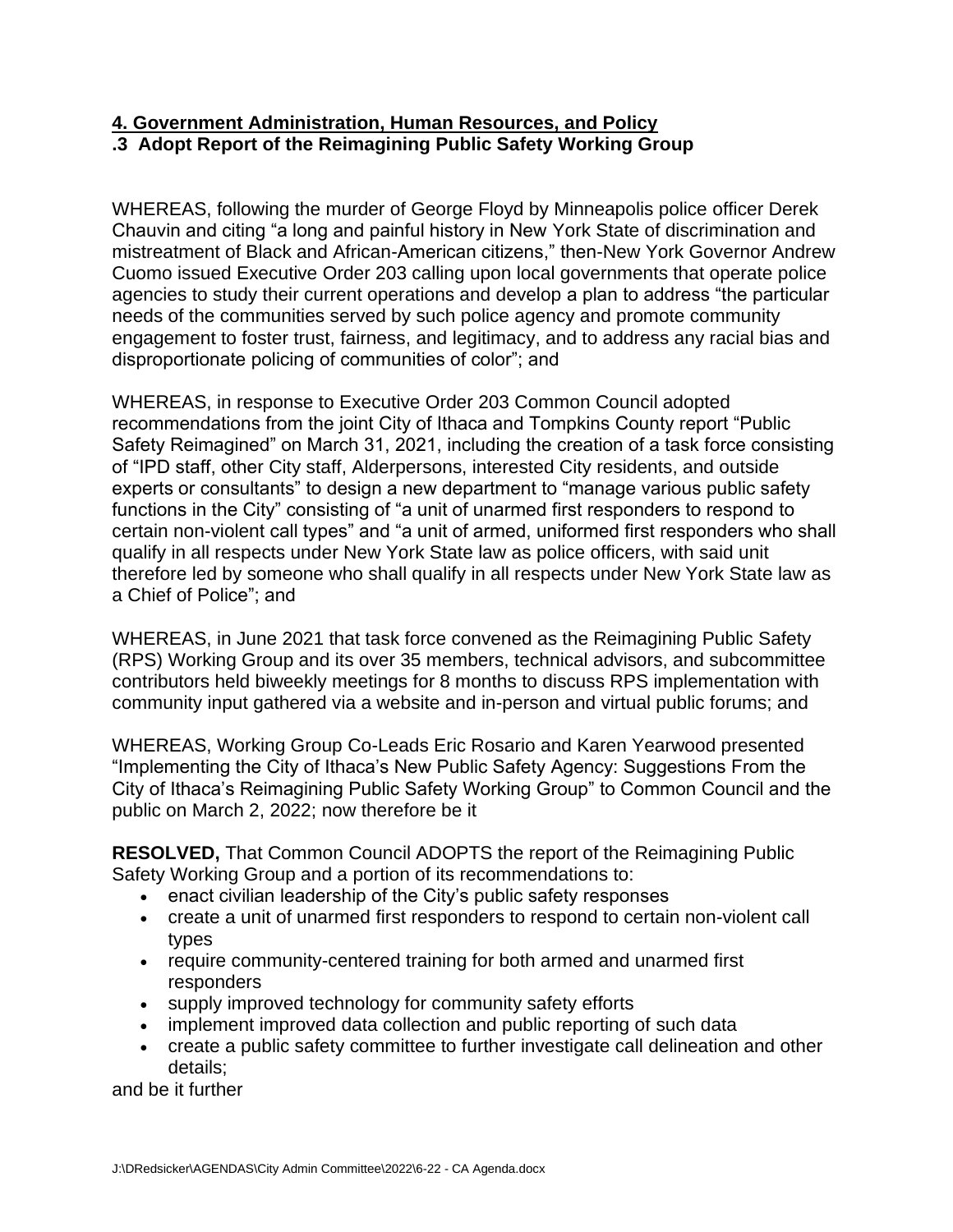**RESOLVED,** That Common Council commits to implementing those portions of the report with continued public input and further discussion by Common Council; and be it further

**RESOLVED,** That Common Council thanks the Reimagining Public Safety Working Group co-leads Eric Rosario and Karen Yearwood, participating members, and consultants and technical advisors for their work and contributions.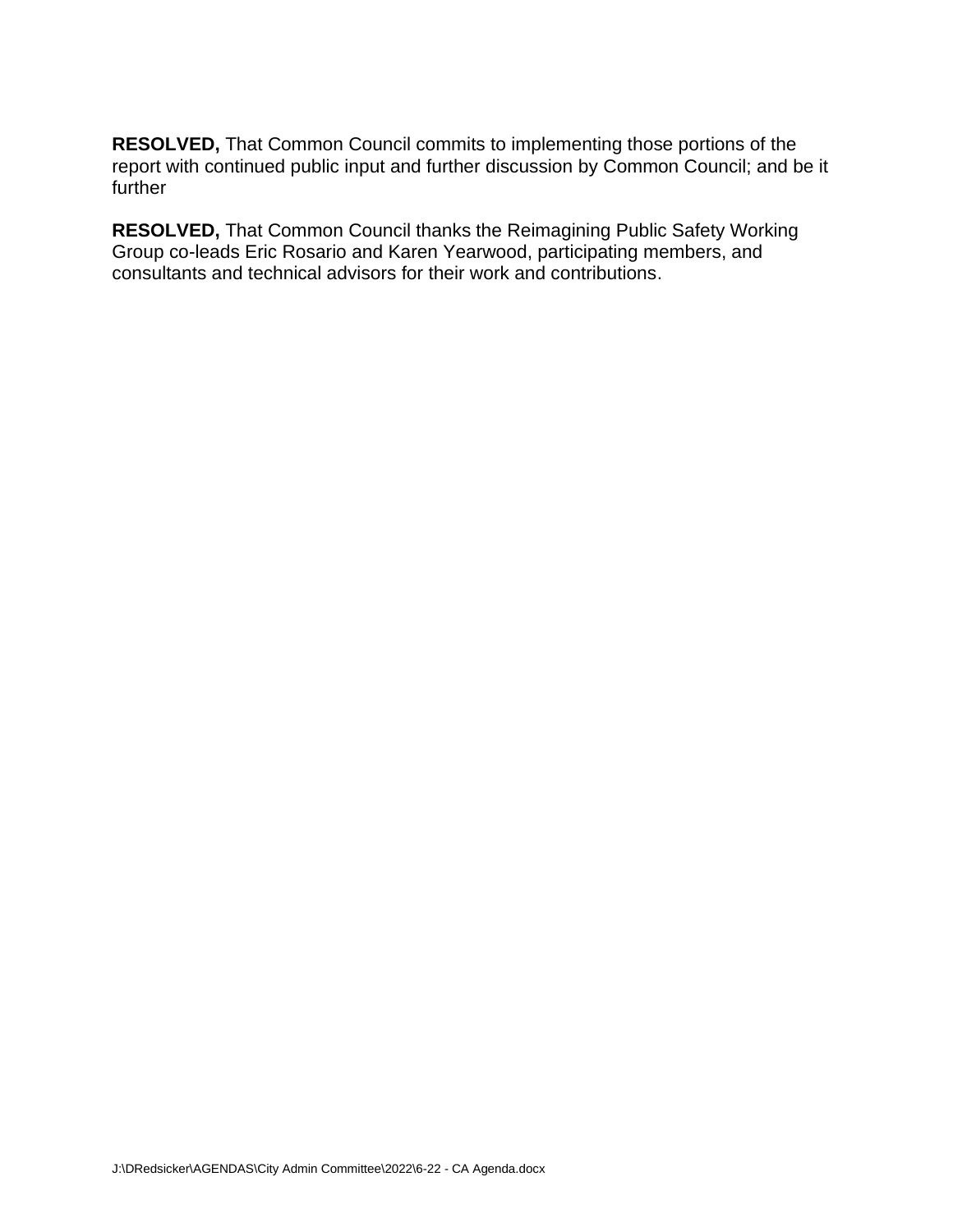### **4. Government Administration, Human Resources, and Policy .4 Establish Deputy Chief of Staff for Public Safety**

WHEREAS, on June 12, 2020, Governor Cuomo issued Executive Order 203, which charged local governments to "perform a comprehensive review of current policy force deployments, strategies, policies, procedures, and practices, and develop a plan to improve such deployments, strategies, policies, procedures, and practices, for the purposes of addressing the particular needs of the communities served by such police agency and promote community engagement to foster trust, fairness, and legitimacy, and to address any racial bias and disproportionate policing of communities of color;" and

WHEREAS, on March 31, 2021, the Common Council resolved to create a department with civilian leadership to oversee the various public safety functions in the City; and

WHEREAS, Common Council also resolved that implementation of organizational restructuring related to public safety reform would be done "in such a manner that the employment of each of the current police officers of the Ithaca Police Department shall continue uninterrupted by such a restructuring, retaining their positions and rank in the Ithaca Police Department, without being required to apply or reapply in order to maintain their current positions and rank, and retaining their civil service status, authority, and benefits of the title including all terms and conditions of employment and benefits as exist by law and under their applicable collective bargaining agreement, memoranda of agreement, and interest arbitration awards as applicable, and remaining subject to all duties and obligations required of them under each of the foregoing and under the rules and regulations of the Ithaca Police Department;" and

WHEREAS, on March 2, 2022, the Reimagining Public Safety Working Group affirmed that civilian leadership of public safety is necessary to cultivate a culture of service and transparency and to provide extensive project management and interdisciplinary leadership skills; and

WHEREAS, on June 6, 2022, the Common Council discussed establishing a deputy chief of staff for public safety that would ensure civilian oversight of relevant departments and comply with the aforementioned parameters for organizational restructuring; now, therefore be it

**RESOLVED,** That Common Council reaffirms its support for civilian leadership in the City's public safety departments; and be it further

**RESOLVED,** That Common Council directs the Acting Mayor to establish a job description, no later than December 31, 2022, for a Deputy Chief of Staff for Public Safety to aid in the discharge of their civilian oversight, disciplinary, and budgetary duties; and be it further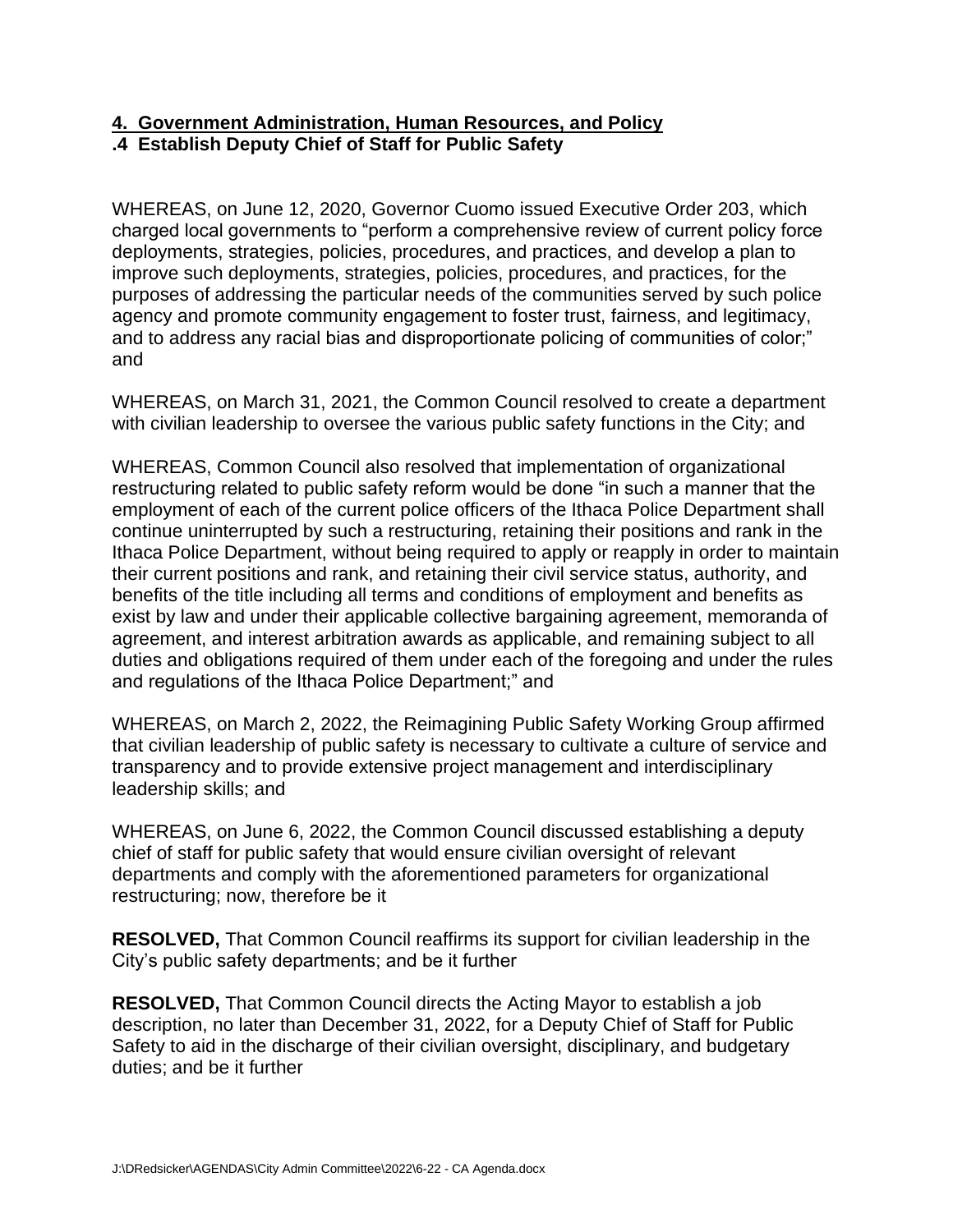**RESOLVED,** That Common Council directs the Acting Mayor to include in the FY2023 budget all necessary monies for to hire and support a Deputy Chief of Staff for Public Safety; and be it further

**RESOLVED,** That Common Council directs the Mayor to provide a written evaluation of the impact of civilian oversight, including feedback from the community and Council, no later than December 31, 2023, and be it further

**RESOLVED,** That Council commits to implement any additional necessary reforms to ensure adequate and effective civilian oversight of the City's public safety responsibilities.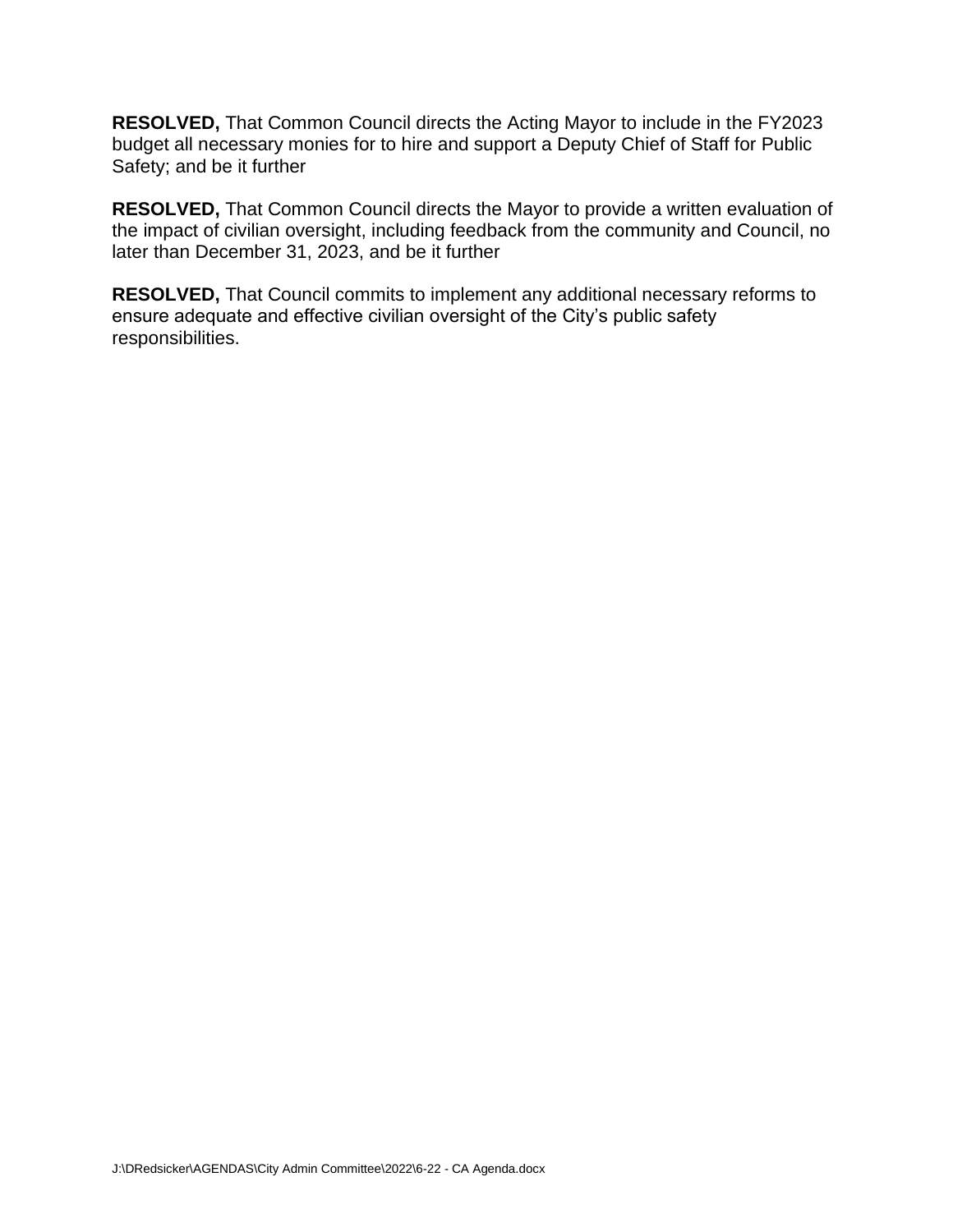### **4. Government Administration, Human Resources, and Policy .5 Call on Starbucks to Re-Open the College Avenue Store and Stop Union-Busting**

WHEREAS, Starbucks employees at all three of the stores in Ithaca voted to unionize in order to have a voice in their working conditions and have become the first fully Starbucks-unionized city in the country; and

WHEREAS, the workers in Ithaca are part of a movement of Starbucks workers all over the country that started in Buffalo and has now spread to almost 200 stores; and

WHEREAS, Starbucks has engaged in a massive anti-union campaign that has led to the National Labor Relations Board issuing complaints for more than 200 separate violations including retaliatory firings, closing a store, and making threats; and

WHEREAS, the Starbucks workers working in the 402 College Ave Starbucks went on strike on April 16, 2022, to protest unsafe working conditions as a grease trap overflowed, creating a foul stench and a slipping hazard that was neglected by management, who originally told workers that repairs would be delayed for later in the week instead of later that day following the initiated strike; and

WHEREAS, Starbucks workers at 402 College Ave have identified a pattern of unionbusting by Starbucks management, including a consistent reduction of staff hours, write ups for minor infractions, and the perpetuating of unsafe working conditions, including allowing a grease trap to overflow and the removal of a fan that acted as the only source of cooling during summer days; and

WHEREAS, the corporation's June 4th decision to close the Ithaca Starbucks located on 402 College Ave, despite its location in a high traffic, profitable area, and giving workers only one week's notice is clearly another example of union-busting; and

WHEREAS, the values of the City of Ithaca include respect for the right to organize unions and for workers to collectively bargain; now, therefore be it

**RESOLVED,** That the Ithaca Common Council condemns in the sharpest terms Starbucks' virulent and brutal anti-union attacks on its own workers; and be it further

**RESOLVED,** That the Ithaca Common Council demands that Starbucks sign the Fair Elections Principles; and be it further

**RESOLVED,** That the Ithaca Common Council calls upon Starbucks to immediately reopen the College Avenue store, allowing all its workers to return to work, and stop its anti-union practices.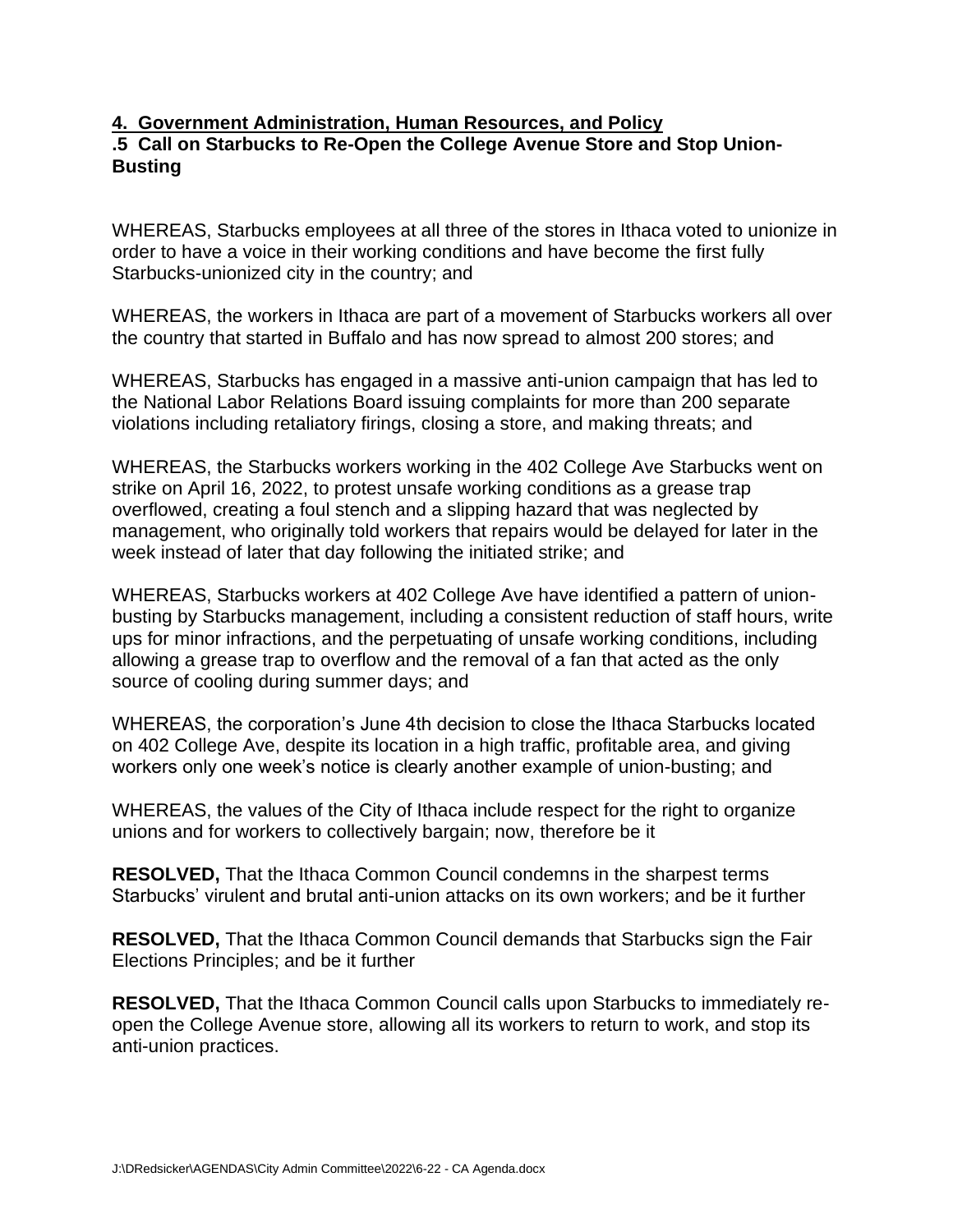### **4. Government Administration, Human Resources, and Policy .6 Police Department - Amendment to Personnel Roster – Police Records Supervisor**

WHEREAS, the Ithaca Police Department has recently restructured the duties of several first line supervisors to allow the department to better focus on building stronger relationships with the community, and to increase accountability and transparency. In continuing to restructure for better efficiency and to also allow career growth for civilian staff, the department is requesting the addition of a civilian Police Records Supervisor to the roster; and

WHEREAS, the Ithaca Police Department requested the assistance of the Human Resources Department in establishing the appropriate job duties and classification for a Police Records Supervisor. The Human Resources Department assisted and presented the new job description to Ithaca City Civil Service Commission; and

WHEREAS, the Ithaca Civil Service Commission reviewed and approved the job classification of Police Records Supervisor during its regular meeting on June 1, 2022; now, therefore, be it

**RESOLVED,** That the Personnel Roster of the Ithaca Police Department be amended as follows:

Add: One (1) Police Records Supervisor (40 hours/week)

and be it further

**RESOLVED,** That the position of Police Records Supervisor shall be assigned to the CSEA Administrative Unit Compensation Plan at salary grade 8, and be it further

**RESOLVED,** That for the sole purpose of determining days worked reportable to the New York State and Local Employees Retirement System the standard workday for this position shall be established at eight (8) hours per day (forty (40) hours per week), and be it further

**RESOLVED,** That funding for this position shall be derived from the approved 2022 departmental budget.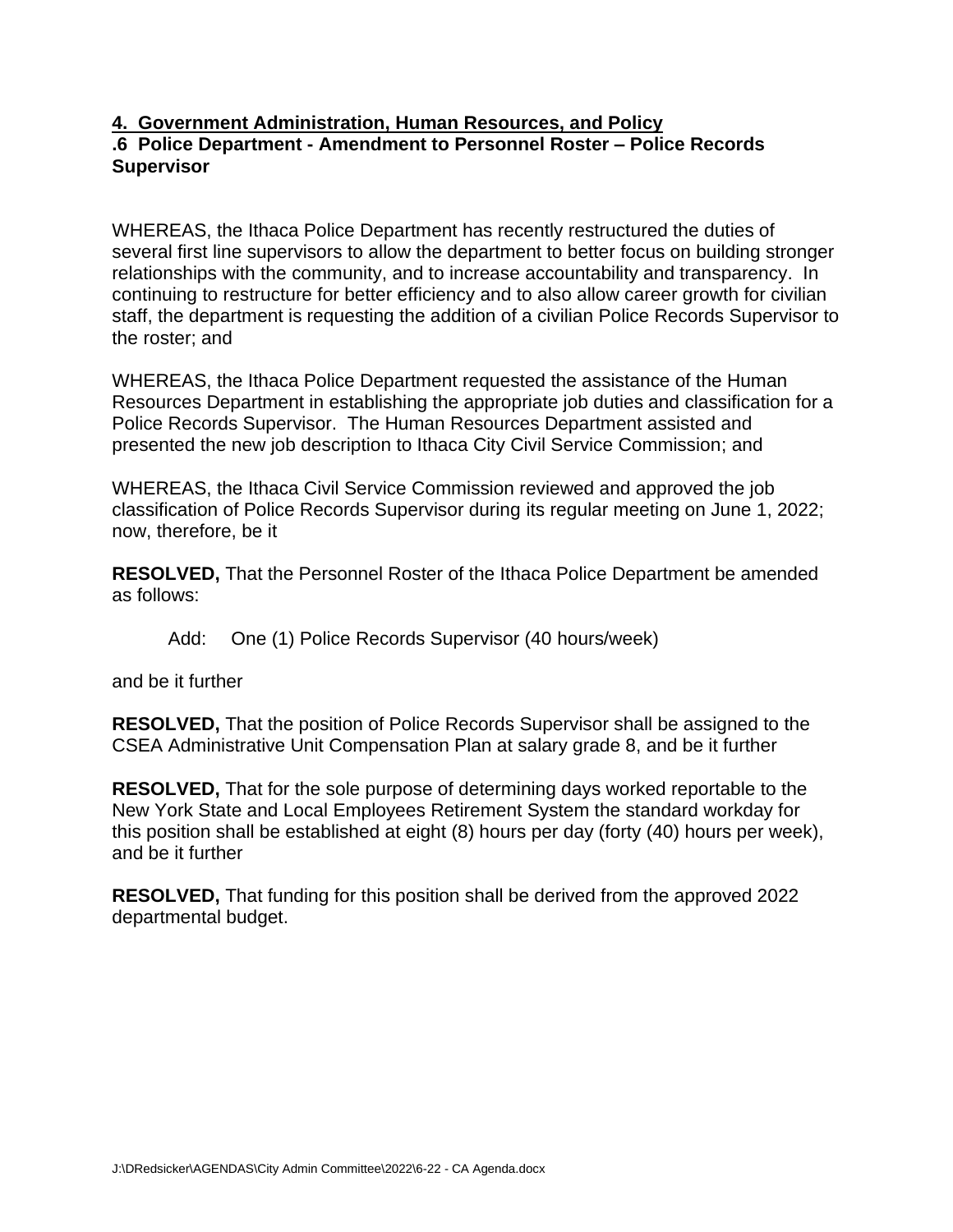Jurisdiction: City of Ithaca Jurisdictional Class: Competitive Adopted: 06/01/22

### **POLICE RECORDS SUPERVISOR**

**DISTINGUISHING FEATURES OF THE CLASS:** The work involves responsibility for supervising and participating in the input, management, and dissemination of sensitive and confidential police records, including police reports, medical records, use of force reports, and mental health forms. The incumbent provides working supervision and training to Data Entry Specialists engaged in these functions. The Police Records Supervisor is also responsible for preparing and maintaining a variety of records and data related to departmental activity. The Police Records Supervisor may also be assigned responsibility for related activities and functions of the Records Division that can be appropriately handled by civilian personnel. The work is performed under the general supervision of a Police Sergeant or other supervisory law enforcement officer in accordance with well-established office procedures, with leeway allowed to exercise independent judgment in carrying out the details of the work. Supervision as a lead worker is exercised over Data Entry Specialists; full supervision is exercised in the absence of superiors. Does related work as required.

### **TYPICAL WORK ACTIVITIES:**

Supervises and participates in the input, management and dissemination of sensitive and confidential police records, including police reports, medical records, use of force reports, and mental health forms as collected and submitted by sworn officers;

Prioritizes and assigns tasks to data entry specialists; maintains and manages schedules of Data Entry Specialists;

Supervises and participates in the preparation and maintenance of department activity records and data, including incident-based reporting, collecting and compiling data for departmental reports, monthly officer arrest data, Narcan usage, use of force data, and others as directed;

Handles day-to-day procedural questions and personnel issues that arise;

Develops and implements goals and work objectives;

Facilitates data transfer and system functioning through Spillman, Tracs, Laserfiche, live scan, and E-Justice;

Ensures that all required documentation is provided to the City Attorney's Office, the local courts, and the District Attorney's Office in accordance with state law and department policies and procedures;

Oversees and regularly evaluates the data entry specialist training program;

Participates in the selection, motivation, training, and performance evaluation of the records team members;

Supervises and participates in the quality control process of officer reports and paperwork;

- Supervises and participates in the preparation and management of Taxi License issuing and Local Background Check procedures;
- Maintains communication with City-contracted tow companies and coordinates bi-annual tow auctions;
- Establishes, maintains, and reviews workflow processes between the Ithaca Police Department and New York State Courts;
- Answers telephone calls, greets visitors, and responds to emails, providing excellent customer service when doing so.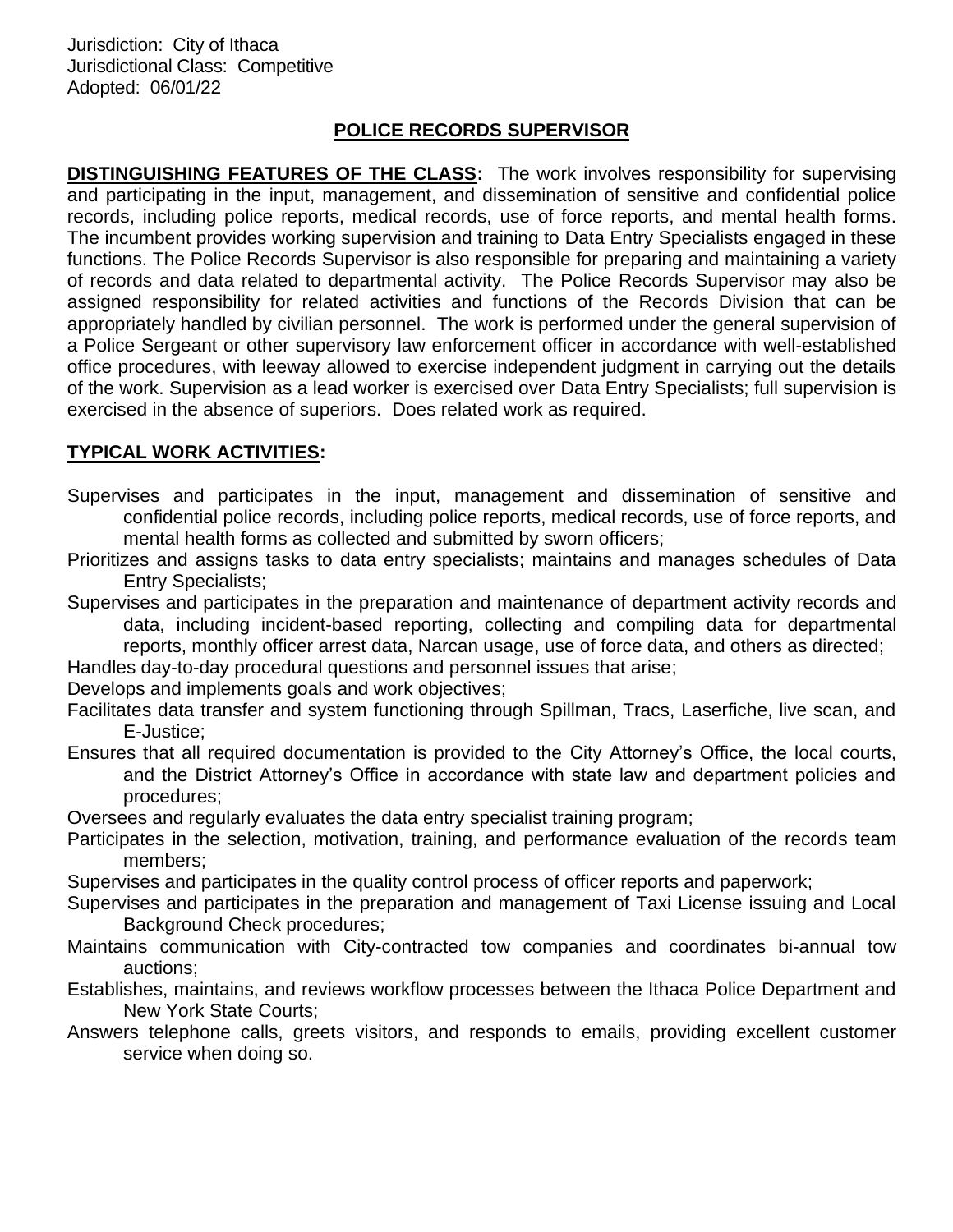### **FULL PERFORMANCE KNOWLEDGES, SKILLS, ABILITIES, PERSONAL CHARACTERISTICS:**

Good knowledge of the procedures and systems used by the Ithaca Police Department Records Division to record, maintain, manage and disseminate confidential law enforcement records; good knowledge of database and records management software used by the Ithaca Police Department; good knowledge of the laws, rules, regulations and procedures governing the storage of, and access to, law enforcement records; good knowledge of the principles and practices of office management; good knowledge of office equipment used to input, maintain and produce law enforcement records and reports, and ability to effectively use such equipment; working knowledge of the organization and functions of City of Ithaca government and the Tompkins County criminal justice community; working knowledge of office terminology, procedures, equipment and business English; good organizational skills; good data entry skills; ability to oversee the work of others; ability to train subordinate staff; ability to operate a personal computer and utilize common office software programs including word processing, spreadsheet and databases at an acceptable rate of accuracy and speed; ability to extract data from records management systems and prepare statistical reports; ability to communicate effectively both orally and in writing; ability to understand and follow oral and written instructions; ability to establish and maintain effective working relationships with others; ability to interact effectively with the public; ability to effectively work with and serve a diverse local community; physical condition commensurate with the demands of the position.

**MINIMUM QUALIFICATIONS:** Graduation from high school or possession of a high school equivalency diploma AND two (2) years of full-time paid experience, or its part-time paid equivalent, working in a records management program, which must have included the use of an automated database.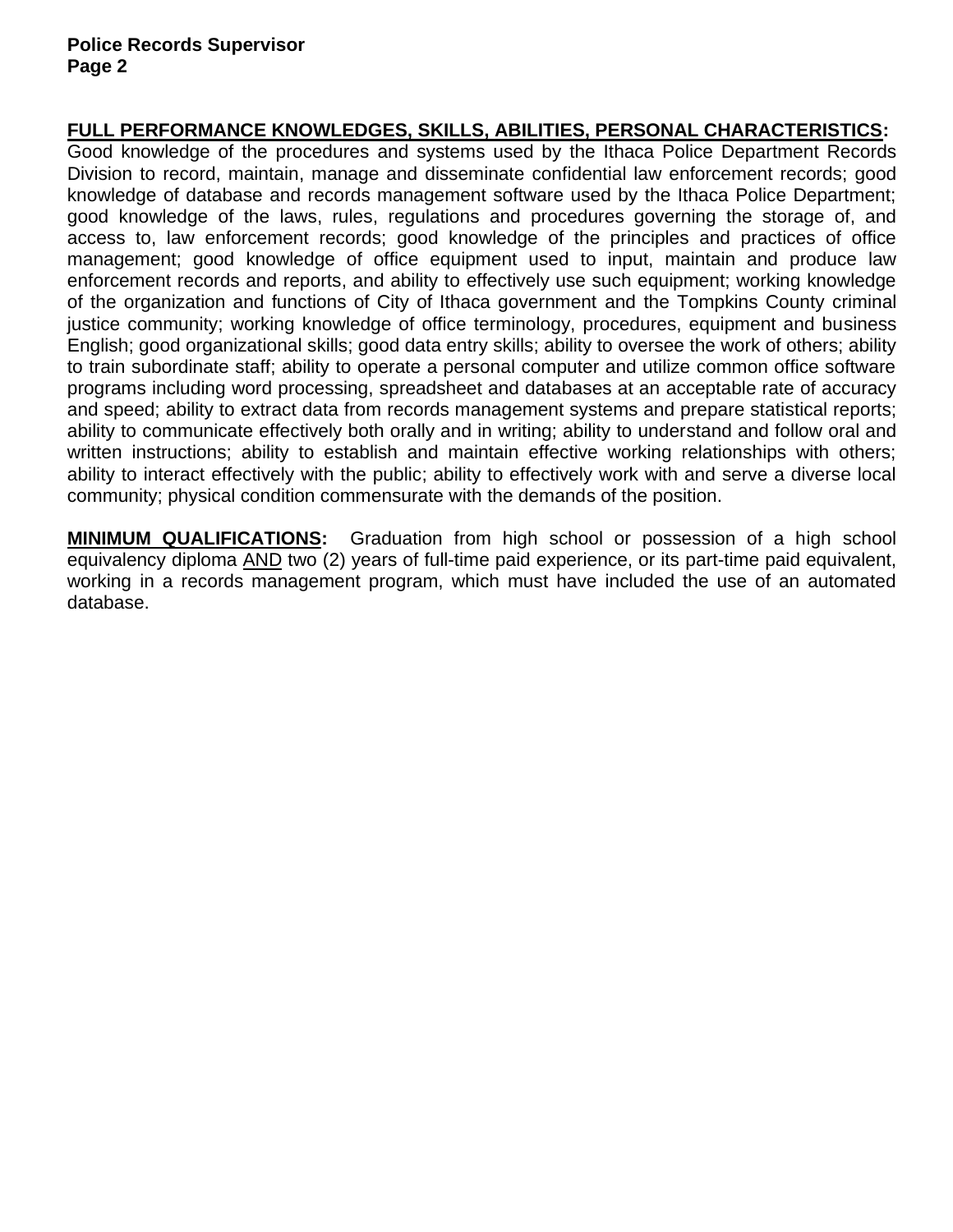### **4. Government Administration, Human Resources, and Policy .7 Police Department - Amendment to Personnel Roster – Police Support Specialist**

WHEREAS, the Ithaca Police Department requested a review of the Data Entry Specialists assigned to the Records Unit to determine whether the position is appropriately classified; and

WHEREAS, the Human Resources Department has reviewed the duties and responsibilities of the Data Entry Specialist position and has determined that there has been a permanent and material growth in job responsibilities that merits a new classification of the position to Police Support Specialist; now, therefore, be it

**RESOLVED,** Subject to the approval of the Ithaca Civil Service Commission, the Personnel Roster of the Ithaca Police Department be amended as follows:

| Add:    | Four (4) Police Support Specialists (40 hours/week) |
|---------|-----------------------------------------------------|
| Delete: | Two (2) Data Entry Specialists (40 hours/week)      |
| Unfund: | Two (2) Data Entry Specialists (40 hours/week)      |

and be it further

**RESOLVED,** That the position of Police Support Specialist shall be assigned to the CSEA Administrative Unit Compensation Plan at salary grade 4, and be it further

**RESOLVED,** That two Data Entry Specialist positions shall remain on the Ithaca Police Department personnel roster in an unfunded capacity until such time as the employees successfully complete the civil service examination process for Police Support Specialist, at which time the positions shall be abolished, and be it further

**RESOLVED,** That for the sole purpose of determining days worked reportable to the New York State and Local Employees Retirement System the standard workday for this position shall be established at eight (8) hours per day (forty (40) hours per week), and be it further

**RESOLVED,** That funding for this position shall be derived from the approved 2022 departmental budget.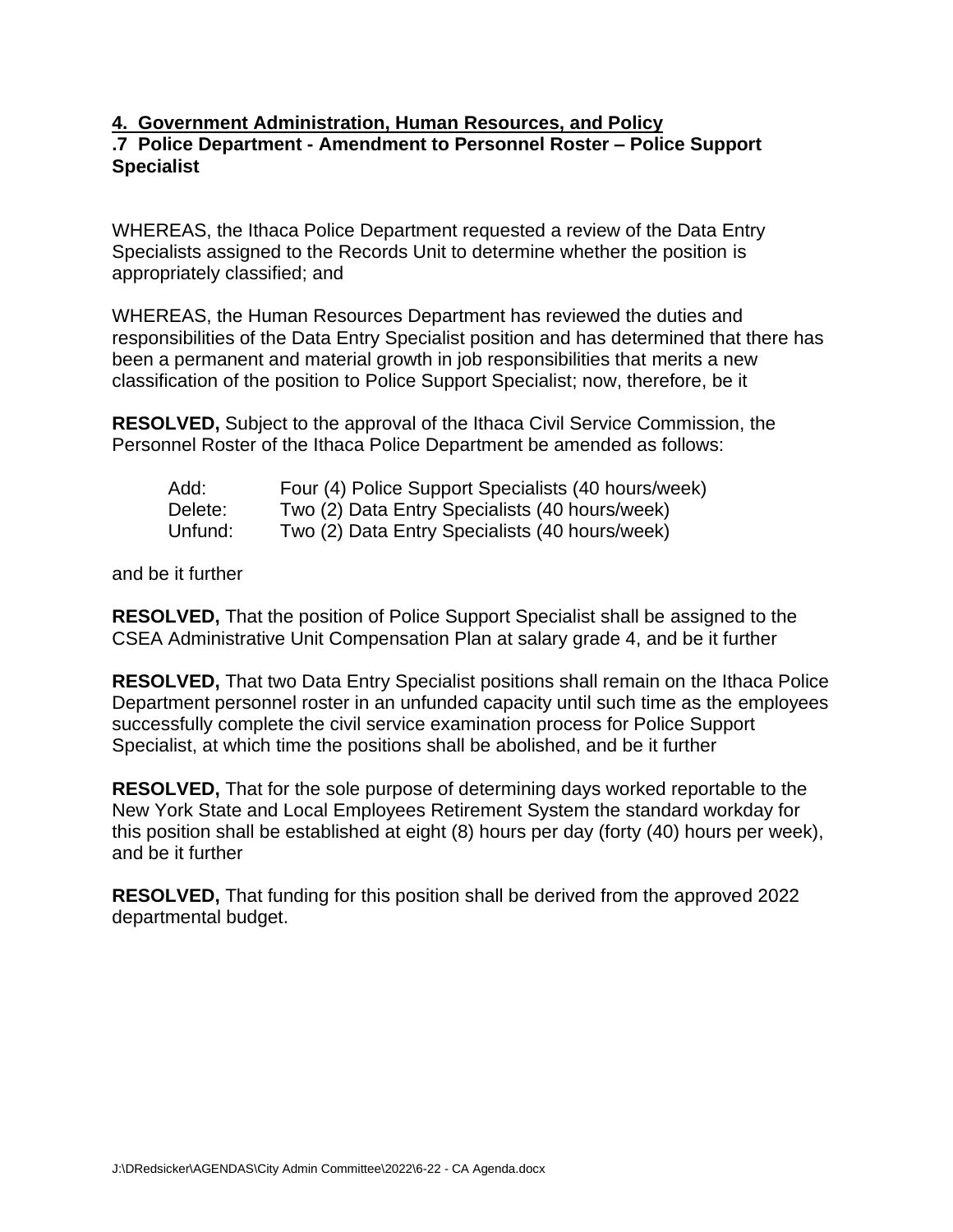Jurisdiction: City of Ithaca Jurisdictional Class: Competitive Adopted: 07/06/22

# **POLICE SUPPORT SPECIALIST**

**DISTINGUISHING FEATURES OF THE CLASS:** The work involves responsibility for the input, updating, and retrieval of sensitive and confidential police records, including police reports, medical records, use of force reports, and mental health forms, using computer software. Police Support Specialists also serve as the first point of contact with the Ithaca Police Department, including staffing the front desk, and thus have extensive face-to-face and telephone contact with the public. Police Support Specialists perform clerical duties such as filing, copying, and faxing, and may be assigned related clerical functions and activities that can be appropriately handled by civilian personnel. The work is performed under general supervision in accordance with well-established procedures. Does related work as required.

## **TYPICAL WORK ACTIVITIES:**

- Enters sensitive and confidential police records, including police reports, medical records, use of force reports, and mental health forms into electronic records software; updates, edits and retrieves records in accordance with established procedures and guidelines;
- Facilitates data transfer through interagency software systems, such as Spillman, TraCS, Laserfiche, Live Scan and eJusticeNY;
- Acts as the first point of contact for the agency, including staffing the front desk; answers telephone calls, greets visitors, and responds to emails, providing excellent customer service when doing so;
- Retrieves, compiles and provides requested records and supporting documentation to the City Attorney's Office, the local courts, and the District Attorney's Office in accordance with state law and department policies and procedures;
- Prepares and maintains department activity records and data, including incident-based reporting, collecting and compiling data for departmental reports, monthly officer arrest data, Narcan usage, use of force data, and others as directed;
- Enters and updates warrant, subpoena, and order of protection data files and logs;
- Maintains and updates databases and spreadsheets for various departmental records;
- Reviews reports and entries to ensure they are properly coded and complete; corrects typographical and clerical errors; returns incomplete reports to supervisors for completion;

Collects fees for services rendered, such as taxi licensing fees and background investigation fees;

- Assists with found property management, including intake, location management, and the release of property to its owner; accepts and prepares walk-in reports for found or lost property, vehicle repossession, etc.;
- Purges electronic and physical records and materials in accordance with New York State records retention standards and established procedures and guidelines;
- Assists with vehicle auctions by running data searches and compiling and verifying VIN numbers, registration information, and other data to ensure accuracy;

Performs various clerical duties, such as typing, filing, copying, and faxing;

May perform radio communications with officers and the dispatch center as needed or requested;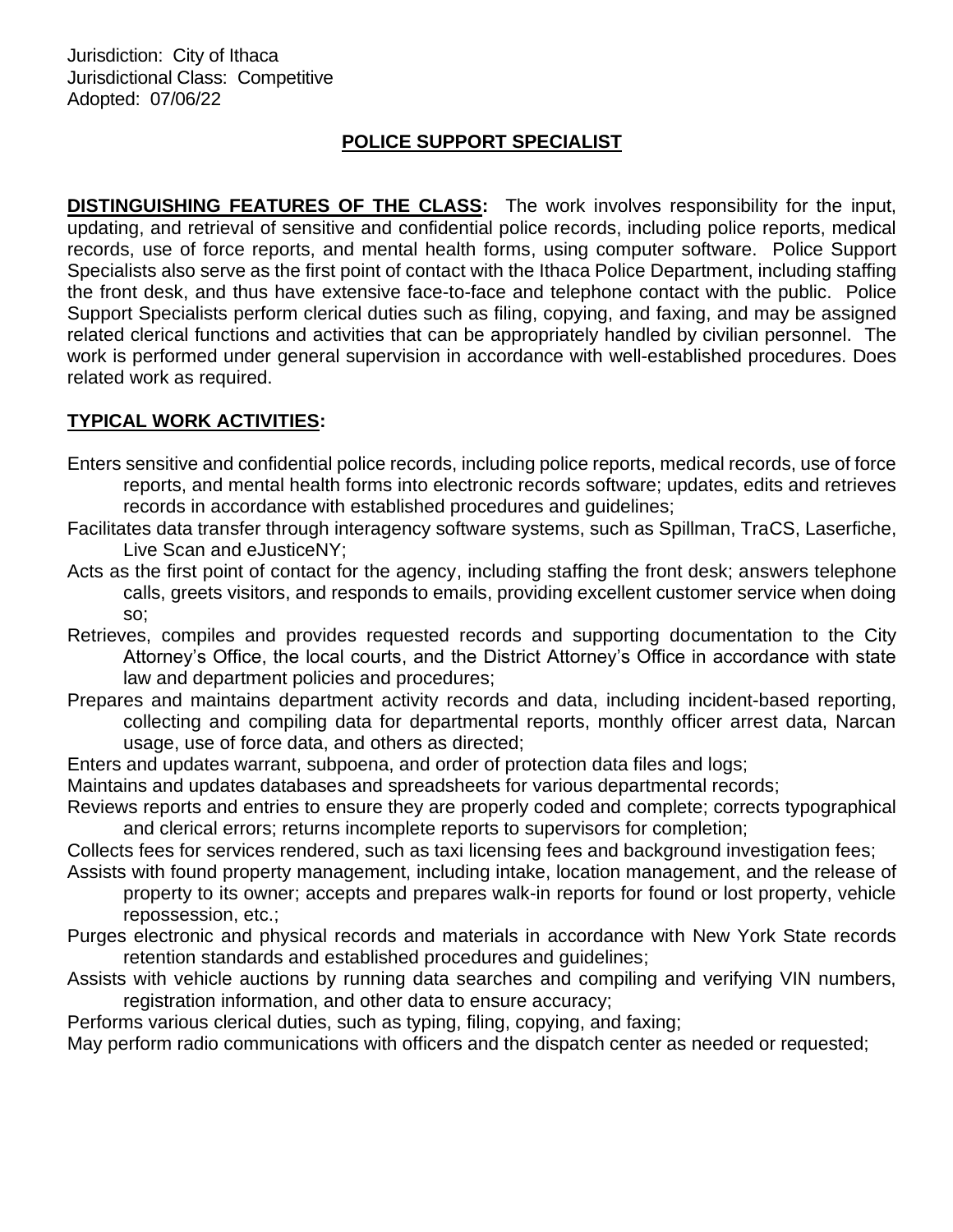## **FULL PERFORMANCE KNOWLEDGES, SKILLS, ABILITIES, PERSONAL CHARACTERISTICS:**

Working knowledge of the procedures and systems used by the Ithaca Police Department Records Division to record, maintain, manage and disseminate confidential law enforcement records; working knowledge of database and records management software used by the Ithaca Police Department; working knowledge of modern office equipment used to input, maintain and produce law enforcement records and reports, and ability to effectively use such equipment; working knowledge of modern office terminology, procedures, equipment and business English; good data entry skills; good organizational skills; ability to operate a personal computer and utilize common office software programs including word processing, spreadsheet and databases at an acceptable rate of accuracy and speed; ability to learn agency software programs; ability to extract data from records management systems and prepare statistical reports; ability to understand and follow oral and written instructions; ability to communicate both orally and in writing; ability to interact effectively with the public; ability to successfully work with and serve a diverse local community; accuracy; physical condition commensurate with the demands of the position.

**MINIMUM QUALIFICATIONS:** Graduation from high school or possession of a high school equivalency diploma.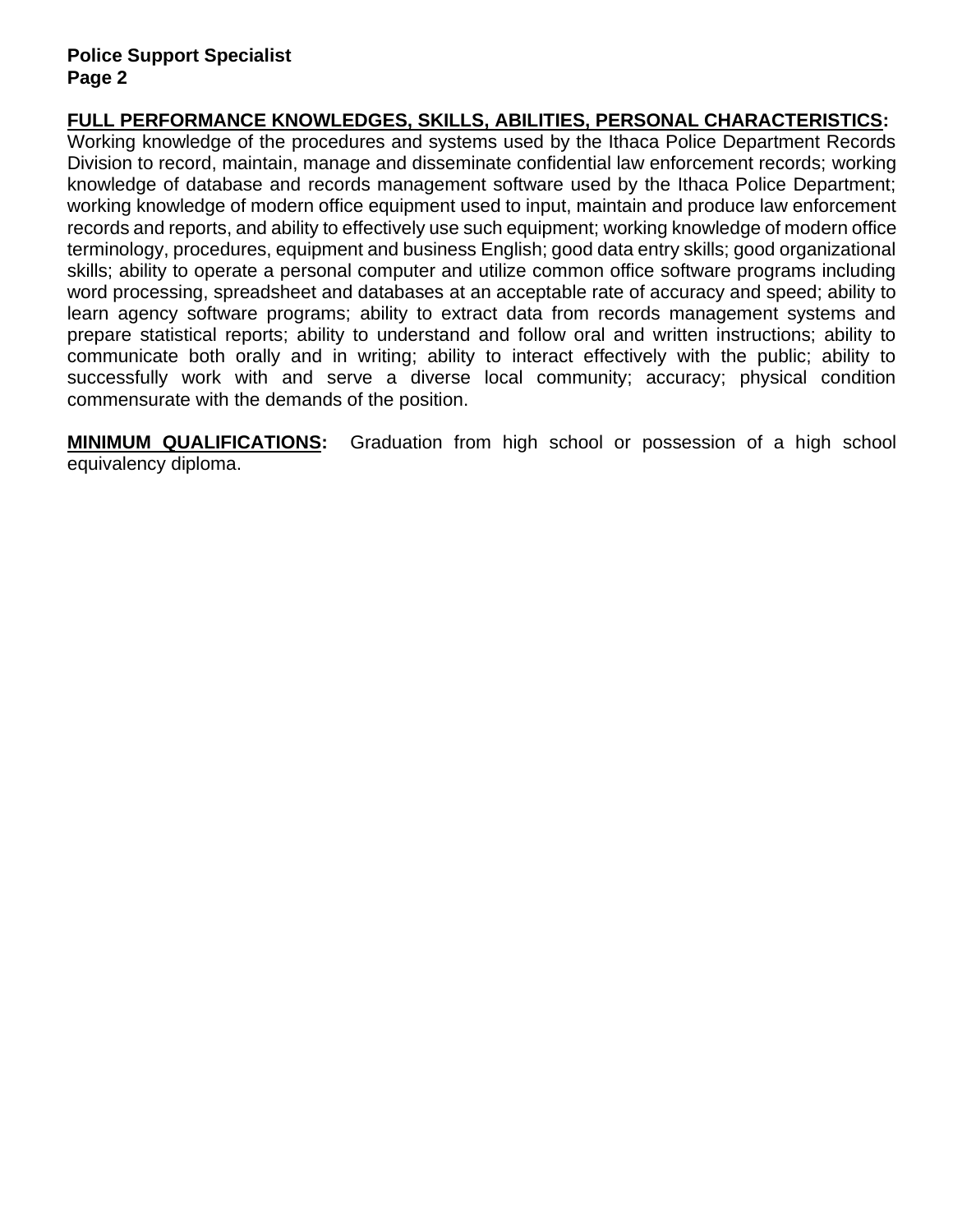### **4. Government Administration, Human Resources, and Policy .8 Local Law – Adoption of New Ward Boundary Lines**

WHEREAS a census was held in 2030 which indicated changes in population within the City that prompted the City to re-examine its ward boundaries, and which made it necessary for the City to embark on a redistricting plan; and

WHEREAS, in view of the foregoing, a City Redistricting Working Group was established to make recommendations to the City of Ithaca Common Council regarding ward boundaries for the City; and

WHEREAS, the Redistricting Working Group studied various options and has presented its report and recommendations to the Common Council; and

WHEREAS, the Common Council has received public comment and deliberated upon the matter at length, now therefore,

### **City of Ithaca Local Law # \_of the year <sup>2022</sup>**

**BE IT NOW ENACTED BY** the Common Council of the City of Ithaca as follows:

**Section 1.** Legislative Intent and Purpose.

The Common Council of the City of Ithaca determines that it is in the interest of the public welfare to adopt the Ward Map commonly known as the Working Group's Final 2022 Proposed Redistricting Plan, Scenario ALT 4C V3, dividing the City into five separate wards from each of which two Alderpersons shall be elected. The Common Council recognizes that, based on the 2020 census, this will result in a population deviation spread of approximately threepoint-sixty-six percent (3.66%) between the least and most populous of these wards.

**Section** 2. The text of Section C-3 "Ward Boundaries", as currently contained in the Ithaca City Charter and last ratified by Local Law # 2 of 2012 is hereby repealed and replaced with the following text:

The City shall be divided into five wards respectfully bounded and described as follows:

A. Ward I: Beginning at a point of intersection of the centerlines of Cascadilla Creek and Monroe Street; thence running southwesterly along the centerline of Monroe Street a distance of 29 feet to the intersection with the centerline of Lake Avenue; thence southeasterly along the centerline of Lake Avenue a distance of 580 feet to the intersection of the centerline of Cascadilla Street;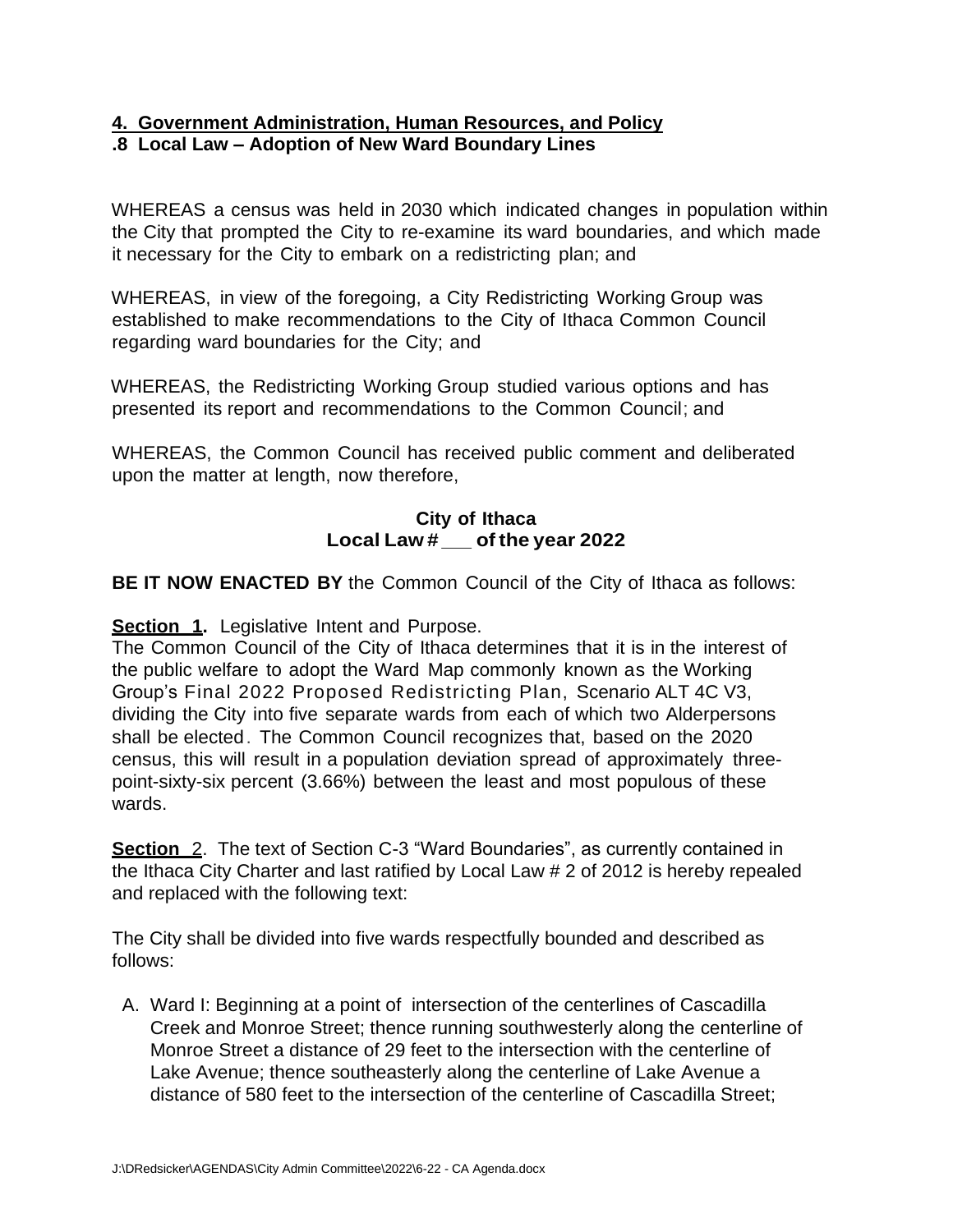thence westerly along the centerline of Cascadilla Street a distance of 2,484 feet to the intersection of the centerline of North Meadow Street; thence southerly along the centerline of North Meadow Street a distance of 2,177 feet to the intersection with the centerline of West Green Street; thence easterly along the centerline of West Green Street a distance of approximately 2,519 feet to the intersection of centerline of South Cayuga Street; thence southwesterly across Tax Parcel 500700-106.-1-8.2 (Tax Roll Status 2021) a distance of approximately 1,900 feet to a point of intersection with the City of Ithaca corporate limits, which is the northwesterly corner of said Tax Parcel 503089-40.-3-3 (Tax Roll Status 2021); thence southwesterly along the southerly boundary of the City of Ithaca a distance of 17,544 feet, as it twists and turns, to the southwesterly corner of tax parcel 500700-99.-1-8.2; thence northerly a distance of approximately 9,800 feet along the westerly boundary of the City of Ithaca; thence easterly along the boundary of the City of Ithaca a distance of 288 feet; thence southeasterly and easterly along the boundary of the City of Ithaca a distance of approximately 2,150 feet to the intersection of the centerline of New York State Route 89, also known as Taughannock Boulevard; thence northernly along the boundary of the City of Ithaca a distance of approximately 4,310 feet; thence easterly along the boundary of the City of Ithaca a distance of 3,443 feet to a point approximately the center of the width of Cayuga Lake; thence southerly along the approximate centerline of Cayuga Lake a distance of 2,198 feet to the eastern shoreline of Cayuga Inlet; thence southerly along the easterly shoreline of Cayuga Inlet a distance of approximately 3,100 feet to the intersection with the centerline of Cascadilla Creek; thence easterly and southeasterly along the center line of Cascadilla Creek a distance of 3,650 feet, more or less, to the point of beginning.

B. Ward II: Beginning at the intersection of the centerlines of Linn Street and East Lincoln Street; thence easterly along the centerline of East Lincoln Street a distance of 136 feet, more or less, to the intersection with the centerline of Lake Street; thence northerly along the centerline of Lake Street a distance of approximately 392 feet to the intersection with the centerline of Fall Creek; thence northwesterly along the centerline of Fall Creek a distance of 1.0 mile to where Fall Creek flows into Cayuga Lake; thence southerly as Cayuga Lake flows into Cayuga Inlet and continuing along the easterly shoreline of Cayuga Inlet a distance of approximately 3,380 feet to the intersection with the centerline of Cascadilla Creek; thence easterly and southeasterly along the center line of Cascadilla Creek a distance of 3,650 feet, more or less, to the intersection of the centerline of Monroe Street; thence running southwesterly along the centerline of Monroe Street a distance of 29 feet to the intersection with the centerline of Lake Avenue; thence southeasterly along the centerline of Lake Avenue a distance of 580 feet to the intersection of the centerline of Cascadilla Street; thence westerly along the centerline of Cascadilla Street a distance of 2,484 feet to the intersection of the centerline of North Meadow Street; thence southerly along the centerline of North Meadow Street a distance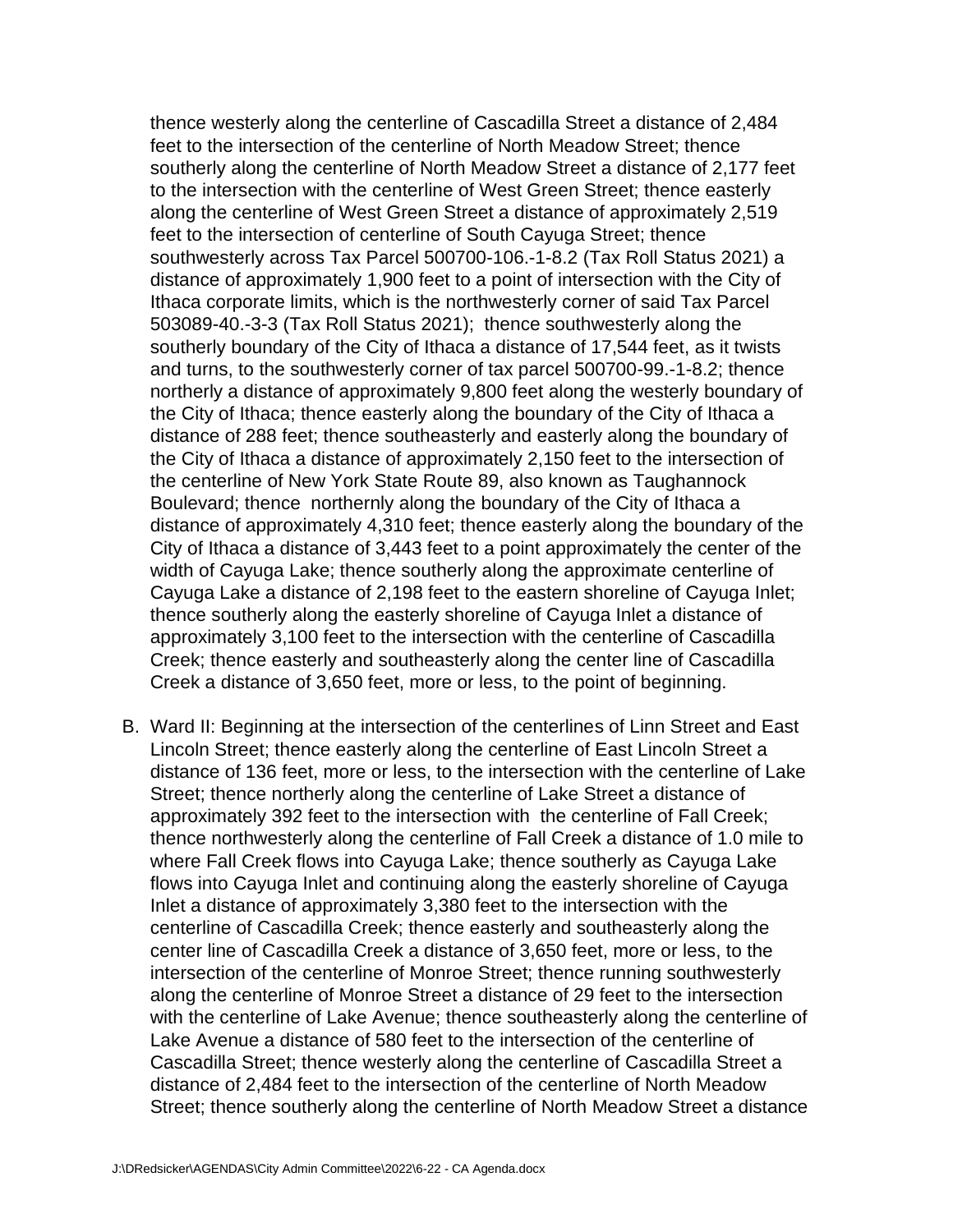of 2,177 feet to the intersection of the centerline of West Green Street; thence easterly along the centerline of West Green Street a distance of approximately 2,519 feet to the intersection of centerline of South Cayuga Street; thence southerly along the centerline of South Cayuga Street a distance of approximately 1,216 feet more or less, to the intersection with the centerline of Six Mile Creek; thence northeasterly along the centerline of Six Mile Creek a distance of approximately 1,700 feet, more or less, to the intersection with the centerline of South Aurora Street; thence northerly along the centerline of South Aurora Street a distance of approximately 47 feet to the intersection with the centerline of East Green Street; thence northeasterly along the centerline of East Green Street a distance of approximately 429 feet to the intersection with the centerline of East State Street; thence easterly along the centerline of East State Street a distance of 1,525 feet more or less, to the intersection with the centerline of North Quarry Street; thence northerly along the centerline of North Quarry Street a distance of 1,067 feet, more or less, to the intersection with the centerline of East Buffalo Street; thence westerly along the centerline of East Buffalo Street a distance of 314 feet, more or less, to the intersection with the centerline of Stewart Avenue; thence northerly along the centerline of Stewart Avenue a distance of 652 feet to the intersection with the centerline of Cascadilla Creek; thence easterly along the centerline of Cascadilla Creek a distance of 1,574 feet to the intersection with the centerline of Linn Street; thence northerly along the centerline of Linn Street a distance of 3,284 feet to the point of beginning.

C. Ward III: Beginning at a point in the south corporate limits of the City of Ithaca at its intersection with the center line of East State Street (New York State Route 79); thence easterly along the south corporate limit of the City of Ithaca a distance of 260 feet, more or less, to a monument marking the southeasterly corner in the corporate limits of the City of Ithaca; thence northerly along the east line of the City of Ithaca a distance of 6,511 feet more or less, to the intersection with the centerline of Dryden Road; thence westerly along the centerline of Dryden Road a distance of approximately 418 feet to the intersection with the centerline of Hoy Road; thence westerly along the centerline of Hoy Road a distance of 96 feet to the intersection with the centerline of Fall Creek; thence westerly along the centerline of Fall Creek a distance of approximately 2,640 feet to the intersection with the centerline of College Avenue; thence southerly along the centerline of College Avenue a distance of 176 feet more or less to the intersection with the centerline of Oak Avenue; thence easterly along the centerline of Oak Avenue a distance of 606 feet to the intersection with the centerline of Summit Avenue; thence southerly along the centerline of Summit Avenue a distance of 409 feet to the intersection with the centerline of Dryden Road; thence westerly along the centerline of Dryden Road a distance of 325 feet to the intersection with the centerline of Linden Avenue; thence southerly along the center line of Linden Avenue a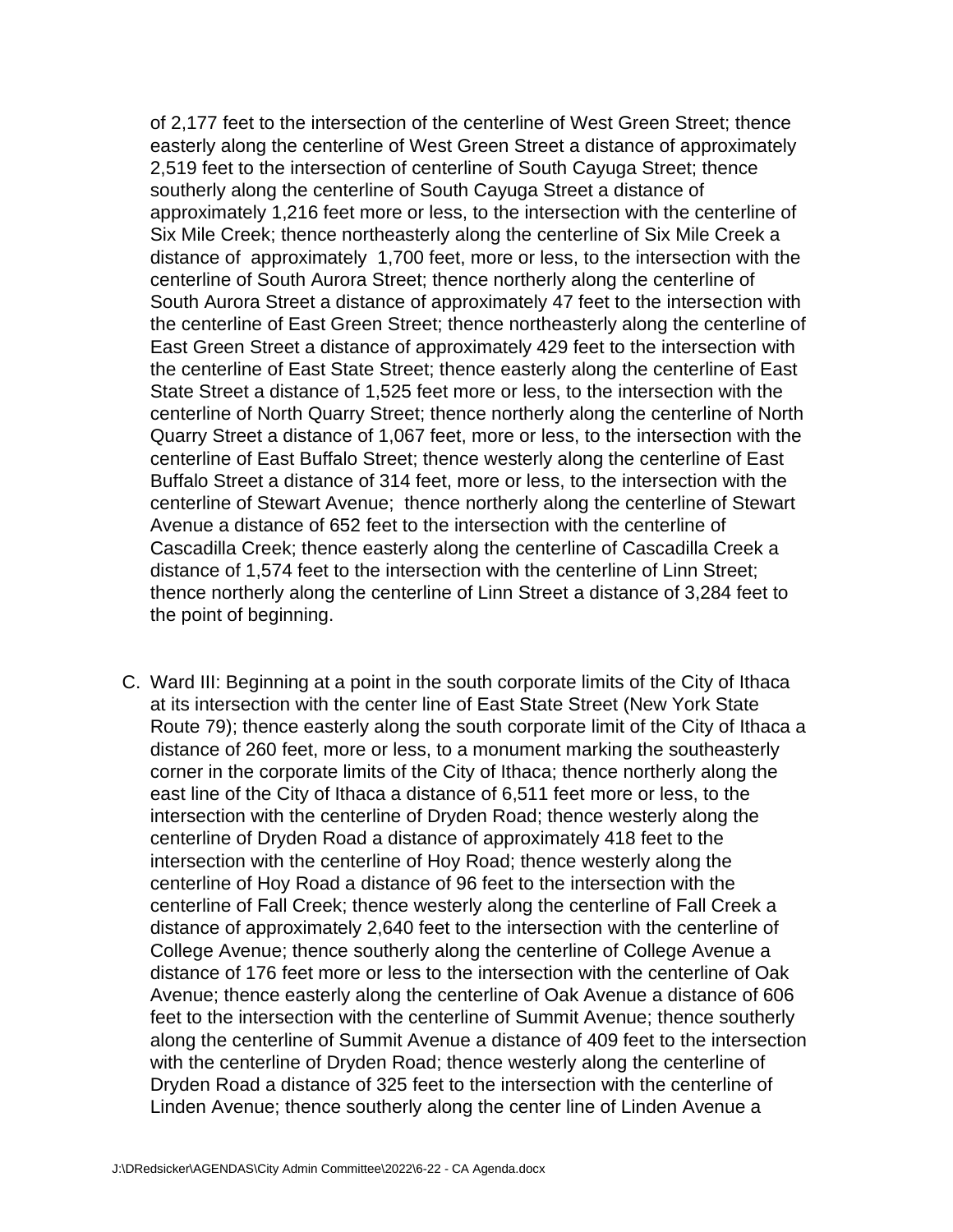distance of 838 feet, more or less, to a point of intersection with the center line of Bool Street; thence westerly along the center line of Bool Street a distance of 267 feet, more or less, to a point of intersection with the center line of College Avenue; thence southerly along the center line of College Avenue a distance of 614 feet, more or less, to a point of intersection with the center line of Mitchell Street (New York State Route 336); thence southwesterly along the center line of Mitchell Street (New York State Route 336) a distance of 306 feet, more or less, to a point of intersection with the center line of East State Street; thence northwesterly along the center line of East State Street a distance of 2,365 feet, more or less, to a point of intersection with the center line of East Green Street (New York State Route 79E); thence southwesterly along the centerline of East Green Street (New York State Route 79E) a distance of 430 feet, more or less to the intersection with the centerline of South Aurora Street; thence southwesterly a distance of 60 feet, more or less, to the intersection with the centerline of Six Mile Creek; thence southeasterly along the centerline of Six Mile Creek a distance of approximately 1,700 feet, more or less, to the intersection with the center line of South Cayuga Street; thence southerly along South Cayuga Street a distance of 1,200 feet, more or less, to the southern end of the centerline of South Cayuga Street; thence southwesterly across Tax Parcel 500700-106.-1-8.2 (Tax Roll Status 2021) a distance of approximately 615 feet to a point of intersection with the City of Ithaca corporate limits, which is the northwesterly corner of said Tax Parcel 503089-40.-3-3 (Tax Roll Status 2021); thence easterly along the southerly boundary of the City of Ithaca corporate limits, as it twists and turns, a distance of 9,000 feet, more or less, to the point and place of beginning.

D. Ward IV: Beginning at a point on the center line of Cascadilla Creek at the point of intersection with the center line of Stewart Avenue; thence running northeasterly along the center line of Stewart Avenue a distance of 2,219 feet, more or less, to the intersection with University Avenue; thence running more or less in an easterly direction along the centerline of University Avenue a distance of approximately 2,359 feet to the intersection of the centerlines of Forest Home Drive, Thurston Avenue and Feeney Way, formerly known as East Avenue; thence continuing easterly along centerline of Forest Home Drive a distance of approximately 2,185 feet to the intersection of the easterly boundary of the City of Ithaca; thence continuing southerly along the easterly boundary of the City of Ithaca a distance of approximately 2,130 feet to the intersection with Dryden Road; thence continuing westerly along the centerline of Dryden Road a distance of approximately 417 feet to the intersection of Hoy Road; thence continuing westerly along the centerline of Hoy Road a distance of 96 feet to the intersection of the centerline of Cascadilla Creek; thence continuing westerly along the centerline of Cascadilla Creek a distance of approximately 2,640 feet to the intersection of College Avenue; thence running southerly along the centerline of College Avenue a distance of 176 feet, more or less, to a point of intersection with the center line of Oak Avenue; thence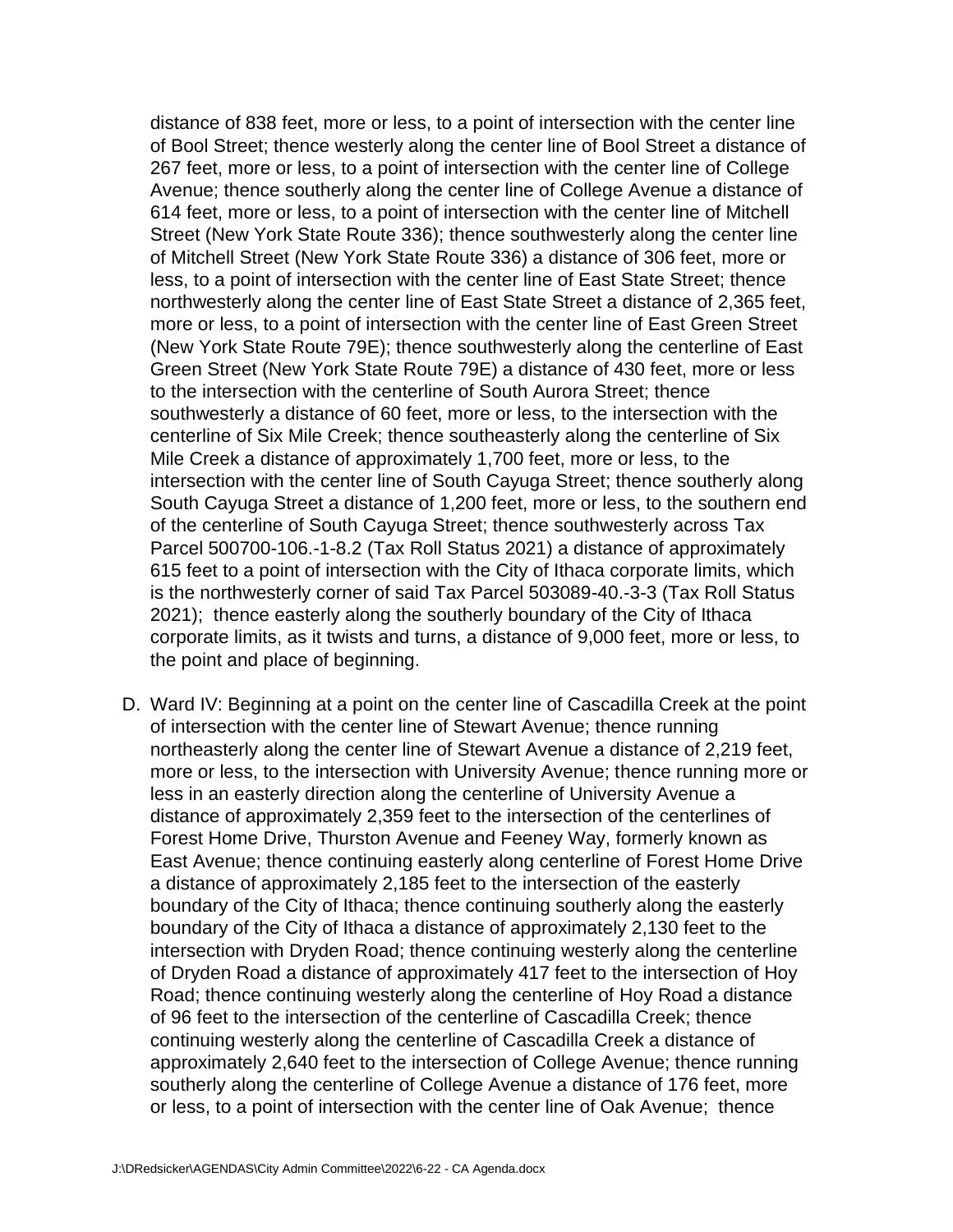easterly along the center line of Oak Avenue a distance of 606 feet more or less, to a point of intersection with the center line of Summit Avenue; thence southerly along the center line of Summit Avenue extended a distance of 409 feet, more or less, to a point of intersection with the center line of Dryden Road; thence westerly along the center line of Dryden Road a distance of 325 feet, more or less, to a point of intersection with the center line of Linden Avenue; thence southerly along the center line of Linden Avenue a distance of 838 feet, more or less, to a point of intersection with the center line of Bool Street; thence westerly along the center line of Bool Street a distance of 267 feet, more or less, to a point of intersection with the center line of College Avenue; thence southerly along the center line of College Avenue a distance of 614 feet, more or less, to a point of intersection with the center line of Mitchell Street; thence southwesterly along the center line of Mitchell Street a distance of 306 feet, more or less, to a point of intersection with the center line of East State Street; thence northwesterly along the center line of East State Street a distance of 840 feet, more or less, to a point of intersection with the center line of North Quarry Street; thence running northerly along the centerline of North Quarry Street a distance of 1,066 feet to a point of intersection with the centerline of East Buffalo Street; thence running westerly along the centerline of East Buffalo Street a distance of 314 feet to a point of intersection with the centerline of Stewart Avenue; thence running northerly along the centerline of Stewart Avenue a distance of 648 feet, more or less, to the point of beginning.

E. Ward V: Beginning at the intersection of the centerlines of Linn Street and East Lincoln Street; thence easterly along the centerline of East Lincoln Street a distance of 136 feet, more or less, to the intersection with the centerline of Lake Street; thence northerly along the centerline of Lake Street a distance of approximately 392 feet to the intersection with the centerline of Fall Creek; thence northwesterly along the centerline of Fall Creek a distance of 1.0 mile to where Fall Creek flows into Cayuga Lake; thence northerly a distance approximately 2,198 feet to the northernly boundary of the City of Ithaca; thence easterly along the northernly boundary of the City of Ithaca a distance of approximately 2,990 feet; thence southerly along the westerly boundary of the Town of Ithaca, as it twists and turns, approximately 4,250 feet; thence easterly along the boundary of the City of Ithaca a distance of approximately 1.27 miles to a point of intersection with the easterly boundary of the City of Ithaca; thence southerly along the easterly boundary of the City of Ithaca a distance of 2,610 feet to the intersection with the centerline of Forest Home Drive; thence westerly along the centerline of Forest Home Drive a distance of approximately 2,185 feet to the intersection with the centerlines of Feeney Way, formerly known as East Avenue, Thurston Avenue and University Avenue; thence westerly along the centerline of University Avenue a distance of 2,359 feet to the intersection with the centerline of Stewart Avenue; thence southerly along the centerline of Stewart Avenue a distance of 2,175 feet to the intersection of the centerline of Cascadilla Creek; thence westerly along the centerline of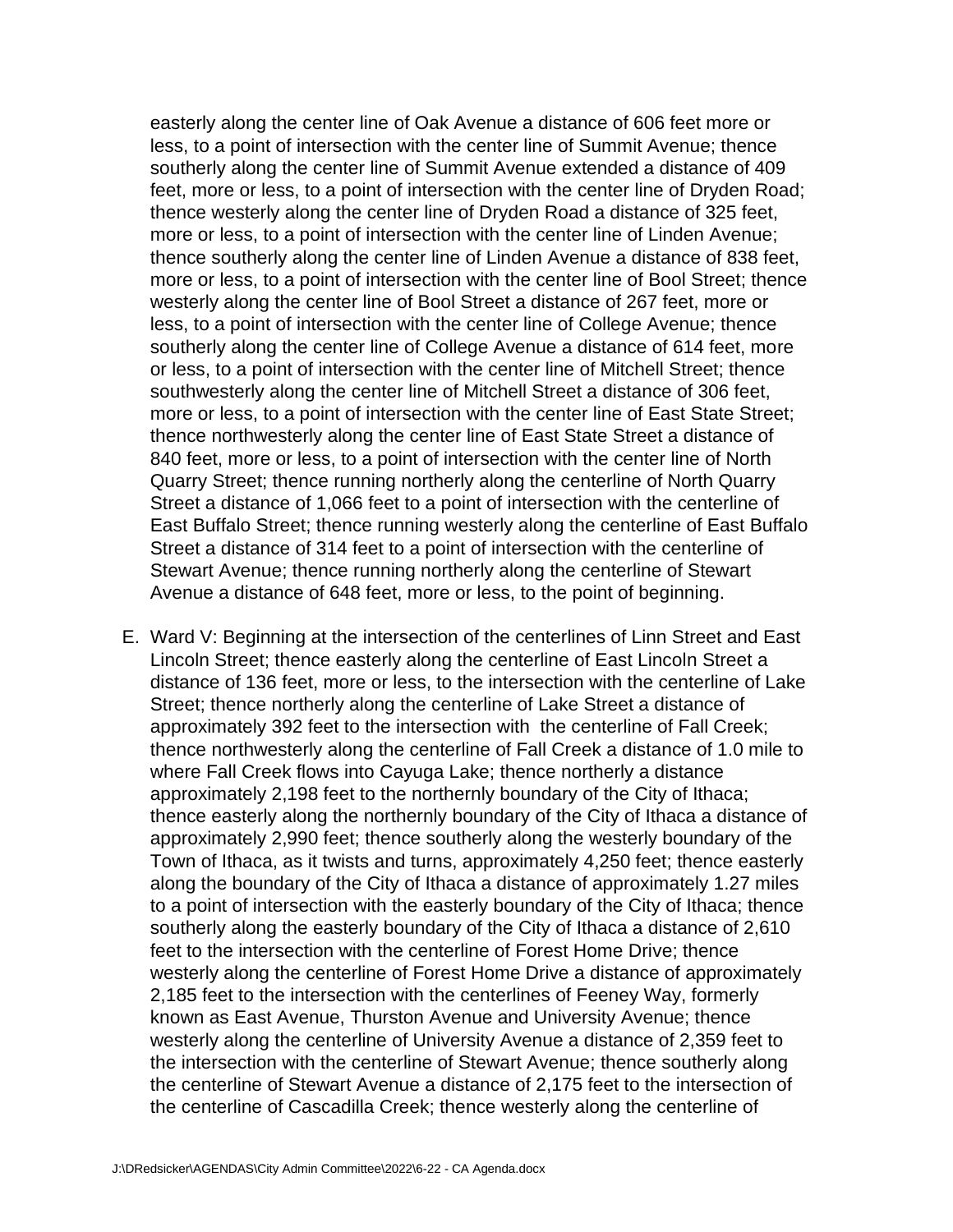Cascadilla Creek a distance of 1,574 feet to the intersection with the centerline of Linn Street; thence northerly along the centerline of Linn Street a distance of 3,284 feet to the point of beginning.

**Section** 3. Severability. If any clause, sentence, paragraph, section, or part of this local law shall be adjudged by any court of competent jurisdiction to be invalid, such judgment shall not affect, impair or invalidate the remainder thereof but shall be confined in its operation to the clause, sentence, paragraph, section, or part thereof directly involved in the controversy in which such judgment shall have been rendered.

#### **Section 4.** Effective Date.

This Local Law shall take effect on January 1, 2023, after filing in the office of the Secretary of State, provided however that all current Alderpersons shall continue to hold office and represent the heretofore existing wards through December 31, 2023 absent cause for vacancy otherwise represented by law, and further provided that the ward boundaries heretofore existing shall continue to be the ward boundaries for the purpose of filling vacancies in office until the general election in November 2023.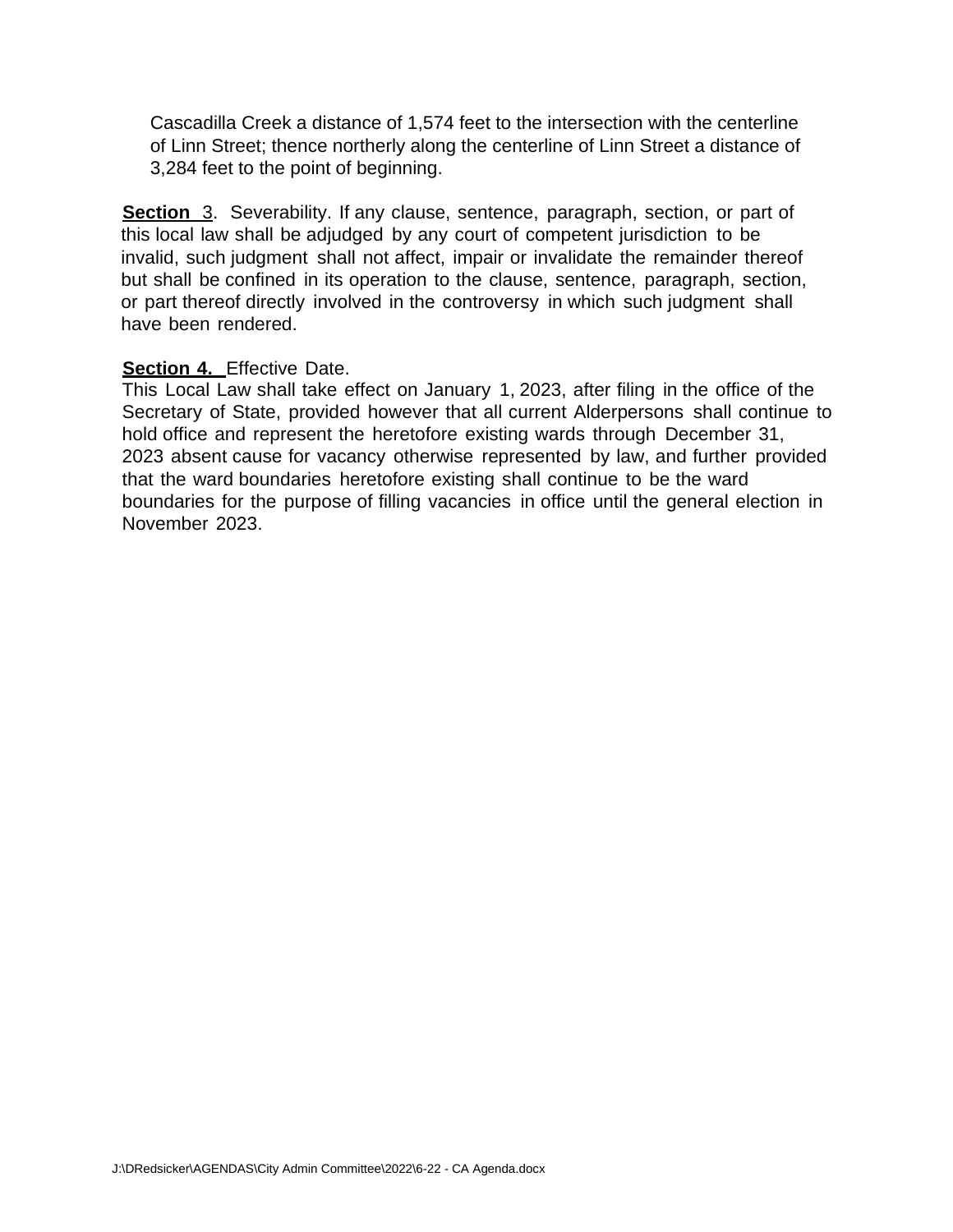### **4. Government Administration, Human Resources, and Policy**

### **.9 Proof-of-Work (PoW) Cryptocurrency Mining Moratorium & GEIS legislation (A.7389-C/S.6486-D)**

WHEREAS, both houses of the New York State Legislature recently voted in support of a critical bill establishing a Proof-of-Work (PoW) Cryptocurrency Mining Moratorium & GEIS legislation (A.7389-C/S.6486-D); and

WHEREAS, this legislation will prevent the purchase and use of mothballed fossil-fuel power plants for cryptocurrency mining for the next two years; and

WHEREAS, upstate New York has a strong agricultural and tourism economy, creating over 60,000 jobs, which would be needlessly impacted by the re-powering of fossil-fuel power plants and the associated pollution; and

WHEREAS, there exist more than 30 off-line power plants that could be converted into mining centers across the state; and

WHEREAS, our climate goals in the Climate Leadership and Community Protection Act (CLCPA) are threatened if New York State allows the reopening of many powerplants; and

WHEREAS, the Department of Environmental Conservations's review of the impacts of the cryptocurrency industry on our environment will provide crucial information on digital currency mining and its effects on the CLCPA climate goals; and

WHEREAS, this bill now awaits Governor Hochul's signature to become law; now, therefore be it

**RESOLVED,** That the City of Ithaca hereby expresses its support for A.7389-C/S.6486- D and requests Governor Kathy Hochul immediately sign the legislation into law, and be it further

**RESOLVED**, That a copy of this resolution be sent to the following officials:

Governor Kathy Hochul NYS Senator Thomas O'Mara NYS Assemblymember Anna Kelles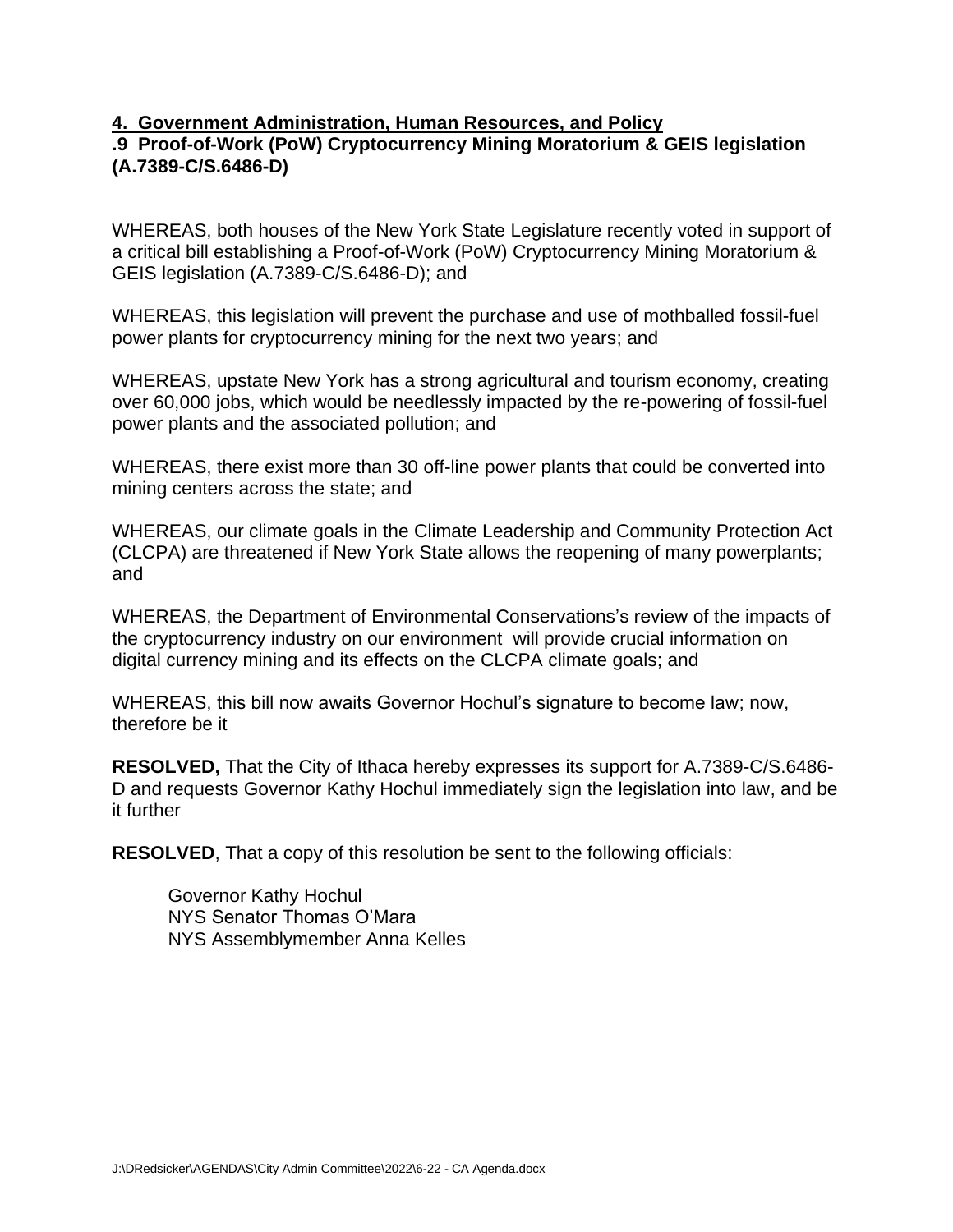### **4. Government Administration, Human Resources, and Policy .10 Authorization to Approve Master License Agreement for AT&T Wireless Facilities**

WHEREAS, New Cingular Wireless PCS, LLC ("AT&T") has expressed interest in installing new wireless small cell facilities on utility poles situated within the City's right of way; and

WHEREAS, on May 6, 2020, the Common Council approved, and in October 2021 amended, a Master License Agreement containing substantially similar terms, and authorized a fee structure for wireless facilities using poles within the City's right of way; and

WHEREAS, AT&T and City staff have negotiated various changes to the template Master License Agreement previously approved by Common Council for the purposes of clarifying the rights of the parties thereto and addressing certain matters not addressed in the previously approved draft Master License Agreement, as reflected in the redline included with this resolution; and

WHEREAS, through the Master License Agreement and various provisions of the City Code as amended by an ordinance adopted by Common Council on October 6, 2021, ("Telecoms Provisions"), the City will retain authority over installations within the City's right of way, including the small cell facilities contemplated by AT&T; and

WHEREAS, the contemplated Master License Agreement does not in and of itself authorize or otherwise constitute approval of the installation of any particular wireless facility, which will be subject to review and approval by the City pursuant to the Telecoms Provisions and the terms of the Master License Agreement, once executed; now, therefore be it

**RESOLVED,** That the Acting Mayor, subject to the advice of the City Attorney, is authorized to enter into an agreement with AT&T in a form substantially similar to the draft Master License Agreement included herewith.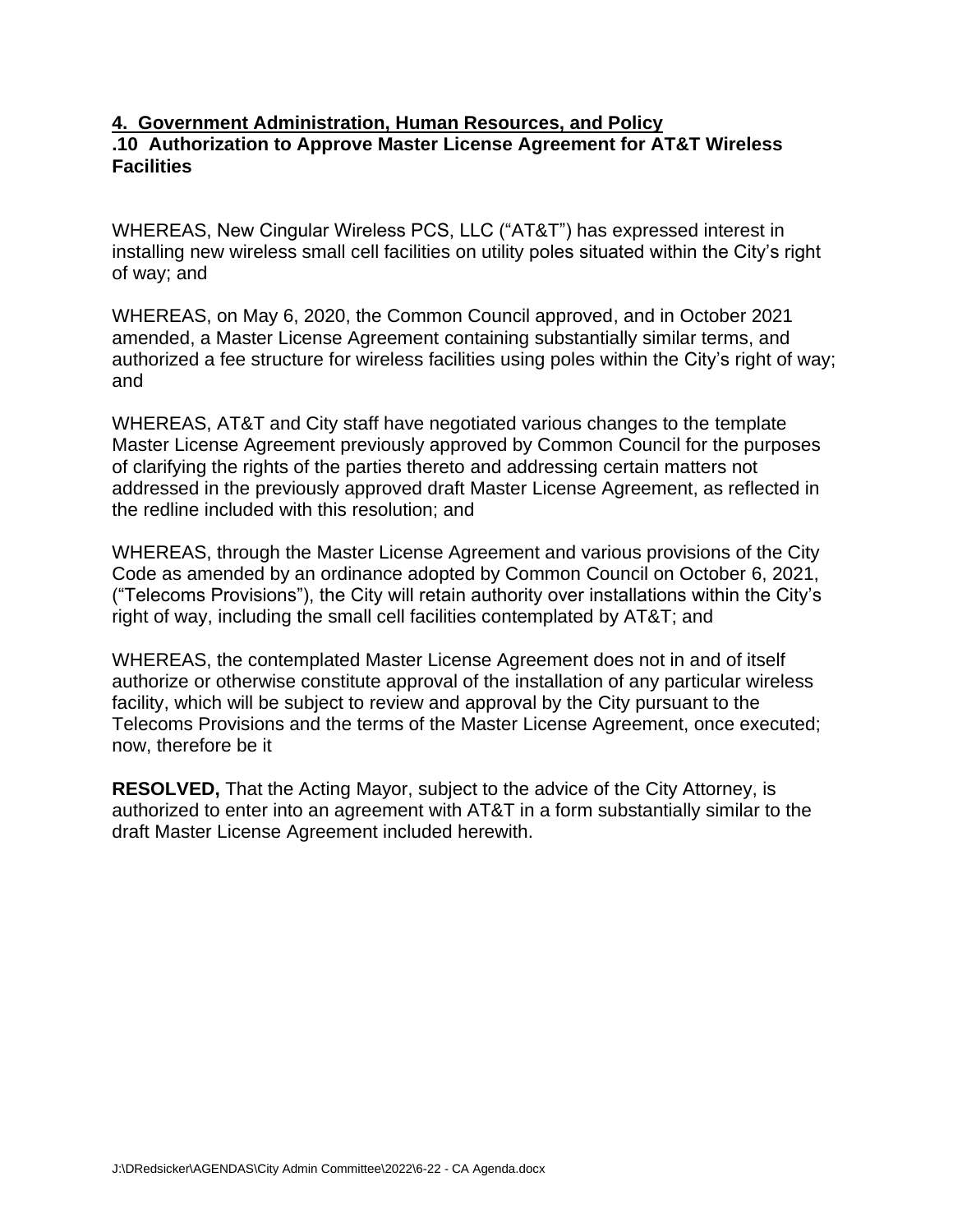#### **SMALL WIRELESS COMMUNICATIONS FACILITIES MASTER LICENSE AGREEMENT**

 THIS SMALL WIRELESS COMMUNICATIONS FACILITIES MASTER LICENSE AGREEMENT ("Agreement") is entered into this day of  $\qquad \qquad .20$ ("Effective Date"), by and between the City of **ITHACA** ("City"), and NEW CINGULAR WIRELESS PCS, LLC, a Delaware limited liability company ("Licensee"). City and Licensee are at times collectively referred to hereinafter as the "Parties" or individually as the "Party."

#### **RECITALS**

A. City owns, operates, maintains, or otherwise controls the public rights-of-way situated within its jurisdictional boundaries and owns as its personal property a certain number of poles located in the public rights-of-way.

B. Licensee owns and/or controls, maintains, and operates a wireless communications network, for which Licensee desires to install, attach, operate, and maintain Small Wireless Facilities (as defined below) in the public rights-of-way as provided herein.

C. City recognizes that Small Wireless Facilities, including facilities commonly referred to as "small cells" and "distributed antenna systems," are critical for the City's population to access advanced technologies wirelessly and are often deployed most effectively in the public rights-of-way.

D. The Parties acknowledge and agree that the purpose of this Agreement is to permit the deployment of Small Wireless Facilities within the public rights-of-way, subject to all the applicable Laws (as defined below), including but not limited to the rules, regulations, and orders of the Federal Communications Commission, as further described herein.

ACCORDINGLY, in consideration of the covenants of this Agreement and other good and valuable consideration, the receipt and sufficiency of which is acknowledged by the Parties, the Parties agree as follows:

1. Grant. Subject to Laws (defined in Section 15) and this Agreement, City grants Licensee a nonexclusive license to (i) access, use and occupy the City's ROW (as defined below) 7 days a week, 24 hours a day, for the installation, construction, use, maintenance, operation, repair, modification, location, relocation, replacement and upgrade of equipment, technologies, frequencies and related fiber and materials reasonably necessary to access, connect, operate and provide power to its equipment ("Equipment") that enables Licensee's wireless communications ("Licensee Use"); (ii) use and/or replace City owned or controlled poles for Licensee's Use ("City Owned Poles"); (iii) use privately owned or controlled poles, including replacement poles, for Licensee's Use in the ROW pursuant to an agreement with the entity owning the poles ("Privately Owned Poles") in which Licensee shall be solely responsible for any costs or fees assessed by the private owner or otherwise associated with Licensee's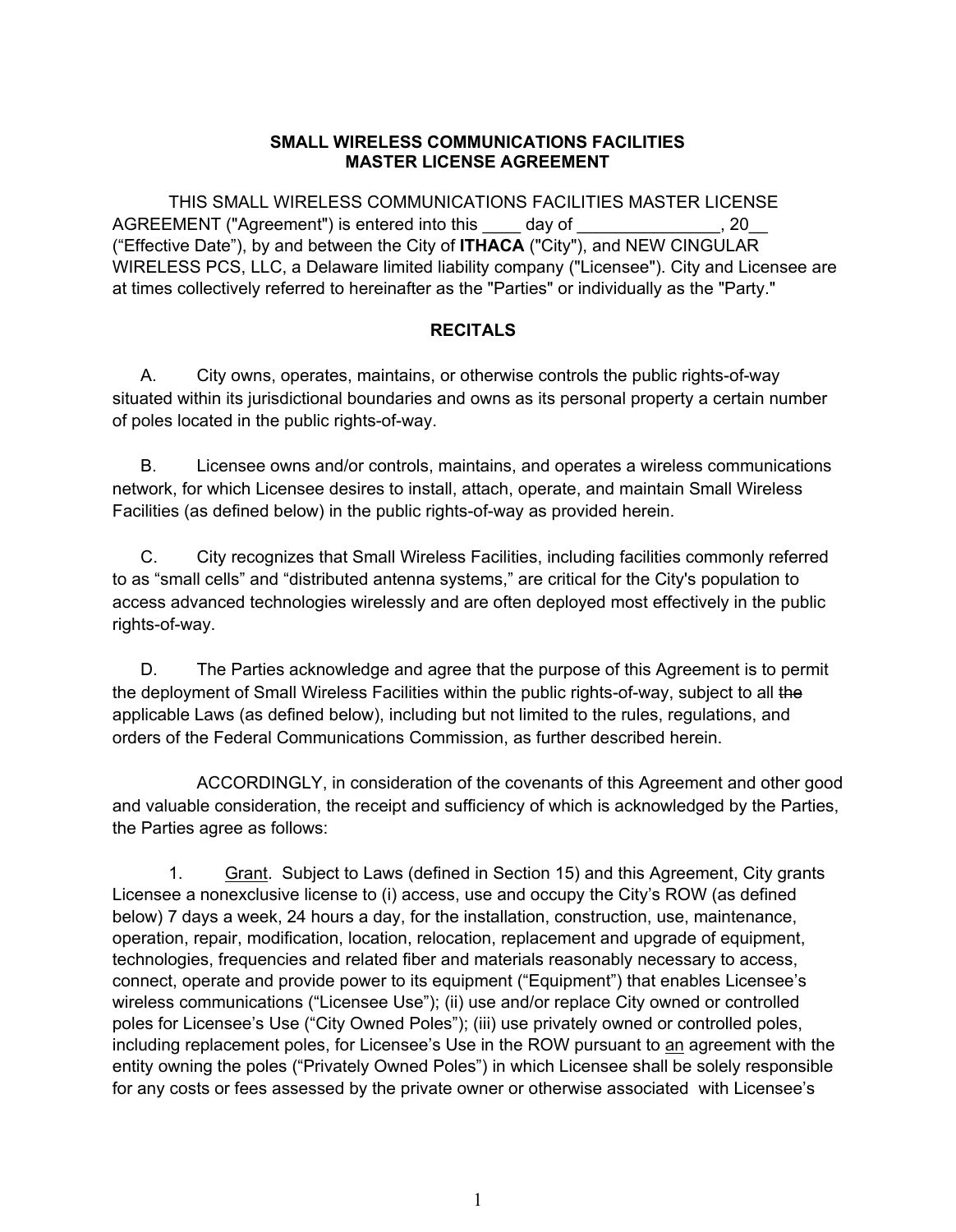use of the Privately Owned Poles; (iv) install, replace or remove Licensee, Licensee affiliate or, for Licensee benefit, third-party owned poles in the ROW for Licensee's Use ("Licensee Owned Poles") (collectively the poles identified in subclauses (ii), (iii) and (iv) are referred to as "Poles"). For purposes of this Agreement, the "ROW" means the public rights-of-way owned, managed or controlled by the City. Licensee's Use of Poles shall, in accordance with Section 4, require the City's approval of a Pole License (as defined below). Licensee's Use for attachments to support structures in the ROW owned by Licensee or by a third party shall not require a Pole License; however, upon request, Licensee shall provide the City a certification of authorization to attach to such third party structure. The City expressly reserves for itself the rights and uses of the ROW for its public purposes and for the public's health, safety, and general welfare. To the extent the City has or may provide access rights to the Poles to Licensee, the City hereby grants Licensee such access rights for the use and benefit of Licensee in accordance with the terms of this Agreement.

2. Term of Agreement.The term of this Agreement shall be for five (5) years beginning on the Effective Date (the "Term"). Unless either Party provides written notice to the other Party at least ninety 90 days prior to expiration of the Term that such Party will not renew the Term (either with or without cause), the Term will automatically renew for each of 5 consecutive additional 5-year periods, each subject to the same notice of non-renewal. After the expiration or earlier termination of this Agreement, it shall apply to all Pole Licenses entered into hereunder. Notwithstanding the foregoing, any Pole License approved within the last two years of the initial term or any renewal term shall remain in effect for no less than 3 years.

### 3. Fees.

(a) Licensee shall pay to the City the Fees set forth in the "Fee Schedule" attached hereto and made a part hereof as Exhibit A. Licensee shall pay the one-time application fee with submission of the Pole Application (defined in Section 4(a)). Licensee shall pay the initial recurring fee within ninety (90) days of the Commencement Date (defined in Section 4(e)) and pay subsequent recurring fees on or before each anniversary of the Commencement Date. Before any recurring fees are paid, City shall provide Licensee a completed, current Internal Revenue Service Form W-9 and state and local withholding forms if required. Licensee may make payments by check made out to the order of the City of Ithaca and sent to the following address or through electronic transfer subject to the City's approval and necessary bank routing instructions.

> City of Ithaca Attn: Chamberlain's Office 108 E. Green Street Ithaca, NY 14850

(b) All bills and other requests for payment to the City under this Agreement (other than the payment of the Fees) shall be presented in writing to Licensee and accompanied with reasonable substantiation of the costs incurred by the City. Properly presented invoices shall be paid by Licensee within sixty (60) days of receipt of invoice accompanied by such substantiation. All charges payable under this Agreement shall be billed by the City within one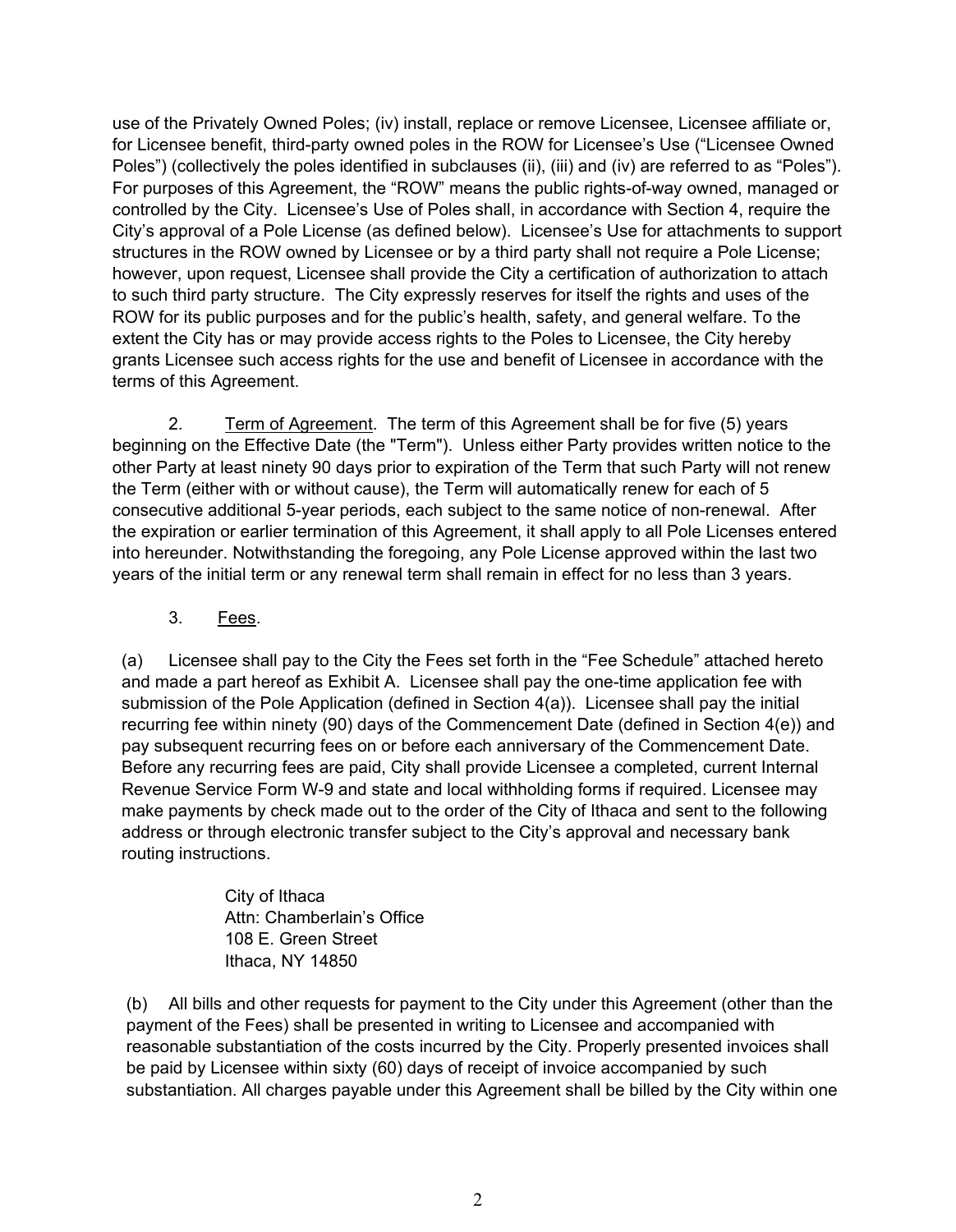(1) year from the end of the calendar year in which the charges were incurred. Any charges beyond such period shall not be billed by the City and shall not be payable by Licensee.

### 4. Pole License.

 (a). Prior to installing any Equipment, new Licensee Owned Poles or replacement City Poles or Privately Owned Poles, Licensee shall file a pole license application with the City in a form specified by the City for one or more poles ("Pole Application"), or on such other form as may be specified by the City for Equipment installations. Within 60 days of receipt of a Pole Application for Equipment or replacement of City Poles or Privately Owned Poles or 90 days for new Licensee Owned Poles, the City shall, in writing, approve or reject the Pole Application, otherwise the Pole Application shall be deemed approved. If the City timely rejects the Pole Application, the review period will be suspended until Licensee cures the non-compliance. Upon approval, a Pole Application shall be deemed to be a separate pole license ("Pole License") for each pole included in the Pole Application. With each Pole Application, Licensee agrees to the following:

 i. Licensee shall submit a list and drawings, with all information required by City's ordinances or Laws, subject to waiver requests, of all preferred locations for installation of its Equipment, new Poles, and of Poles to be replaced by Licensee, to the City Office of Engineering ("City Engineer") for approval prior to commencement of any work. Approval of work in the ROW shall be reasonably based on considerations of the impact to any City Owned Poles, including prior third party users of the City Owned Pole, the impact (including disruption and damage) of the Equipment or Poles on the ROW or on other City property or operations.

 ii. If the installation of a Small Wireless Facility results in the creation of a double pole, Licensee agrees that it will cooperate in good faith with the City in efforts to get the utilities and other companies having attachments on the original pole to relocate the attachments to the new pole so that a double pole can be eliminated as soon as practicable.

 iii. The City may in its sole discretion, with advance written notice to Licensee, retain a consultant with expertise in telecommunications technology and related issues to assist the City in its review of any application submitted under this License. Consultant review must be limited in scope to only Pole application information which requires radio frequency engineering or other such specialized telecommunications expertise to interpret the information provided therein. Any consultant retained by the City must have the requisite education, experience and/or certifications, as determined by the City in its sole discretion, to perform the scope of review requested. The consultant's scope of review and hourly rate, which must be reasonable under current industry market standards, must be detailed in writing and, if the City seeks reimbursement, provided to Licensee prior to any review being completed and/or fees being incurred. Any consultant invoices reimbursable by the Licensee shall be submitted to Licensee for review within one hundred eighty (180) days of the review being completed, and Licensee shall have the right to contest any fees which are unreasonable, or which are outside of the specified scope of review.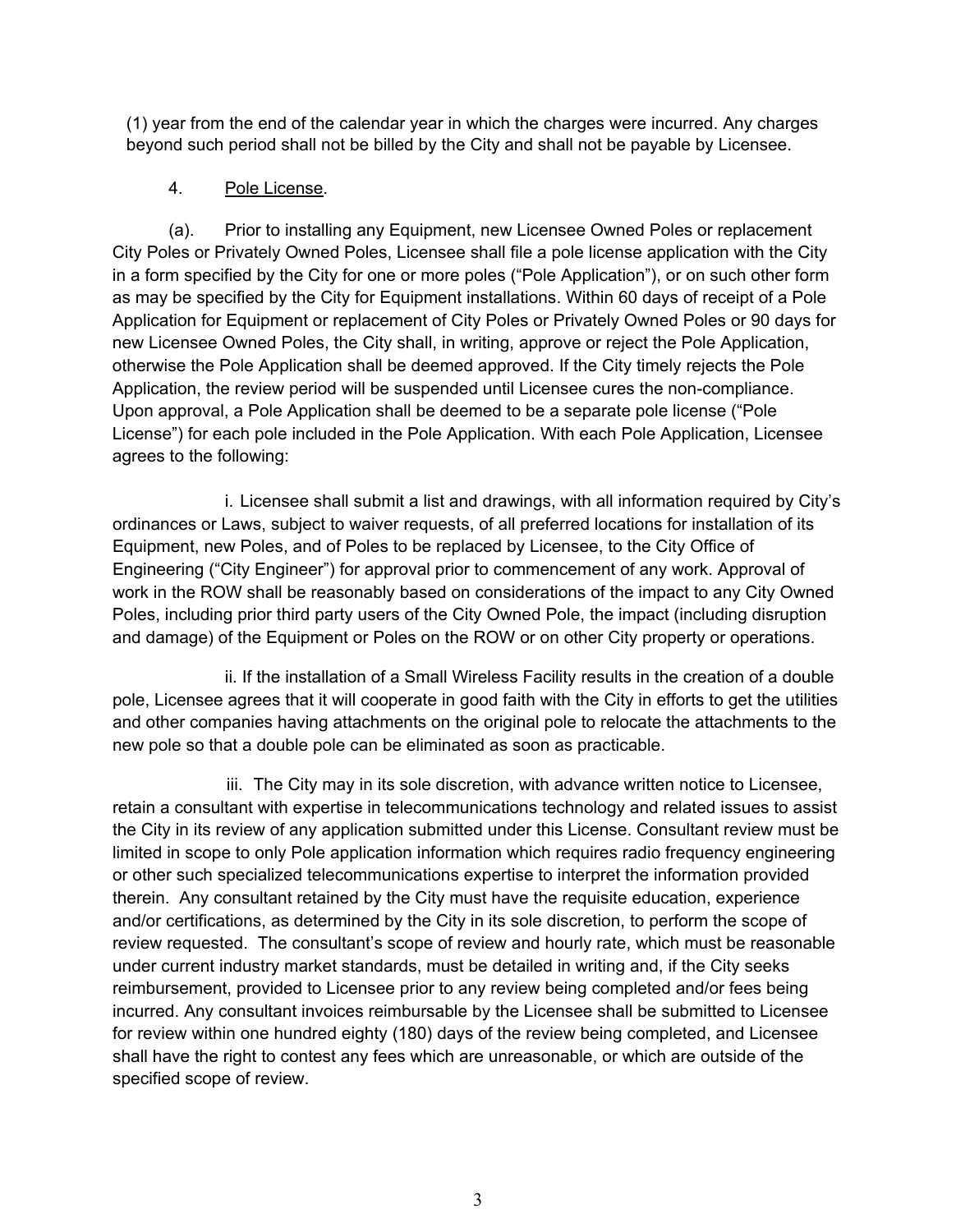iv. Based on the complete Pole applications, the City will verify that the Equipment proposed in the design complies with the configurations and the Equipment specifications set forth in Exhibit A, and if so, authorize the Licensee to submit any and all siting applications to City agencies pursuant to the provisions of the City Code and the City's Aesthetic Standards, as may be amended from time to time, and review of the State and City Environmental Quality Review Act/Ordinance ("SEQRA/CEQRO").("Siting Application").

 vi. If the City approves the Pole Application, the City will issue a Pole License, if required, conditioned upon obtaining City approval of the Siting Application and payment of required fees, if any. If the Pole Application is denied, the City will provide its basis for such denial in writing.

 vii. Except as set forth in Section 7(a), all License approvals shall be only for the specific Equipment and Poles approved by the City and any additional or new Equipment shall be subject to the same approval process as the original application. Approval of the use of available City-owned fiber strands and/or conduit or other City-owned property or facilities, including but not limited to lighting fixtures, electroliers, handholes, manholes, fiber optic strands, and other City-owned property, structures, or equipment, shall be subject to written agreement between the parties concerning the terms for the use thereof, including but not limited to compensation in an amendment to this Agreement or in a separate agreement.

 (b). City may reject a Pole Application only for one or more of the following reasons, which must be specified with reasonable detail in the rejection: (i) concerns about structural capacity, safety, reliability, or generally applicable engineering practices, which may include, but shall not be limited to the City's responsibility for providing fire and other emergency access, protecting safe movement and control of vehicular, bicycle and pedestrian traffic (ii) the Pole Application is incomplete; (iii) the proposed Equipment exceeds the height, dimension or other parameters for small wireless facilities as defined in this Agreement ("Small Wireless Facilities"); (iv) the design documents attached to the Pole Application do not comply with this Agreement or with the City's pole attachment requirements for traffic light poles, show interference with or pose a safety risk in servicing the City's public safety radio system, traffic signal light system, or other communications components, or do not comply with the Design Criteria or not otherwise accompanied by a request to seek waivers of the Design Criteria as part of a Pole Application; (v) if the Pole Application also concerns installation of a new Pole, and the property or ROW on which it will be sited is needed by the City for a public purpose that has already been identified at the time the application is submitted; or (vi) the Pole Application does not include a load bearing study.

 (c). Any aesthetic or other design criteria for Small Wireless Facilities and Poles upon which Small Wireless Facilities are attached (collectively, the "Design Criteria") which are adopted by the City shall only apply if the criteria are (i) reasonable, (ii) applied equally and in a non-discriminatory manner to other types of infrastructure deployments within the ROW, (iii) objective and published in advance of a Small Wireless Facility request/application submitted herein, and (iv) comply with applicable federal and state Laws. If pole reinforcement or replacement is necessary, Licensee shall provide engineering design and specification drawings demonstrating the proposed alteration to the pole. Changes made to the City's Design Criteria shall not be imposed or otherwise applied retroactively unless required by Laws. Equipment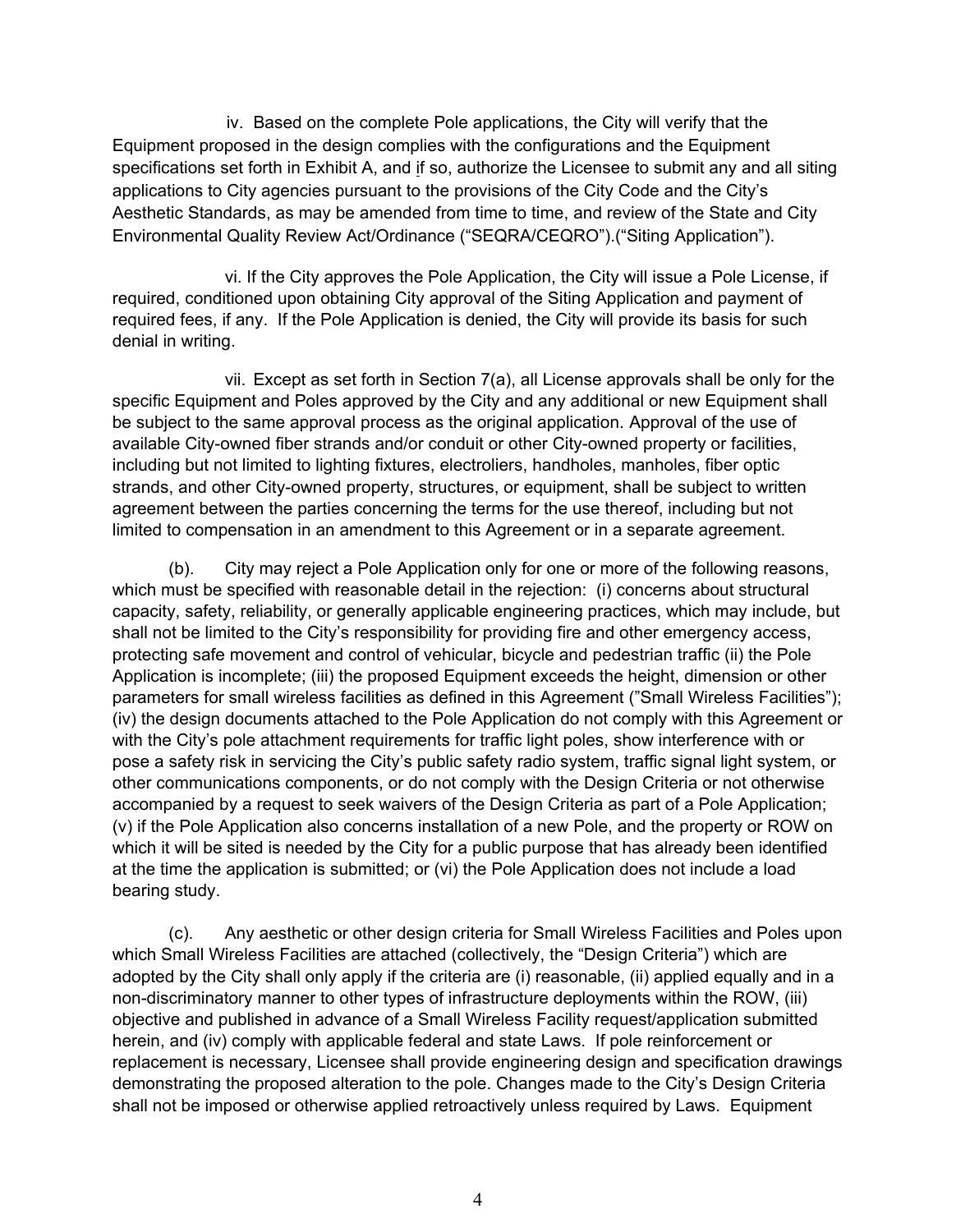types and installation configurations substantially consistent with the drawings and plans attached hereto as Exhibit B are deemed to comply with the Design Criteria for purposes of the Pole Application review process.

 (d). The construction, installation, operation, maintenance, relocation and removal of Equipment and Poles shall be accomplished by the Licensee without cost or expense to the City and shall be subject to the requirements of this Agreement and in accordance with Laws and shall be accomplished in such manner as not to endanger persons or property or unreasonably obstruct access to, travel upon or other use of the specified ROW.

- i. Licensee shall pay for any electricity service for Small Wireless Facilities. As permitted by the electric provider, Licensee may install an electric meter on the City pole or the ground adjacent to the City pole; in the event installation of an electric meter is not permitted, Licensee shall be responsible for its estimated pro-rata share of electrical service used. Licensee shall be solely responsible for compliance with and all costs or fees associated with studies, designs, plans, relocation of City equipment and any additional requirements of any owner of Privately Owned Poles on which Licensee intends to install equipment. Licensee shall provide the City with safe distance specifications for the Equipment, access codes and procedures to shut off power to the Equipment
- ii. Licensee shall be responsible for any make-ready work required by the City or any private owner of a pole or other facility to accommodate the attachment of Licensee's Equipment to any Poles, including but not limited to field inspections, surveys, structural analysis, construction, materials, cost of relocation or removal (less salvage value), cost of clearing or expanding existing conduit, cost of substitution of light poles, tree trimming and construction and conduit system cleaning. Licensee or its agent is authorized to commence and continue work so long as it is done in compliance with the insurance, construction, maintenance, and other requirements described in the License.
- iii. To the extent caused by Licensee and as to the parties in this Agreement only, Licensee shall be responsible for any damage to City streets, existing utilities, poles, curbs, and sidewalks due to its installation, maintenance, repair or removal of its Equipment or Poles in ROW, in accordance with the relevant law, and shall repair, replace, and restore, according to current standards and specifications, any such damage at its expense. Except for damage to the City's stormwater system for which the City reserves the right to treat as an Emergency Event discussed in 7(c) below, if Licensee does not repair the site to its original condition, then the City shall have the option, upon fifteen (15) days' prior written notice served by return receipt mail to Licensee or without notice if an emergency exists, as determined by the City Engineer, in the exercise of her/his reasonable discretion, to perform or cause to be performed such reasonable and necessary work and to charge Licensee for the actual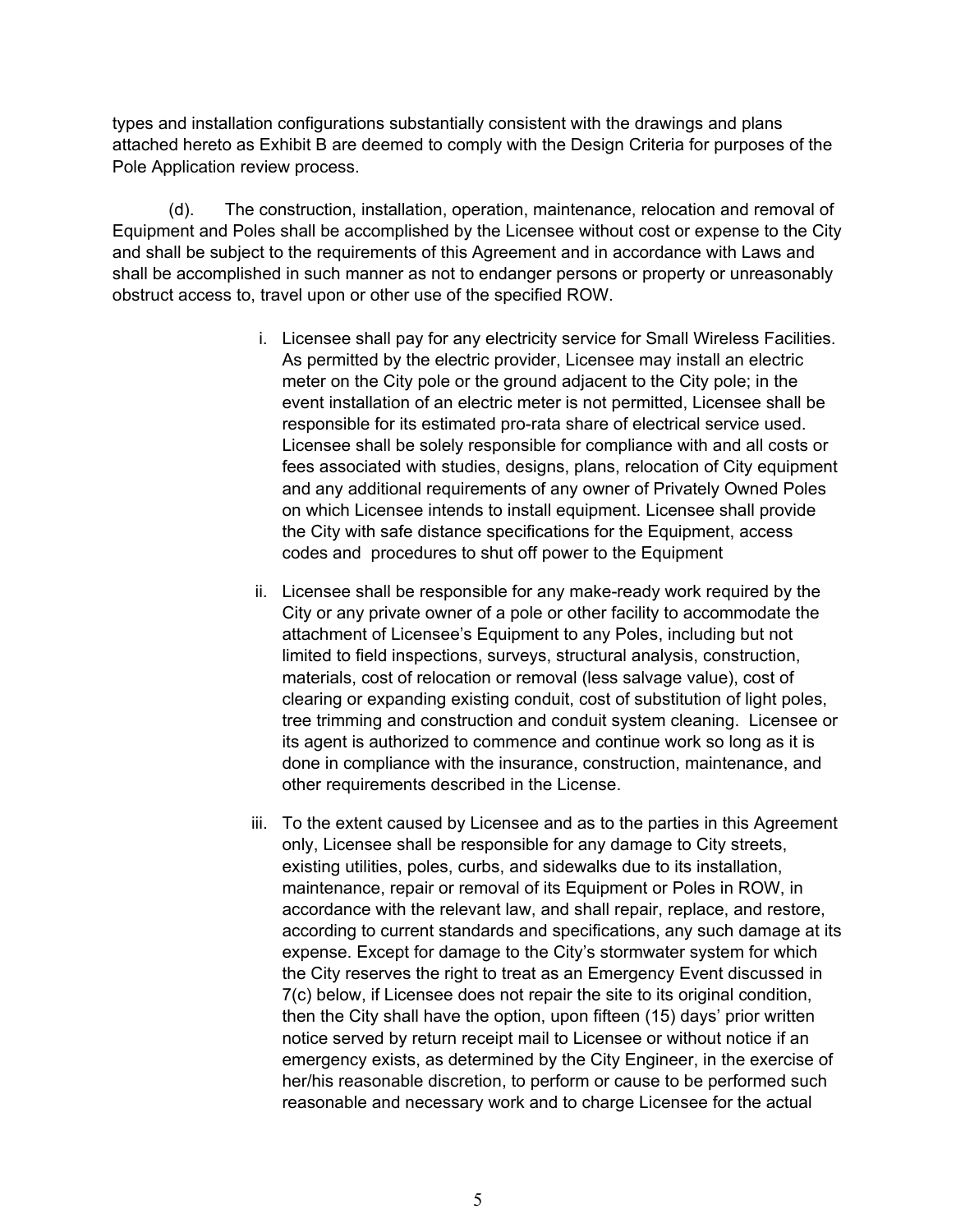costs incurred by the City at City's standard rates plus 15% for administrative costs. Within sixty (60) days of Licensee's receipt of a demand for payment by the City, Licensee shall promptly reimburse the City for such costs.

- iv. If required, Licensee shall deposit with the City a security instrument, in such amount and type as required of other occupiers of the ROW providing telecommunication services. Such amount shall act as security for the faithful performance by the Licensee of the requirements of this Agreement and the Laws.
- v. Licensee shall maintain accurate maps and other appropriate records of its Equipment and Poles as they are actually constructed in the ROW. Such maps and records shall be promptly updated in the event of relocation or removal of any Equipment or Poles. All maps, drawings and other records shall show in detail the exact nature and location of all Equipment and Poles installed within the ROW, including to the extent available to the Licensee, plans showing wire, fiber optic strands, innerduct or other items supporting Licensee's Equipment.

 (e). The term of each Pole License shall be no less than 3 years beginning on the first day of the month following the date that is 90 days from the date of the fully approved or fully executed (as applicable) Pole License ("Commencement Date"), but otherwise run with the Term of this Agreement unless terminated as provided below.

 (f). A Pole License may be terminated prior to the expiration of its term: (i) by City upon written notice to Licensee, if Licensee fails to pay any amount when due and such failure continues for 30 days after Licensee's receipt of notice (which may include any amounts assessed to the City for make-ready work or other costs resulting from Licensee's installation on a Privately Owned Pole); (ii) by either Party upon written notice to the other Party, if such other Party fails to comply with this Agreement and the party has failed to initiate a cure within 60 days after receipt of written notice; (iii) by Licensee at any time for any reason or no reason; (iv) by Licensee in the event that Licensee fails to timely obtain or maintain, or is not satisfied with any governmental approval applicable to Licensee; (v) by City, upon such notice as practicable, and to the extent the Pole License presents a hazard to the public that requires exigent or immediate termination and is not otherwise remedied by the authorized work specified in subparagraph 7(c) below; or (vi) by City upon at least three (3) months written notice to Licensee that the Superintendent has reasonably determined that the premises which the Pole License occupies is needed for a public purpose and no viable alternative location can be identified as provided in paragraph 8 below.

 (g). Within sixty (60) days of the expiration or earlier termination of any Pole License, Licensee shall remove all Equipment from the City owned or controlled poles and, other than reasonable wear and tear, repair and restore the City owned or controlled poles and the ROW to its prior condition, unless the City authorized otherwise. In the event that Licensee removes any City poles pursuant to this Agreement, the City shall retain ownership of any poles Licensee or its contractor removes, and shall provide directions to Licensee for their reuse or disposal.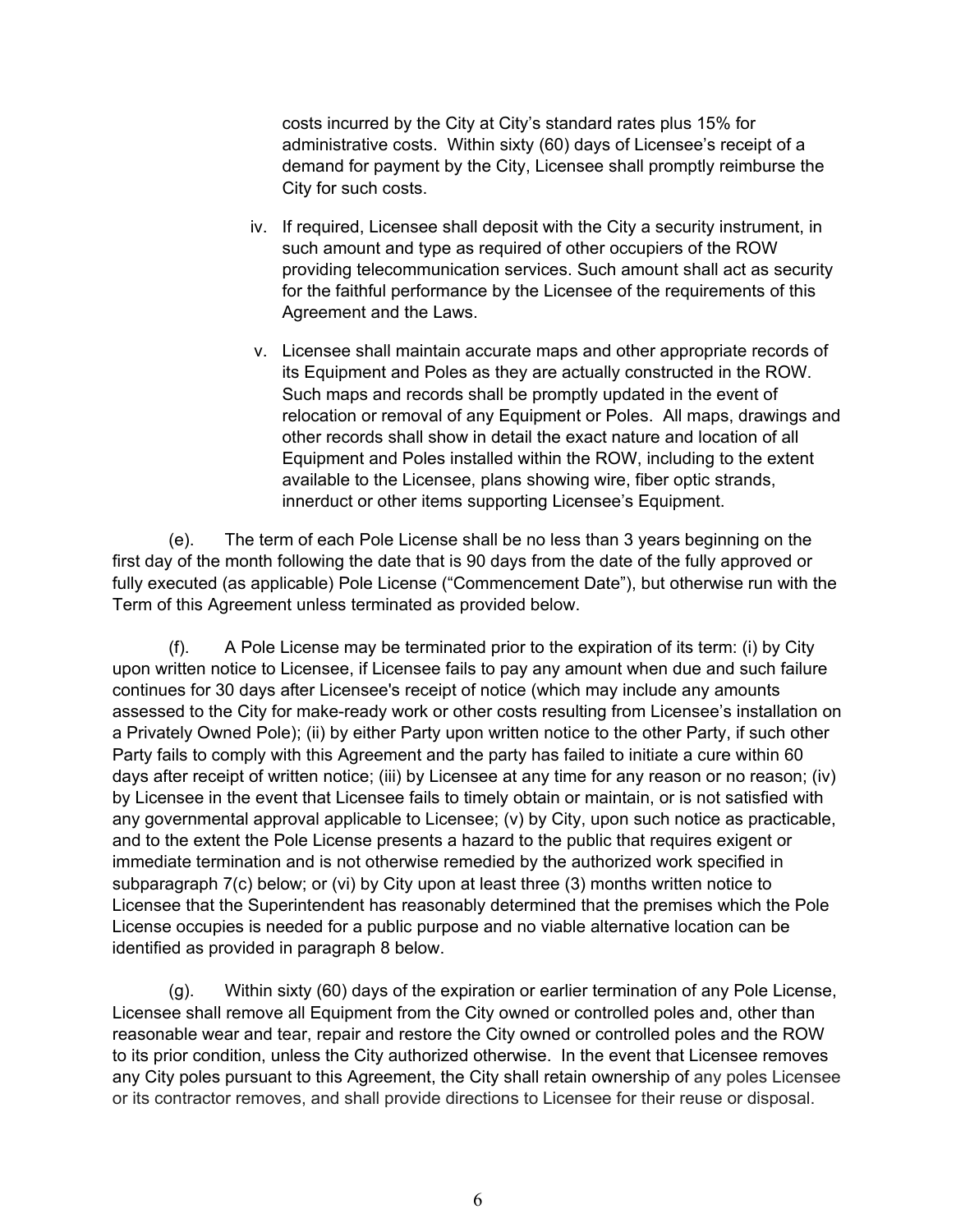5. Permits/Municipal Code**.** While the requirements of the City's Code ("Code") are in addition to the requirements of this Agreement, Licensee shall be required to apply for and obtain permits that are required of other occupants of the ROW and/or performing similar work, including but not limited to applying for (including pay any applicable permit fee) and obtaining a street permit, tree permits, electrical permit, and ensuring that any work zone and installation is compliant with the provisions of the Manual on Uniform Traffic Control Devices ("MUTCD").

### 6. Interference.

 (a). Licensee will not materially cause interference to City traffic, public safety, public improvement projects, public works operations or other communications signal equipment in the ROW. Except as set forth in Section 6(c) with respect to third parties, Licensee in the performance and exercise of its rights and obligations under this Agreement, shall not materially interfere in any manner with the existence and operation of any and all public and private rights of way, sanitary sewers, water mains, storm drains, gas mains, poles, aerial and underground electrical and telephone wires, electroliers, cable television, and other telecommunications, utility or municipal property, without the written approval of the City or the owner or owners of the affected property, except as expressly permitted by applicable laws or this Agreement. The City agrees that City will not cause interference to Licensee's Equipment or Licensee's Use. Each party to this Agreement and all others on the Poles shall endeavor to correct any interference to other networks created by its RF emissions promptly and shall coordinate and cooperate with each other relating to the same. The City agrees to require the inclusion of this or a similar prohibition against interference in all agreements the City may enter into, after the date of this Agreement, with other information or communications providers or carriers.

 (b). If interference occurs, the non-interfering Party shall notify the interfering Party via telephone to Licensee's Network Operations Center at (800) 638-2822 or to City at 607-274- 6527 and 607-274-6570, and the parties shall work together to cure the interference as soon as commercially possible.

 (c). Licensee understands that the rights granted under this Agreement are nonexclusive and that the City shall have the right to permit other providers of telecommunications, information, or other services to install equipment or facilities in the ROW, including on City-owned property and facilities also used by Licensee. Senior priority rights are bestowed on Licensee as of the date of execution of this Agreement with respect to third parties that subsequently enter into Master License Agreements or install Equipment or Poles in the ROW under a valid license or permit. A party without senior priority rights shall have the burden to correct any interference caused by their installation of equipment or facilities with respect to those with senior priority rights, provided the equipment and facilities of the holder of senior priority rights are in compliance with the requirements of any license or permits for such equipment or facilities.

 (d). This Agreement and any Licenses are subordinate to any prior and continuing vested right of the City and other persons legally authorized to use the specified ROW for each License location, for the purpose of constructing, installing, maintaining, locating, upgrading,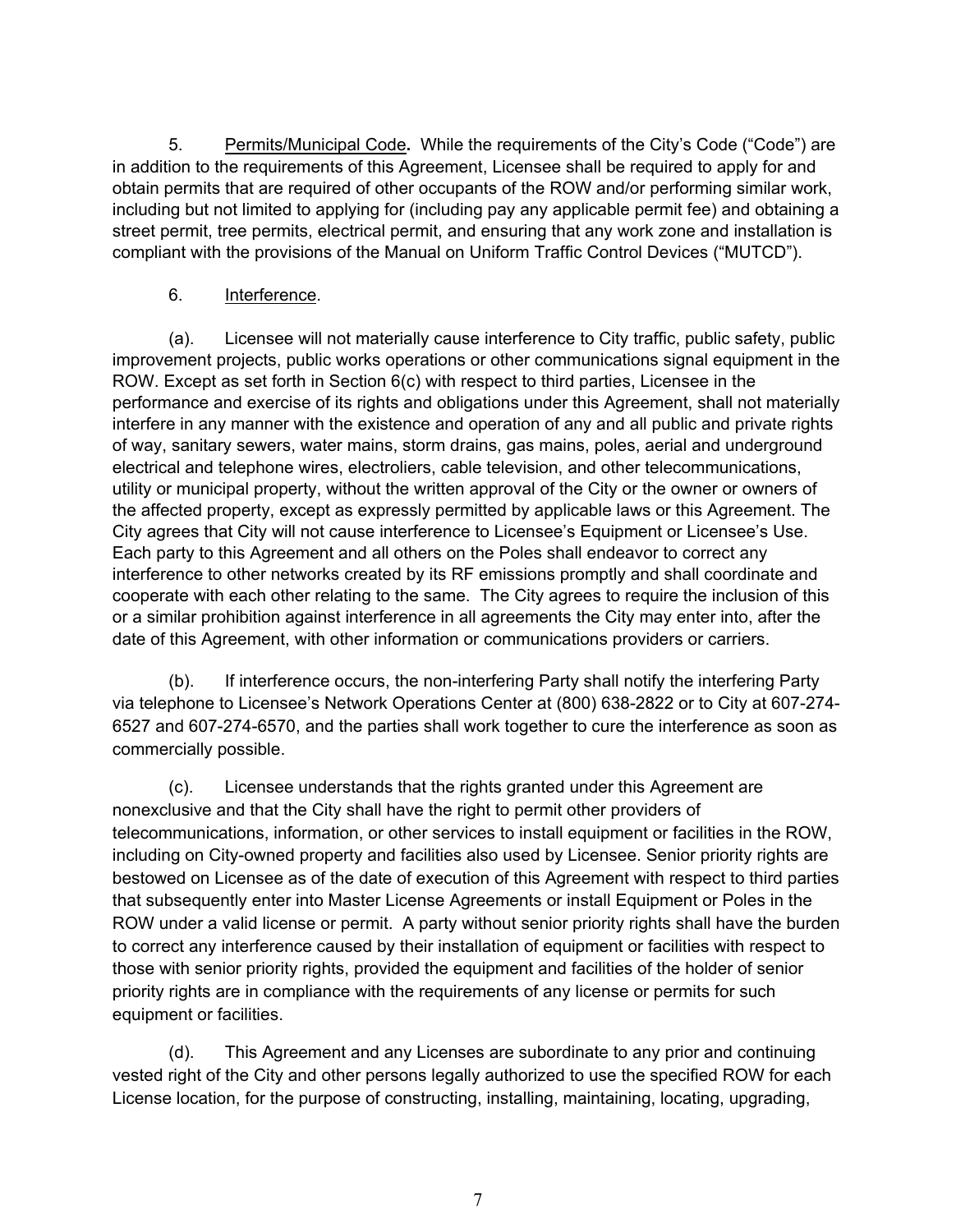repairing, operating, protecting, reconstructing, relocating, replacing and removing all other Equipment in, under, over, across and along the ROW, including ingress and egress. Each License and this Agreement are also subordinate to all recorded easements, restrictions, conditions, covenants, encumbrances and claims of title which may affect the specified ROW. Licensee shall, at its own expense, obtain such permissions as may be required because of existing or future rights granted to or held by other parties.

#### 7. Maintenance, Repairs and Modifications.

 (a). Equipment Maintenance, Repairs and Modifications. Licensee shall keep and maintain all Equipment in commercially reasonable condition and in accordance with any applicable and non-discriminatory maintenance requirements of City. Licensee may conduct testing and maintenance activities, and repair and replace damaged or malfunctioning Equipment at any time. Subject to the requirements of any owner of Privately Owned Poles for which Licensee shall be solely responsible for compliance and associated costs, Licensee may maintain, repair, replace and make like-kind modifications to any Small Wireless Facility that do not materially change the size, height and weight of the Small Wireless Facility or exceed the structural capacity of the supporting structure without requiring additional applications, permits or other City approval. Certain modifications shall be subject to permit review by the City consistent with 47 C.F.R. § 1.6100, which review shall be conducted by such City body or staff designated by the City. Licensee shall obtain all required permits and prior approvals from the City for all other work subject to the terms of this Agreement.

 (b). Pole Repairs and Replacements. If a City pole for which Licensee has a Pole License is in need of repair or replacement, as determined by the City in its reasoned discretion, the City shall repair or replace such pole at soon as reasonably practicable and required under the circumstances, unless otherwise agreed by the Parties in a Pole License. If City becomes aware of damage to a City pole that supports the Equipment, City shall notify Licensee's Emergency Contact as soon as practicable. The Parties will use reasonable efforts to coordinate any necessary responses. In the event of any damage to a pole that impacts Licensee's Use, Licensee may repair or replace the pole with a like-kind pole at its own expense. Licensee may reinstall its Equipment after a damaged pole has been repaired or replaced. Licensee may temporarily use an alternative pole or structure reasonably acceptable to the Parties during repair or restoration of a pole.

If Licensee intends to replace or relocate any existing Pole with any third-party telecommunications facilities or other equipment or facilities attached to it, Licensee shall be responsible for notifying the owner(s) of the attached third-party equipment or facilities that the Pole is going to be replaced or relocated and proof of such notification shall be provided to the City Engineer. It shall be Licensee's sole responsibility to coordinate the protection and relocation of any such third-party equipment or facilities with the third party and Licensee shall be solely responsible for all costs associated with such protection and relocation of the thirdparty equipment and facilities. In addition to the indemnification requirements of this agreement, Licensee shall indemnify and hold harmless the City from any claims to the extent made by such third-party owners or lessees of the equipment or facilities which are relocated from existing Poles to replaced Poles by Licensee, including any claims directly related to the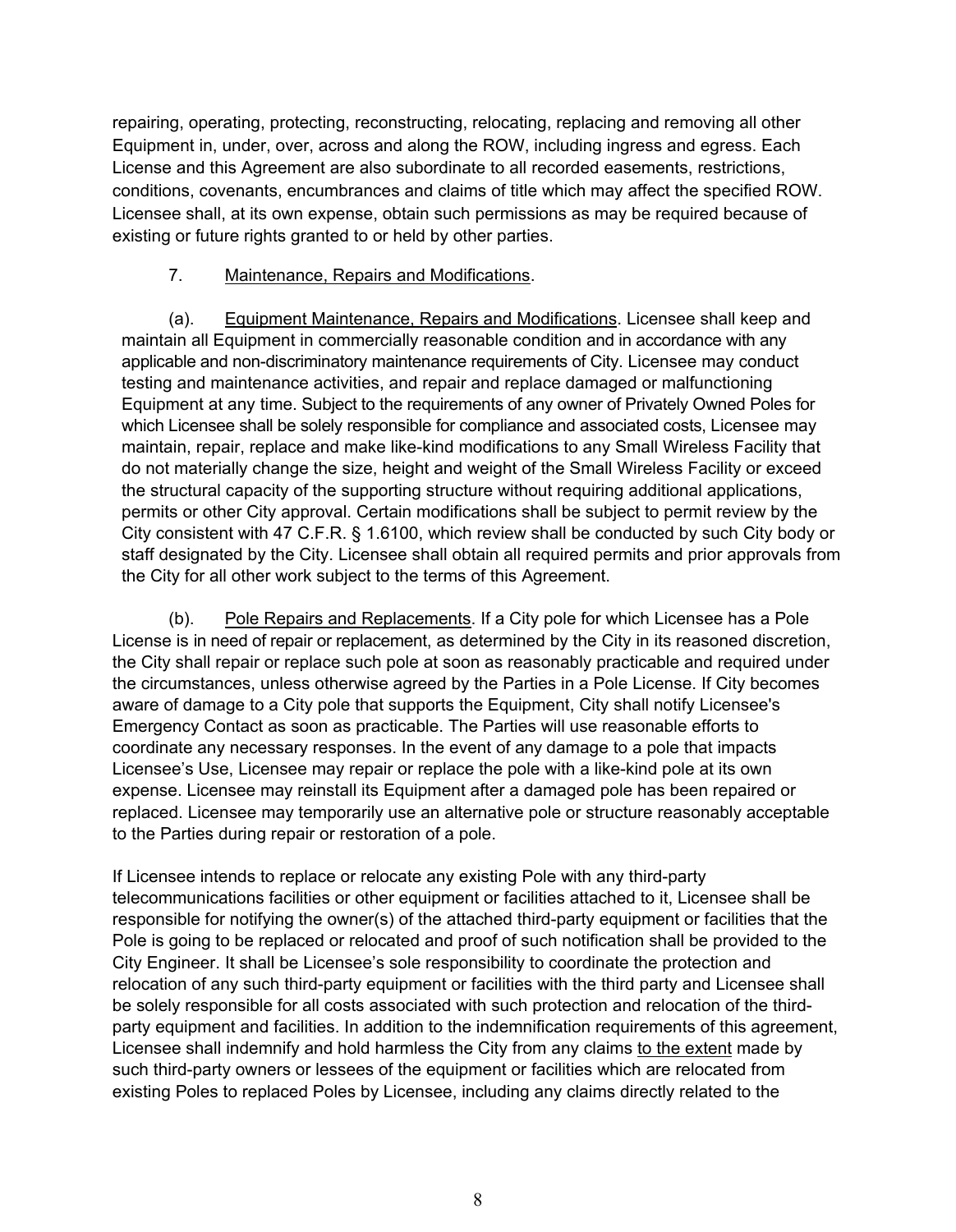relocation concerning loss of income or business. This indemnification shall not apply to the negligence or willful misconduct of the City.

 (c). Emergency Events. City reserves the right to take all reasonable actions in the case of an emergency to protect the public health and safety of its citizens, and to ensure the safe operation of its rights of way and public facilities, and assess the costs of such work to Licensee if such work was necessitated by Licensee's negligence or willful misconduct. The Parties will use reasonable efforts to coordinate any emergency responses. In case of an emergency affecting the Equipment or Licensee's Use, Licensee may access the ROW and perform necessary repairs to its Equipment and to the pole, including the right to install a replacement pole, without first obtaining any otherwise necessary permit(s) or authorization(s). All emergency work in the ROW shall be conducted in a safe and good workmanlike manner and in accordance with Laws, including but not limited to the MUTCD.

(d). Emergency Contacts. Licensee's network operations center may be reached 24/7 at (800) 638-2822. City's 24/7 emergency contact information is (607) 273-4680. Each Party will maintain the emergency contact information current at all times with the other Party.

 (e). If Licensee intends to abandon any portion of its Equipment and/or Pole, it shall notify the City Engineer, in writing at least thirty (30) days in advance thereof and Licensee shall remove the Equipment and/or Pole at its own expense or, at the City's sole option, may abandon some or all of the Equipment and/or Pole in place. Except for Equipment or Poles authorized by the City Engineer to remain in place, Licensee shall remove all such Equipment and/or Poles from the ROW within 45 days from the discontinuance of service over such Equipment or Pole, unless the City Engineer authorizes a different removal timetable. In the event Licensee fails to remove its Equipment or Pole within such period, the City may cause the same to be done, without further notice to Licensee and to charge Licensee for all costs incurred in such removal and storage, including all costs to restore the ROW and administrative costs of 15% plus any penalties as authorized by the City Charter and Code. Upon the receipt of a demand for payment by the City, Licensee shall promptly reimburse the City for such costs.

If the City has not received a notice of intent to abandon from Licensee but otherwise determines that Licensee has abandoned its Equipment or Poles, the City shall notify Licensee of its determination that the Equipment or Pole has been abandoned and demand a plan for removal of the abandoned Equipment or Pole. If Licensee fails to respond or to provide an acceptable plan, within 90 days from the date of the notice, the City may remove or cause to be removed some or all of the abandoned without further notice and may charge Licensee for all costs incurred for such removal and storage, including all costs to restore the ROW. Upon the receipt of a demand for payment by the City, Licensee shall promptly reimburse the City for such costs including administrative costs of 15%.

8. Removal and Relocation. No later than 90 days after receipt of written notice from City, Licensee shall remove, repair and return the ROW to a safe and satisfactory condition, and may relocate the Equipment or Pole to an alternative location made available by City due to: (i) construction, expansion, repair, relocation, operation, or maintenance of a street or other public works or improvement project; or (ii) maintenance, upgrade, expansion,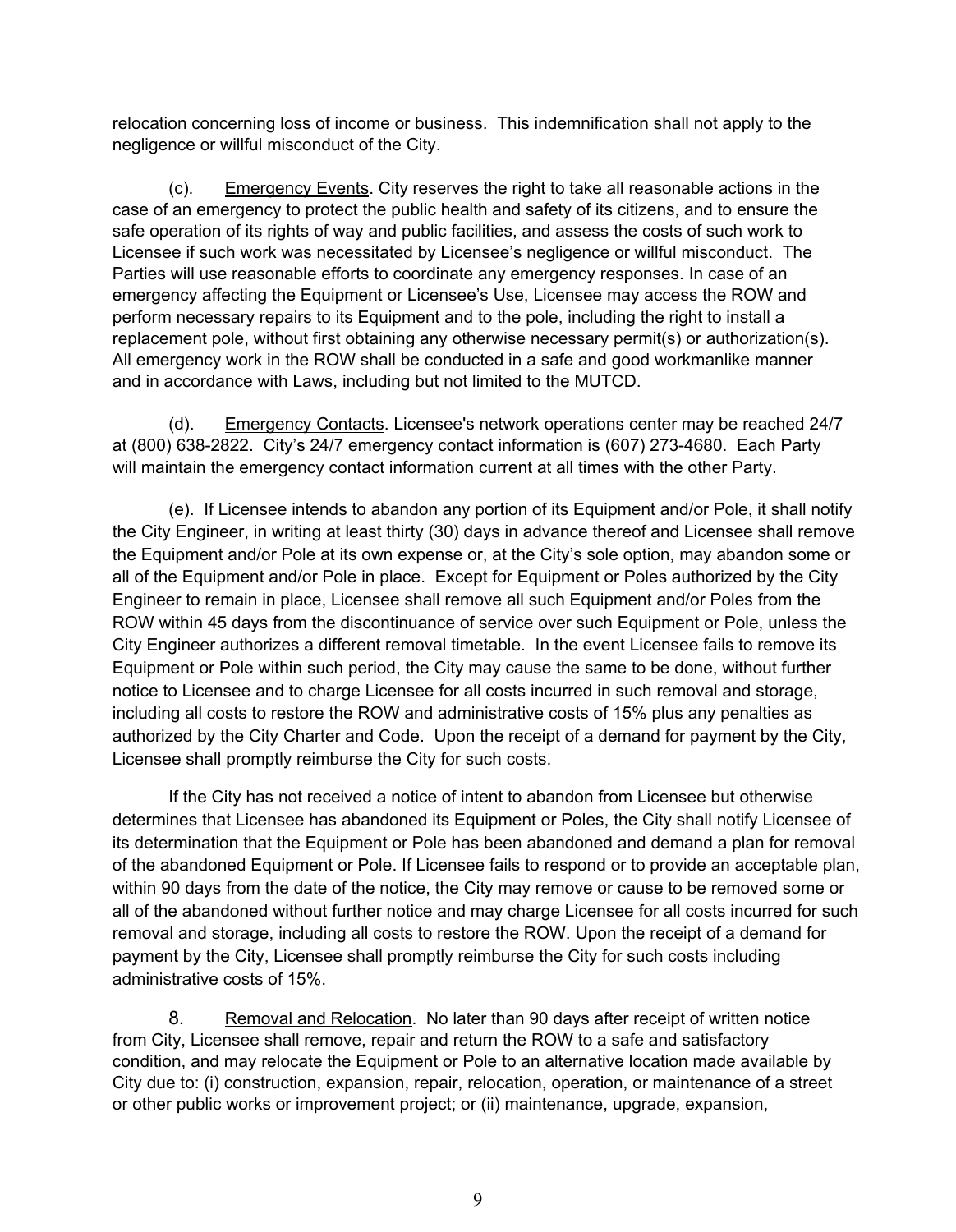replacement, operation, or relocation of City or third party owned light poles, City traffic light poles and/or traffic signal light system; (iii) permanent closure of a street or sale of City property; or (iv) to the City's public safety responsibilities, which may include but are not be limited to proper fire and other emergency access, protecting safe movement and control of vehicular, bicycle and pedestrian traffic. The City shall require removal or relocation only if necessary, which shall be in the City's reasonable discretion. If Licensee fails to remove or relocate any Equipment or Pole within 90 days, City shall be entitled to remove the Equipment or Pole at Licensee's expense. The Parties shall cooperate to the extent possible to assure continuity of service during any relocation and identify a reasonably equivalent location that affords Licensee substantially similar engineering objectives. If removal or relocation is at the request of or the convenience of a third party, Licensee shall not be responsible for any costs or expenses for such removal or relocation, however all costs and expenses shall be prepaid by such third party at any time before construction commences. The City for its own and on behalf of any third party, will cooperate and issue, on an expedited basis, all Licenses or permits necessary to enable Licensee to relocate its Equipment or Pole without disruption to its services.

9. Indemnity/Damages/Waiver and Limitation of Liability**.** Licensee shall indemnify, defend, and hold the City, its employees, officers, elected officials, agents, and contractors (the "Indemnified Parties") harmless from and against all injury, loss, damage, liability, costs, or expenses arising from any third-party claims to the extent resulting from Licensee's Use or Licensee's breach of this Agreement. Licensee's indemnity shall not apply to any liability to the extent resulting from the negligence or willful misconduct of the City or other Indemnified Party. The City shall give prompt written notice to Licensee of any claim for which the City seeks indemnification. Licensee shall have the right to investigate these claims. Licensee shall not settle any claim without reasonable consent of the City, unless the settlement (i) will be fully funded by Licensee, and (ii) does not contain an admission of liability or wrongdoing by any Indemnified Party. Neither party will be liable under this Agreement for consequential, special, punitive or indirect damages, whether under theory of contract, tort (including negligence), strict liability, or otherwise.

Licensee waives the following: 1) any and all claims, demands, causes of action, and rights it may assert against the City on account of any loss, damage, or injury to any Equipment or Pole or any loss or degradation of the services as a result of any event or occurrence which is beyond the reasonable control of the City; and 2) any and all claims of liability for the cost of repair to damaged Equipment or Pole from any cause whatsoever, except to the extent caused directly by the grossly negligent, willful, intentional, or malicious acts of the City, its employees, agents, or contractors, and in no event shall the City be liable for indirect or consequential damages.

### 10. Insurance.

 (a). Licensee and its subcontractors shall carry the following insurance: (i) commercial general liability insurance per ISO form CG 00 01 or equivalent in an amount of \$3,000,000 per occurrence and \$4,000,000 general aggregate and which provides coverage for bodily injury, death, damage to or destruction of property of others, including loss of use thereof, and including products and completed operations; (ii) Workers' Compensation and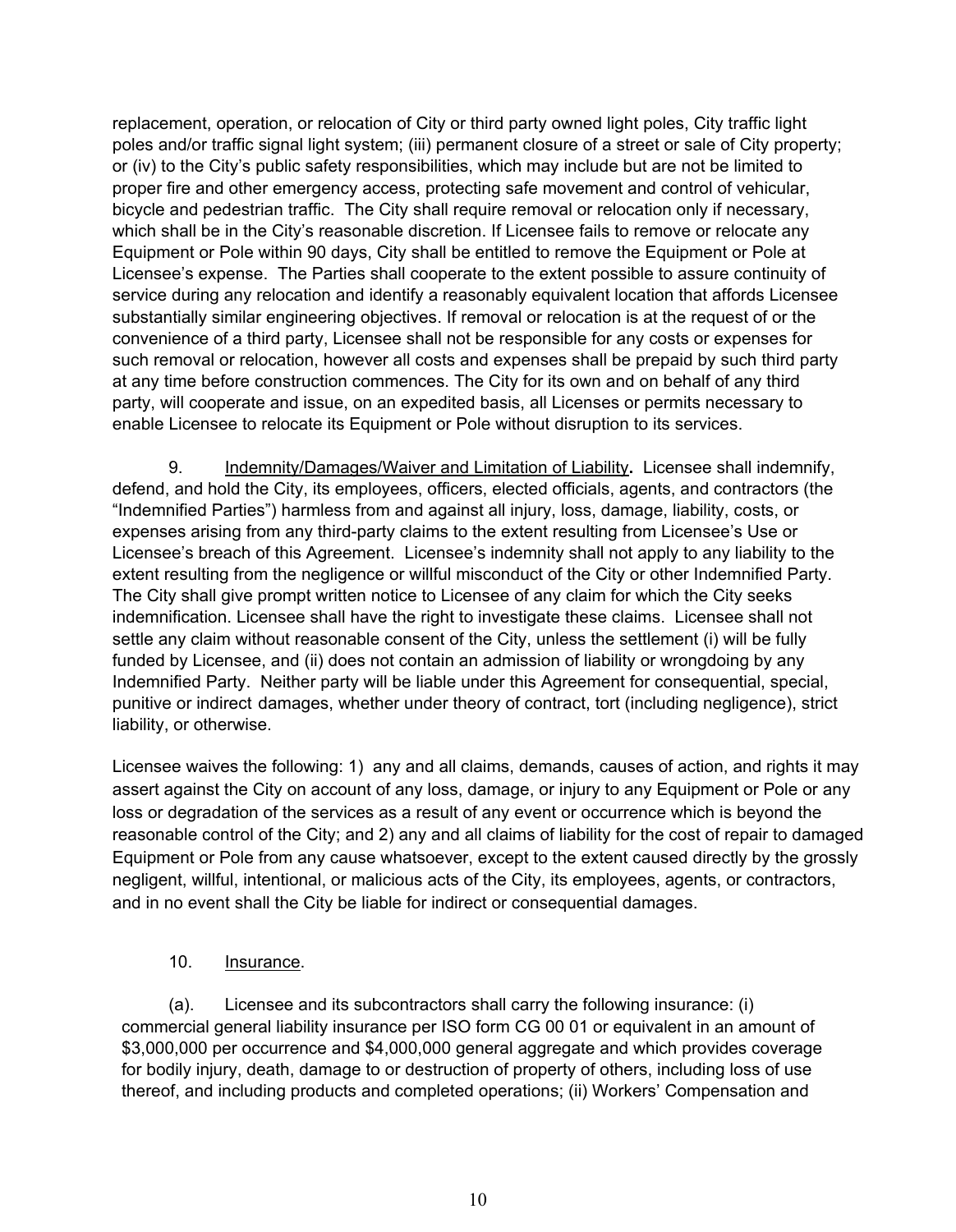Employer's Liability Insurance as required by law; and (iii) employers' liability insurance in an amount of \$500,000 bodily injury each accident, \$500,000 disease each employee, and \$500,000 disease policy limit.

 (b). The insurance coverages identified in this Section: (i) except the workers' compensation and employer's insurance, shall include the City as an additional insured by endorsement as its interests may appear under this Agreement; (ii) will be primary and noncontributory with respect to any self-insurance or other insurance maintained by the City; (iii) contain a waiver of subrogation to the extent permitted by law as respects the City; and (iv) will be obtained from insurance carriers having an A.M. Best rating of at least A-VII.

 (c). If requested, Licensee shall provide the City with a Certificate of Insurance to provide evidence of insurance. Licensee will endeavor to provide the City with thirty (30) days prior written notice of cancellation or non-renewal of any required coverage that is not replaced upon receipt of notice thereof from its insurer(s).

11. Assignment. Licensee may assign this Agreement, any City Pole License, and/or related permits to any entity which (i) is an affiliate, subsidiary, or successor of Licensee; or (ii) that acquires all or substantially all of the Licensee's assets in the market. Licensee shall provide the City notice of any such assignment. Otherwise, Licensee shall not assign or transfer this Agreement or the rights granted hereunder without the City's consent.

12. Notices. Notices required by this Agreement may be given by registered or certified mail by depositing the same in the United States mail or with a commercial courier. Unless either party notifies the other of a change of address, notices shall be delivered as follows:

If to City: With a copy to:

City of Ithaca City of Ithaca Attn: City Attorney's Office Attn: City Clerk's Office 108 E. Green Street 108 E. Green Street Ithaca, NY 14850 Ithaca, NY 14850

If to Licensee:

New Cingular Wireless PCS, LLC Attn: TAG-LA Re: Wireless Installation on Structures City of Ithaca (NY) FA No.: 15476635 1025 Lenox Park Blvd NE, 3rd Floor Atlanta, GA 30319

With a copy to the AT&T Legal Department: New Cingular Wireless PCS, LLC Attn: AT&T Legal Dept. - Network Operations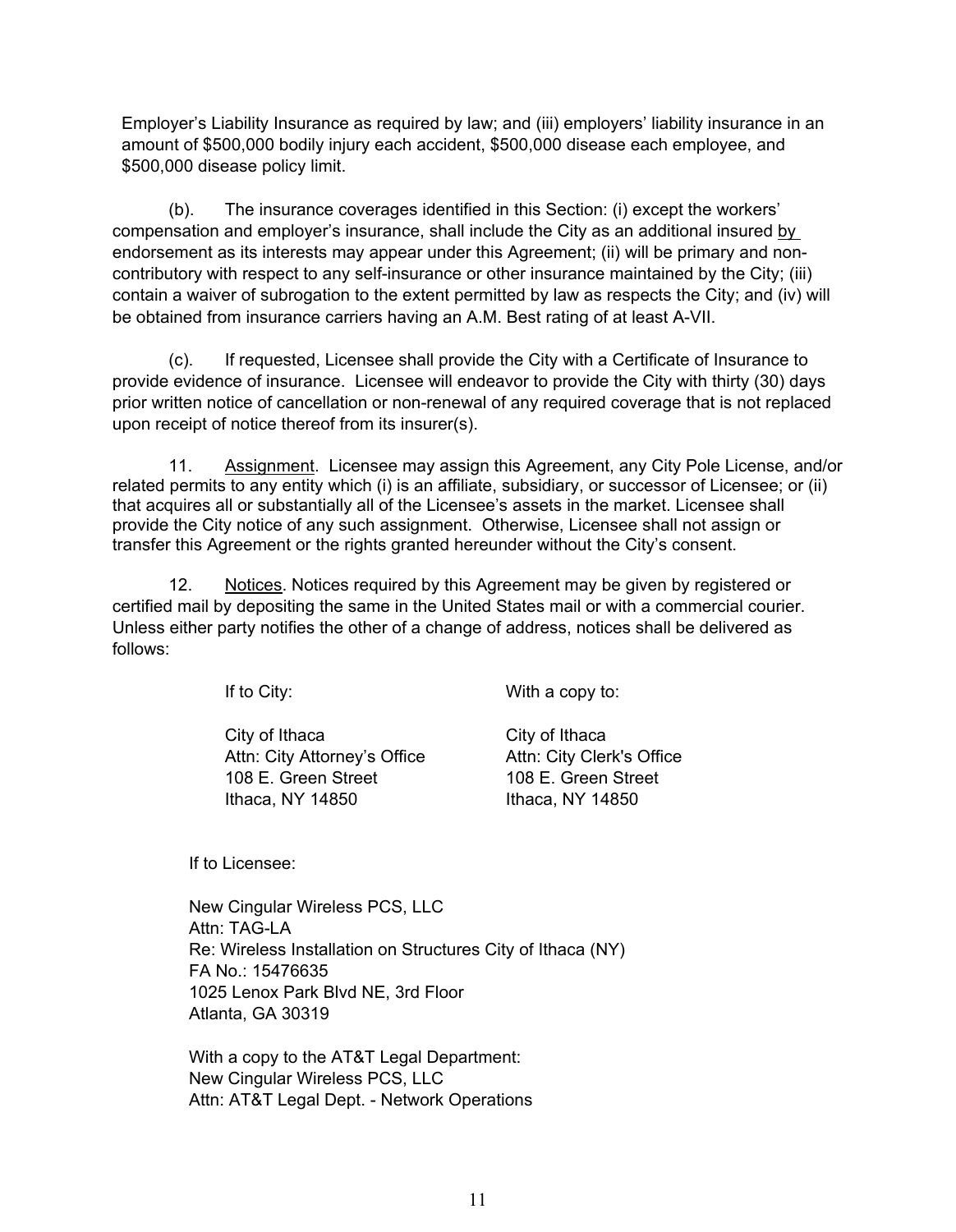Re: Wireless Installation on Structures City of Ithaca (NY) FA No.: 15476635 208 S. Akard Street Dallas, TX 75202-4206

Notices shall be deemed effective upon delivery or refusal of delivery.

 13. Change of Law. If any state or federal Law sets forth a term or provision that is inconsistent with or different than this Agreement, then the Parties agree to promptly amend the Agreement to effect the term or provision set forth under such Law.

14. Taxes. If City is required by Law to collect any federal, state, or local tax, fee, or other governmental imposition, including but not limited to Tompkins County or New York State reclassification of the use or premises underlying the Pole License as taxable (each, a "Tax") from Licensee with respect to the transactions contemplated by this Agreement, then City shall bill such Tax to Licensee in the manner and for the amount required by Law. Licensee shall pay such billed amount of Tax to City, and City shall remit such Tax to the appropriate tax authorities as required by Law. Licensee shall have no obligation to pay any Tax for which Licensee is exempt. Otherwise, Licensee shall be responsible for paying all Taxes that are the legal responsibility of Licensee under Laws.

#### 15. Laws; Non-discrimination; Definition of Small Cell Facility.

(a) The parties shall comply with applicable laws including, without limitation, ordinances, local laws or any other orders, notices, directives or code provisions from the City or New York State, the MUTCD, and judicial decisions ("Law" or "Laws"). Specifically, Laws shall include, but not be limited to the City Municipal Code Sections 152, 170, and 325 to the extent applicable, the City's uniform directives and specifications for work in the ROW, and the City's Small Wireless Facilities Design Guidelines ("City Requirements").

Notwithstanding any other provision of this Agreement, to the extent that any element(s) of the City Municipal Code, as it may be amended from time to time, conflict with, depart from, or in any manner suggest a differing meaning, interpretation, definition, or outcome for any issues related to this Agreement (including any element of this Agreement, of the license(s) granted hereunder, or of the installations permitted hereunder), the applicable element(s) of the City Municipal Code shall take complete precedence and shall control the same.

(b) Notwithstanding anything else in this Agreement, City shall treat Licensee in a manner that is competitively neutral, nondiscriminatory, consistent with all applicable Laws, and is no more burdensome than other users of the ROW or City poles. Notwithstanding anything else in this Agreement or in the City Municipal Code, Licensee expressly reserves all rights to object to, seek waivers or variances from, and/or bring action(s) pursuant to 47 U.S.C. §§ 253, 332 and other provisions of federal or state law in the United States District Court for the Northern District of New York or in any court of competent jurisdiction located in Tompkins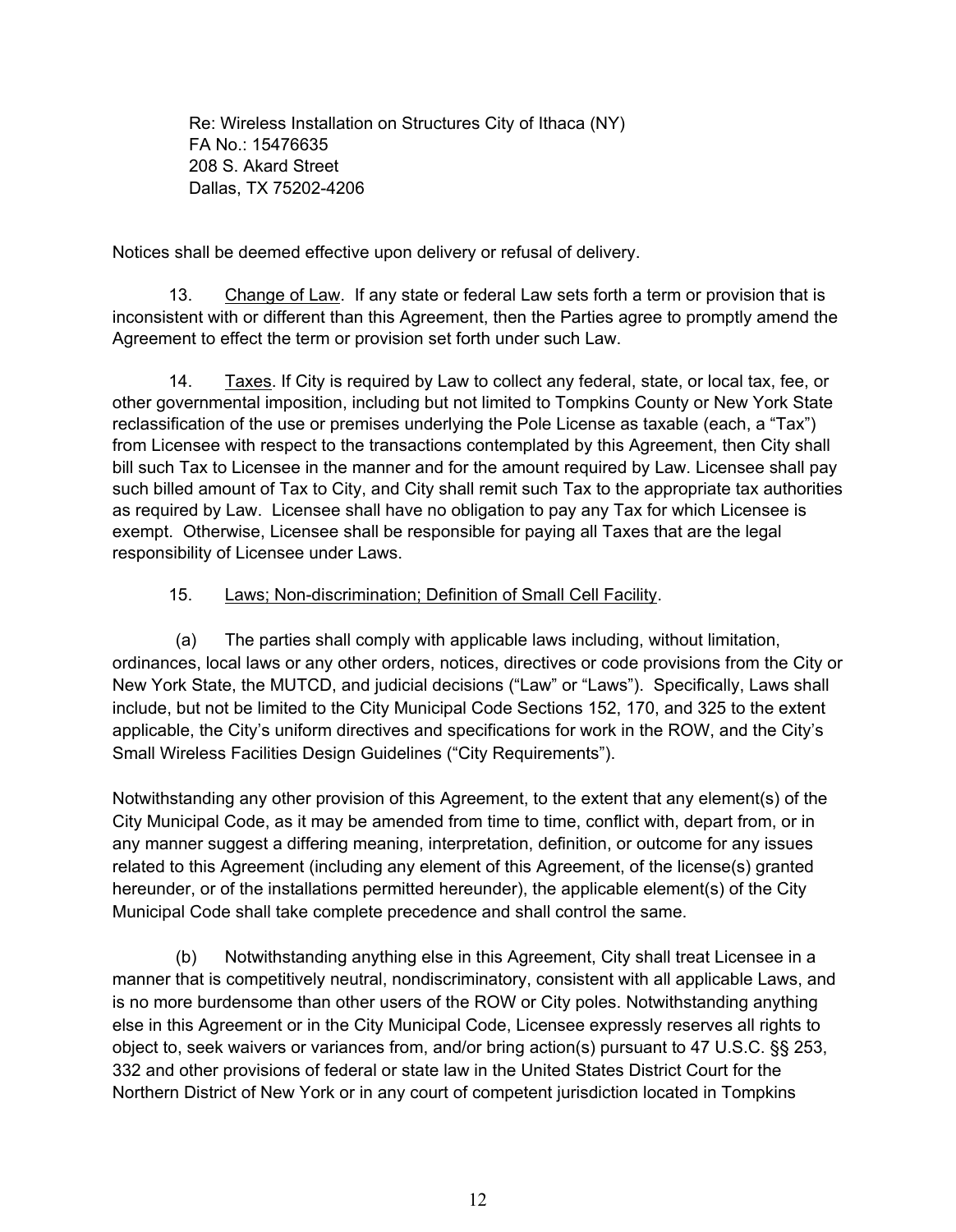County challenging any or all of the City Requirements facially and/or as applied, whether procedural or substantive, and as made applicable by the City to Small Wireless Facilities. Such reservation of rights shall not extend to Licensee's obligations arising under this Agreement.

- (c) "Small Wireless Facilities" are defined as those meeting the following conditions:
	- i. The facilities are mounted on structures 50 feet or less in height including their antennas, or are mounted on structures no more than 10 percent taller than adjacent structures, or do not extend existing structures on which they are located to a height of more than 50 feet or by more than 10 percent, whichever is greater;
	- ii. each antenna associated with the deployment, excluding associated antenna equipment, is no more than three cubic feet in volume, and
	- iii. all other wireless equipment associated with the structure including the wireless equipment associated with the antenna and any pre-existing associated equipment on the structure, is no more than 28 cubic feet in volume.

16. Miscellaneous. This Agreement shall be governed by the laws of the State of New York and all other applicable Laws. The provisions of this Agreement may be waived or modified only by written agreement signed by both parties. This Agreement may be executed in counterparts. A scanned or electronic copy shall have the same legal effect as an original signed version. If one or more provisions in this Agreement is found to be invalid, illegal or otherwise unenforceable, all other provisions will remain unaffected and shall be deemed to be in full force and effect and the Parties shall amend this Agreement, if needed to effect the original intent of the Parties. This Agreement shall be binding upon and shall inure to the benefit of the Parties hereto and their respective successors. Nothing in this Agreement shall be construed to grant Licensee an interest in the City's ROW or City assets located in the ROW. Neither Party shall be responsible for delays in the performance of its obligations caused by events beyond the Party's reasonable control. As to the subject matter hereof, this Agreement is the complete agreement of the Parties. The Parties represent and warrant that the individuals executing this Agreement are duly authorized. Time periods for performance under this Agreement shall be deemed extended day for day for time lost attributable to any delay resulting from any event of force majeure.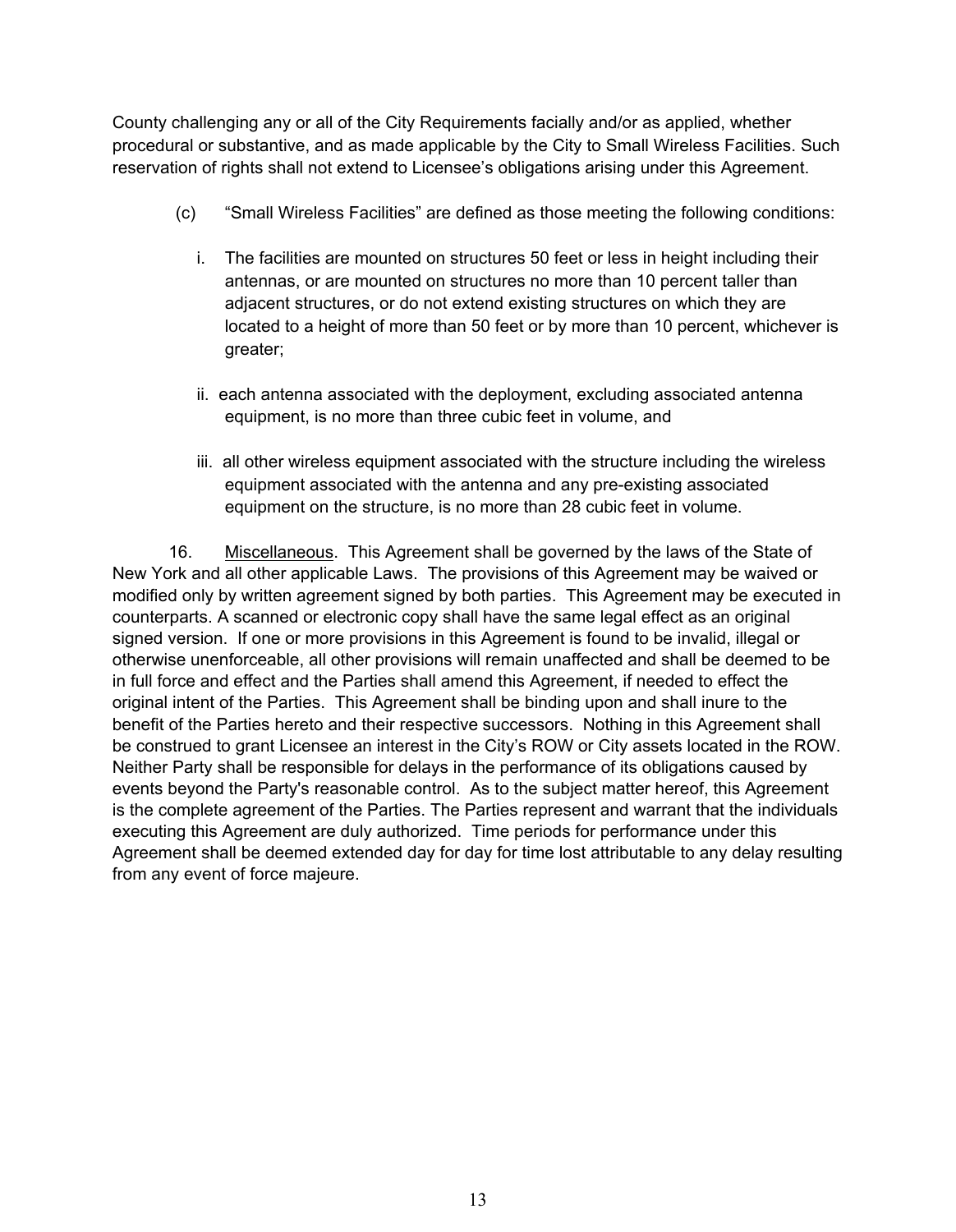*[Remainder of page intentionally left blank; signature page to follow.]*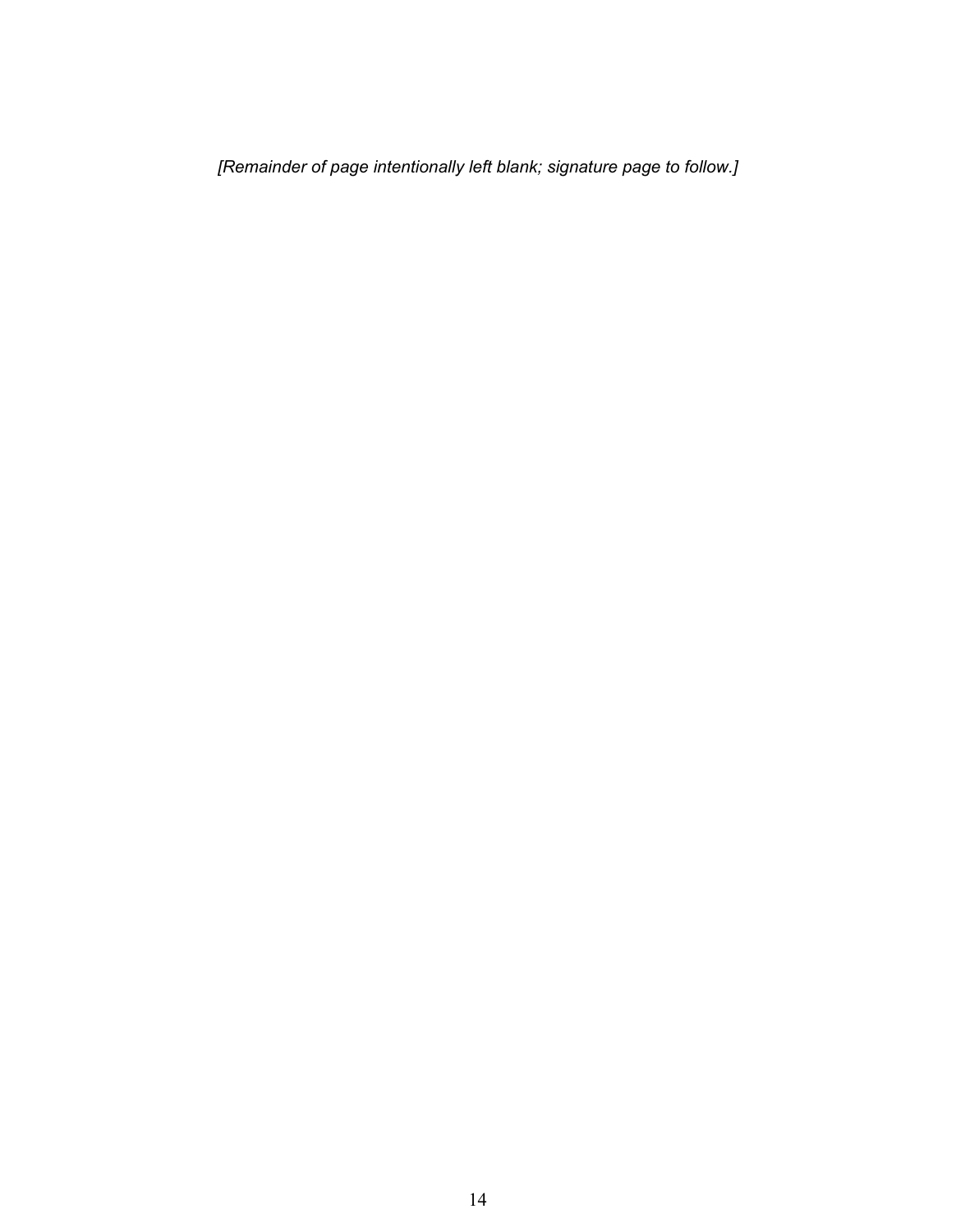IN WITNESS WHEREOF, the Parties have executed, or caused their respective duly authorized representatives to execute, this Agreement as of the day and year listed below.

\_\_\_\_\_\_\_\_\_\_\_\_\_\_\_\_\_\_\_\_\_\_\_\_\_\_ \_\_\_\_\_\_\_\_\_\_\_\_\_\_\_\_\_\_\_\_\_\_\_\_\_\_\_

CITY OF ITHACA NEW CINGULAR WIRELESS PCS, LLC, A Delaware limited liability company By: AT&T Mobility Corporation Its: Manager

(Signature) (Signature)

Title: Title: Date: Date:

Name: Name: Name: Name: Name: Name: Name: Name: Name: Name: Name: Name: Name: Name: Name: Name: Name: Name: Name: Name: Name: Name: Name: Name: Name: Name: Name: Name: Name: Name: Name: Name: Name: Name: Name: Name: Name:

APPROVED AS TO FORM:

 $\overline{\phantom{a}}$  , where  $\overline{\phantom{a}}$  , where  $\overline{\phantom{a}}$  , where  $\overline{\phantom{a}}$ 

City Attorney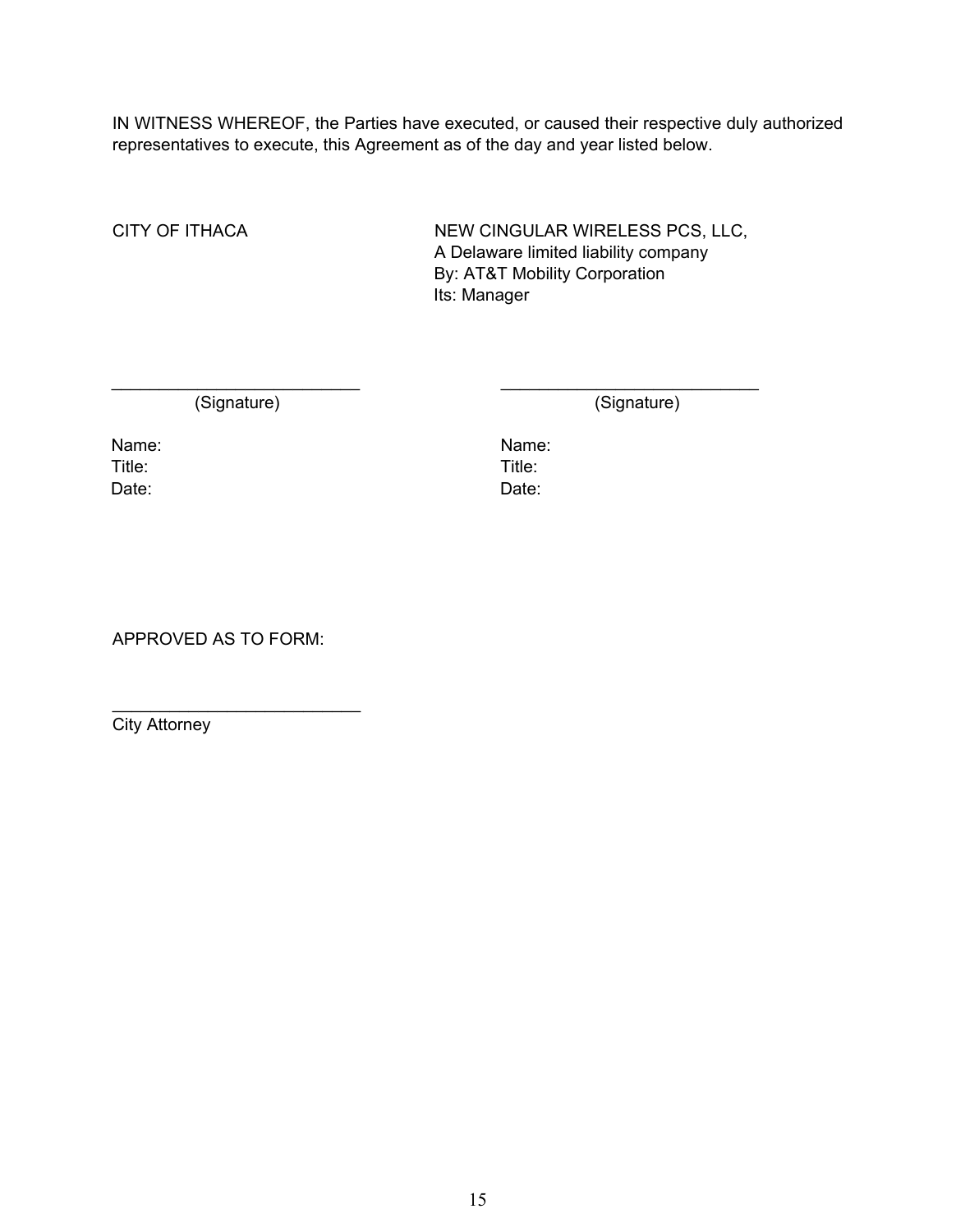# **EXHIBIT A**

### **FEE SCHEDULE**

One-Time Pole License Application or Siting Application Fees: \$500.00 for an application for attaching to up to 5 facilities, and \$100.00 for each additional attachment beyond 5, and \$1,000.00 for an application for a new pole.

City-owned Poles Recurring Fee: \$270.00 - per pole per year

Privately Owned Poles or Licensee-Owned Poles Previously Permitted for Installation

Recurring Fee:  $$135.00 - per pole per year$ 

Except as provided in this Fee Schedule, the City shall not require any other or additional recurring fees, costs, or charges of any kind as part of the City Requirements.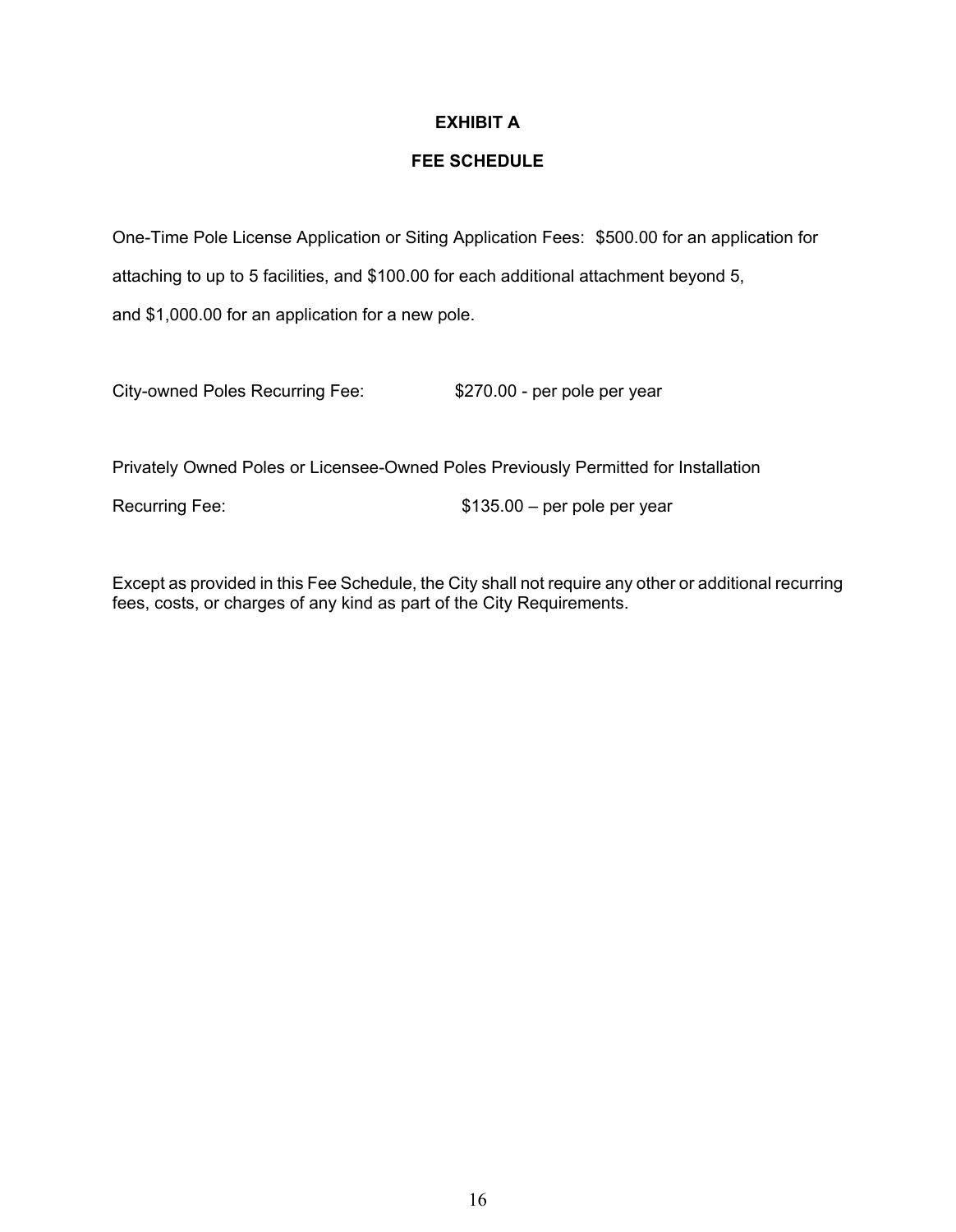# **EXHIBIT B**

**Equipment Types and Installation Configurations**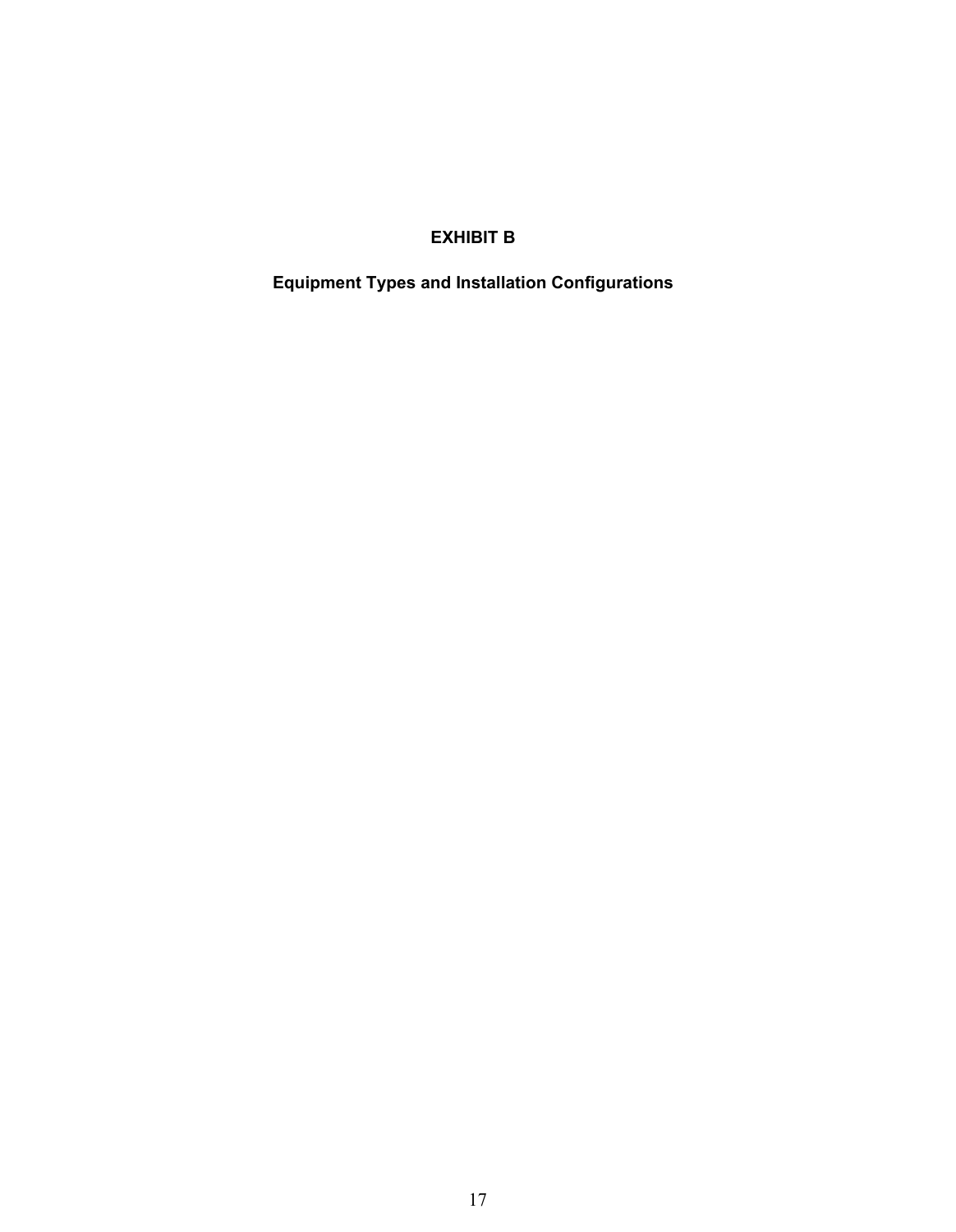#### **SMALL WIRELESS COMMUNICATIONS FACILITIES MASTER LICENSE AGREEMENT**

 THIS SMALL WIRELESS COMMUNICATIONS FACILITIES MASTER LICENSE AGREEMENT ("Agreement") is entered into this \_\_\_\_ day of \_\_\_\_\_\_\_\_\_\_\_\_\_\_\_\_, 20 ("Effective Date"), by and between the City of **ITHACA** ("City"), and **BELL ATLANTIC MOBILE SYSTEMS LLC**NEW CINGULAR WIRELESS PCS, LLC, a Delaware limited liability company ("Licensee"). City and Licensee are at times collectively referred to hereinafter as the "Parties" or individually as the "Party."

#### **RECITALS**

A. City owns, operates, maintains, or otherwise controls the public rights-of-way situated within its jurisdictional boundaries and owns as its personal property a certain number of poles located in the public rights-of-way.

Licensee owns and/or controls, maintains, and operates a wireless communications network, for which Licensee desires to install, attach, operate, and maintain Small Wireless Facilities (as defined below) in the public rights-of-way as provided herein.

C. City recognizes that Small Wireless Facilities, including facilities commonly referred to as "small cells" and "distributed antenna systems," are critical for the City's population to access advanced technologies wirelessly and are often deployed most effectively in the public rights-of-way.

D. The Parties acknowledge and agree that the purpose of this Agreement is to permit the deployment of Small Wireless Facilities within the public rights-of-way, subject to all the all applicable Laws (as defined below), including but not limited to the rules, regulations, and orders of the Federal Communications Commission, as further described herein.

ACCORDINGLY, in consideration of the covenants of this Agreement and other good and valuable consideration, the receipt and sufficiency of which is acknowledged by the Parties, the Parties agree as follows:

1. Grant. Subject to Laws (defined in Section 15) and this Agreement, City grants Licensee a nonexclusive license to (i) access, use and occupy the City's ROW (as defined below) 7 days a week, 24 hours a day, for the installation, construction, use, maintenance, operation, repair, modification, location, relocation, replacement and upgrade of equipment, technologies, frequencies and related fiber and materials reasonably necessary to access, connect, operate and provide power to its equipment ("Equipment") that enables Licensee's wireless communications ("Licensee Use"); (ii) use and/or replace City owned or controlled poles for Licensee's Use ("City Owned Poles"); (iii) use privately owned or controlled poles, including replacement poles, for Licensee's Use in the ROW pursuant to an agreement with the entity owning the poles ("Privately Owned Poles") in which Licensee shall be solely responsible

# **Formatted:** Left **Formatted:** Left, Indent: Left: 0" **Formatted:** Left **Formatted:** Left, Indent: Left: 0" **Formatted:** Left **Formatted:** Left, Indent: Left: 0" **Formatted:** Left, Indent: Left: 0", First line: 0", Space After: 0 pt, Line spacing: Multiple 1.15 li, No widow/orphan control, Tab stops: 0.75", Left **Formatted:** Left, Indent: Left: 0" **Formatted:** Font color: Auto, Strikethrough **Formatted:** Font color: Auto **Formatted:** Left

**Formatted:** Font color: Auto

**Formatted:** Font color: Auto **Formatted:** Font color: Auto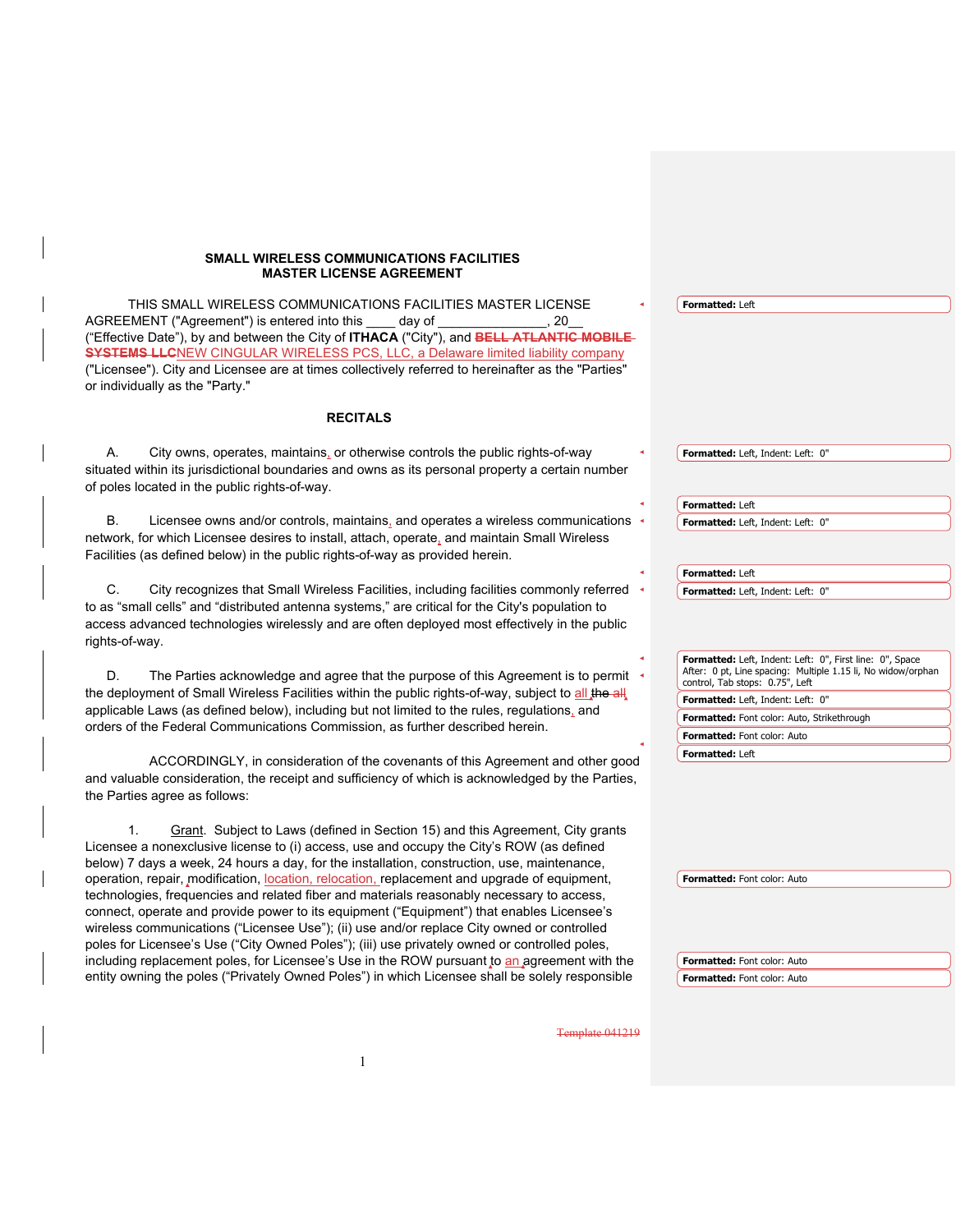for any costs or fees assessed by the private owner or otherwise associated with Licensee's use of the Privately Owned Poles; (iv) install, replace or remove Licensee, Licensee affiliate or, for Licensee benefit, third-party owned poles in the ROW for Licensee's Use ("Licensee Owned Poles") (collectively the poles identified in subclauses (ii), (iii) and (iv) are referred to as "Poles"). For purposes of this Agreement, the "ROW" means the public rights-of-way owned, managed or controlled by the City. Licensee's Use of Poles shall, in accordance with Section 4, require the City's approval of a Pole License (as defined below). Licensee's Use for attachments to support structures in the ROW owned by Licensee or by a third party shall not require a Pole License; however, upon request, Licensee shall provide the City a certification of authorization to attach to such third party structure. The City expressly reserves for itself the rights and uses of the ROW for its public purposes and for the public's health, safety and general welfare. - and general welfare. To the extent the City has or may provide access rights to the Poles to Licensee, the City hereby grants Licensee such access rights for the use and benefit of Licensee in accordance with the terms of this Agreement.

2. Term of Agreement.The term of this Agreement shall be for five (5) years beginning on the Effective Date (the "Term"). Unless either Party provides written notice to the other Party at least ninety 90 days prior to expiration of the Term that such Party will not renew the Term (either with or without cause), the Term will automatically renew for each of 5 consecutive additional 5-year periods, each subject to the same notice of non-renewal. After the expiration or earlier termination of this Agreement, it shall apply to all Pole Licenses entered into hereunder. Notwithstanding the foregoing, any Pole License approved within the last two years of the initial term or any renewal term shall remain in effect for no less than 3 years.

3. Fees.

Licensee shall pay to the City the Fees set forth in the "Fee Schedule" attached hereto and made a part hereof as Exhibit A. Licensee shall pay the one-time application fee with submission of the Pole Application (defined in Section 4(a)). Licensee shall pay the initial recurring fee within ninety (90) days of the Commencement Date (defined in Section 4(e)) and pay subsequent recurring fees on or before each anniversary of the Commencement Date. Before any recurring fees are paid, City shall provide Licensee a completed, current Internal Revenue Service Form W-9 and state and local withholding forms if required. Licensee may make payments by check made out to the order of the City of **[CITY]**Ithaca and sent to the following address or through electronic transfer subject to the City's approval and necessary bank routing instructions.

City of **[CITY]**Ithaca [DEPARTMENT] [ Attn: [NAME/TITLE]]Chamberlain's Office 108 E. Green Street Ithaca, NY 14850 **[ADDRESS]** 

(b) All bills and other requests for payment to the City under this Agreement (other than the payment of the Fees) shall be presented in writing to Licensee and accompanied with

**Formatted:** Font color: Auto

**Formatted:** Font color: Red

**Formatted:** Left

Template 041219

2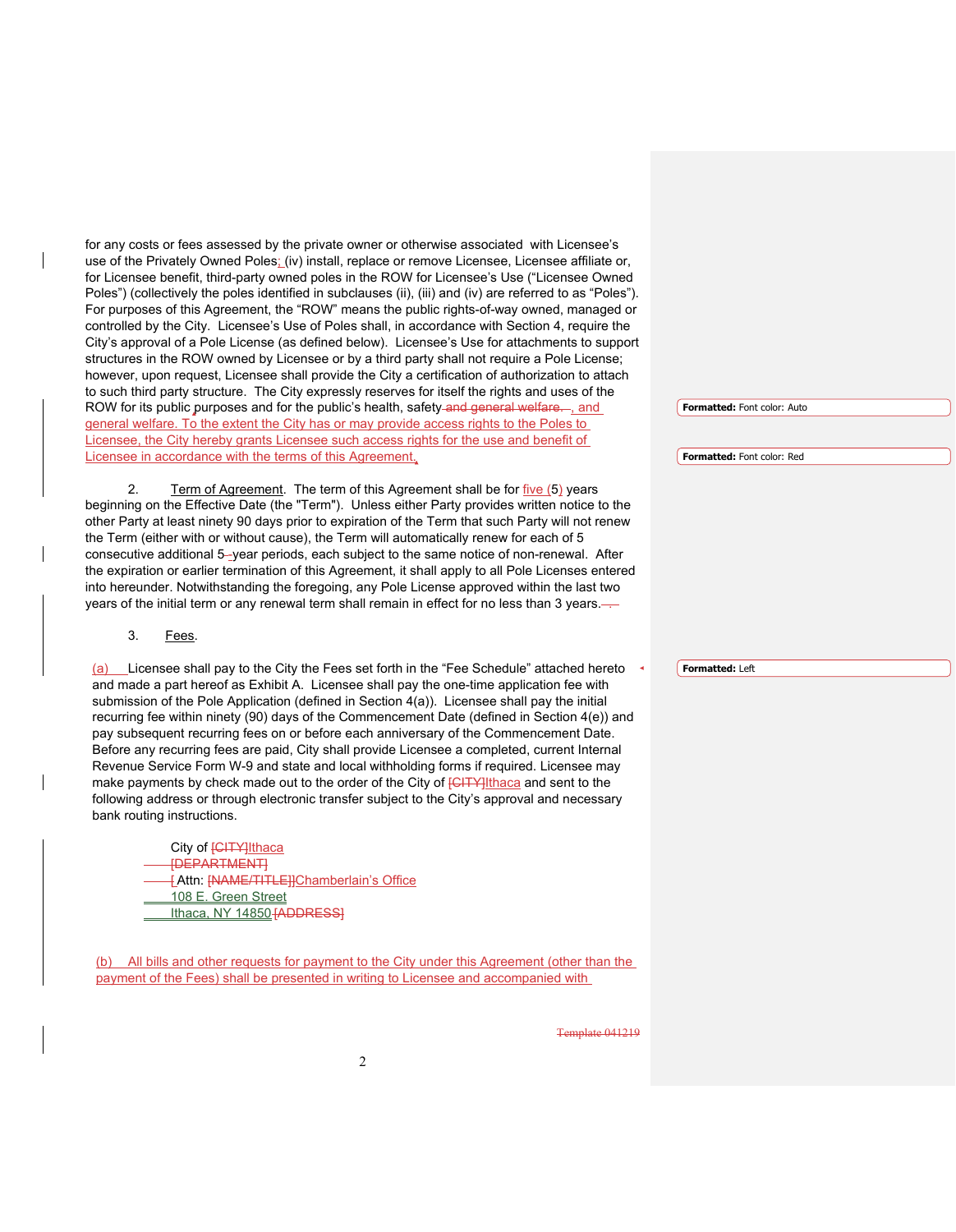reasonable substantiation of the costs incurred by the City. Properly presented invoices shall be paid by Licensee within sixty (60) days of receipt of invoice accompanied by such substantiation. All charges payable under this Agreement shall be billed by the City within one (1) year from the end of the calendar year in which the charges were incurred. Any charges beyond such period shall not be billed by the City and shall not be payable by Licensee.

4. Pole License. Licensee agrees to not submit any application under thisagreement before July 2, 2020.

 (a). Prior to installing any Equipment, new Licensee Owned Poles or replacement City Poles or Privately Owned Poles, Licensee shall file ana pole license application with the City in a form -specified by the City for one or more poles ("Pole Application")."), or on such other form as may be specified by the City for Equipment installations. Within 60 days of receipt of a Pole Application for Equipment or replacement of City Poles or Privately Owned Poles or 90 days for new Licensee Owned Poles, the City shall, in writing, approve or reject the Pole Application, otherwise the Pole Application shall be deemed approved. If the City timely rejects the Pole Application, the review period will be suspended until Licensee cures the noncompliance. Upon approval, a Pole Application shall be deemed to be a separate pole license ("Pole License") for each pole included in the Pole Application. With each Pole Application, Licensee agrees to the following:

i. Licensee shall submit a list and drawings, with all information required by City's<sup>\*</sup> ordinances or Laws, subject to waiver requests, of all preferred locations for installation of its Equipment, new Poles, and of Poles to be replaced by Licensee, to the City Office of Engineering ("City Engineer") for approval prior to commencement of any work. Approval of work in the ROW shall be reasonably based on considerations of the impact to any City Owned Poles, including prior third party users of the City Owned Pole, the impact (including disruption and damage) of the Equipment or Poles on the ROW or on other City property or operations.

 ii. If the installation of a Small Wireless Facility results in the creation of a double pole, Licensee agrees that it will cooperate in good faith with the City in efforts to get the utilities and other companies having attachments on the original pole to relocate the attachments to the new pole so that a double pole can be eliminated as soon as practicable.

 iii. The City may in its sole discretion, with advance written notice to Licensee, retain a consultant with expertise in telecommunications technology and related issues to assist the City in its review of any application submitted under this License. Consultant review must be limited in scope to only Pole application information which requires radio frequency engineering or other such specialized telecommunications expertise to interpret the information provided therein. Any consultant retained by the City must have the requisite education, experience and/or certifications, as determined by the City in its sole discretion, to perform the scope of review requested. The consultant's scope of review and hourly rate, which must be reasonable under current industry market standards, must be detailed in writing and, if the City seeks reimbursement, provided to Licensee prior to any review being completed and/or fees being incurred. Any consultant invoices reimbursable by the Licensee shall be submitted to Licensee

**Formatted:** Left

**Formatted:** Font color: Text 1 **Formatted:** Font color: Text 1 **Formatted:** Font color: Text 1

**Formatted:** Left, Space After: 11 pt **Formatted:** Font color: Text 1 **Formatted:** Font color: Text 1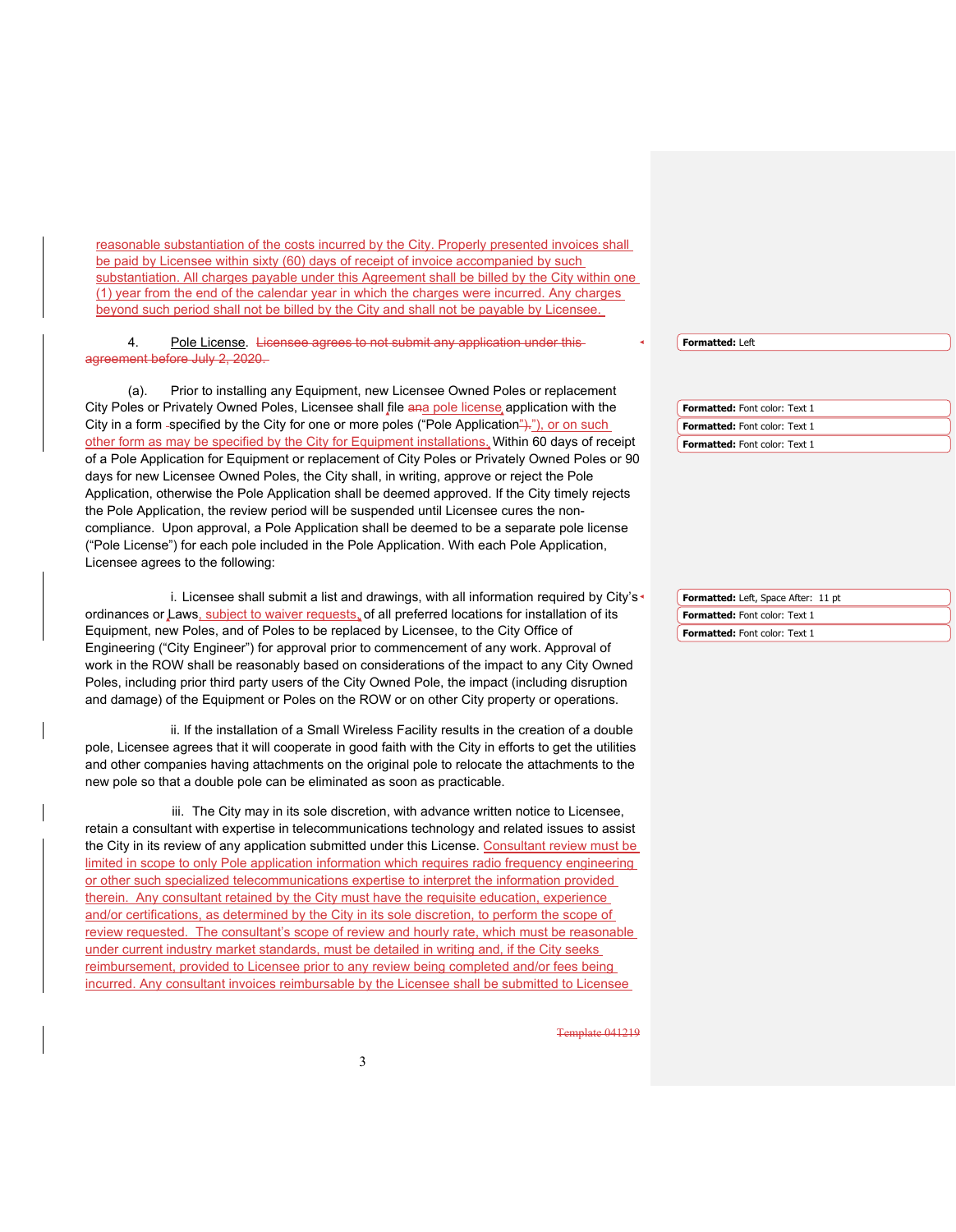for review within one hundred eighty (180) days of the review being completed, and Licensee shall have the right to contest any fees which are unreasonable, or which are outside of the specified scope of review.

| iv. Based on the complete Pole applications, the City will verify that the                            | Formatted: Font color: Text 1        |
|-------------------------------------------------------------------------------------------------------|--------------------------------------|
| Equipment proposed in the design complies with the configurations and the Equipment                   | Formatted: Font color: Text 1        |
| specifications set forth in Exhibit A, and evaluate compliance withif so, authorize the Licensee to   | Formatted: Font color: Text 1        |
| submit any and all siting applications to City agencies pursuant to the provisions of the City        | Formatted: Font color: Text 1        |
| Code and the City's Aesthetic Standards, as may be amended from time to time, and                     |                                      |
| completionreview of the State and City Environmental Quality Review Act/Ordinance                     | Formatted: Font color: Text 1        |
| ("SEQRA/CEQRO").("Siting Application").                                                               | Formatted: Font color: Text 1        |
|                                                                                                       |                                      |
| vi. If the City determines compliance has been achieved approves the Pole                             | Formatted: Font color: Text 1        |
| Application, the City will approve the application, provided that allissue a Pole License, if         | <b>Formatted: Font color: Text 1</b> |
| required, conditioned upon obtaining City approval of the Siting Application and payment of           |                                      |
| required fees are paid and the application is complete and in compliance with all Laws., if any.      |                                      |
| If the application Pole Application is denied, the City will provide its basis for such denial in     | Formatted: Font color: Text 1        |
| writing.                                                                                              |                                      |
| vii. Except as set forth in Section 7(a), all License approvals shall be only for the                 | Formatted: Font color: Auto          |
| specific Equipment and Poles approved by the City and any additional or new Equipment shall           |                                      |
| be subject to the same approval process as the original application. Approval of the use of           |                                      |
| available City-owned fiber strands and/or conduit or other City-owned property or facilities,         |                                      |
| including but not limited to lighting fixtures, electroliers, handholes, manholes, fiber optic        |                                      |
| strands, and other City-owned property, structures, or equipment, shall be subject to written         |                                      |
| agreement between the parties concerning the terms for the use thereof, including but not             |                                      |
|                                                                                                       |                                      |
|                                                                                                       |                                      |
| limited to compensation in an amendment to this Agreement or in a separate agreement.                 |                                      |
|                                                                                                       |                                      |
| City may reject a Pole Application only for one or more of the following reasons,<br>$(b)$ .          | Formatted: Left                      |
| which must be specified with reasonable detail in the rejection: (i) concerns about structural        |                                      |
| capacity, safety, reliability, or generally applicable engineering practices, which may include, but  |                                      |
| shall not be limited to the City's responsibility for providing fire and other emergency access,      |                                      |
| protecting safe movement and control of vehicular, bicycle and pedestrian traffic (ii) the Pole       |                                      |
| Application is incomplete; (iii) the proposed Equipment exceeds the height, dimension or other        |                                      |
| parameters for small wireless facilities under applicable Lawas defined in this Agreement             | Formatted: Font color: Text 1        |
| ("Small Wireless Facilities"); (iv) the design documents attached to the Pole Application do not      |                                      |
| comply with this Agreement or with the City's pole attachment lawsrequirements for traffic light      | Formatted: Font color: Text 1        |
| poles, show interference with or pose a safety risk in servicing the City's public safety radio       |                                      |
| system, traffic signal light system, or other communications components, or do not comply with        |                                      |
| the Design Criteria or not otherwise accompanied by a request to seek waivers of the Design           |                                      |
| Criteria as part of a Pole Application; $(v)$ if the Pole Application also concerns installation of a |                                      |
| new polePole, and the property or ROW on which it will be sited is needed by the City for a           | Formatted: Font color: Text 1        |
| public purpose that has already been identified at the time the application is submitted; or (vi)     |                                      |
| the Pole Application does not include a load bearing study.                                           |                                      |
|                                                                                                       | Formatted: Font color: Text 1        |
| Any aesthetic or other design criteria for Small Wireless Facilities and polesPoles<br>$(c)$ .        | Formatted: Font color: Text 1        |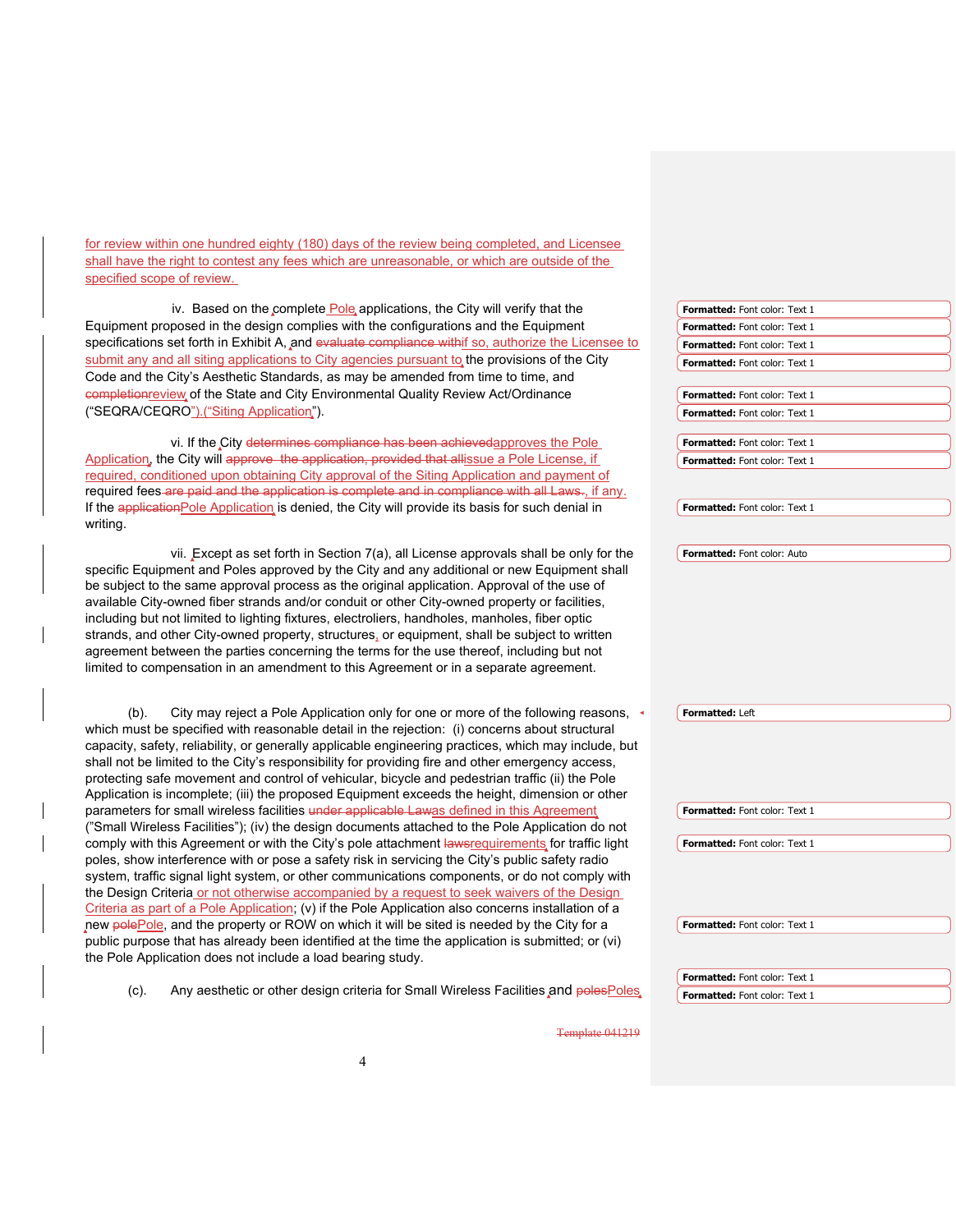upon which Small Wireless Facilities are attached (collectively, the "Design Criteria") which are adopted by the City shall only apply if the criteria are (i) reasonable, (ii) applied equally and in a non-discriminatory manner to other types of infrastructure deployments within the ROW, (iii) objective and published in advance of a Small Wireless Facility request/application submitted herein, and (iv) comply with applicable federal and state Laws. If pole reinforcement or replacement is necessary, Licensee shall provide engineering design and specification drawings demonstrating the proposed alteration to the pole. Changes made to the City's Design Criteria shall not be imposed or otherwise applied retroactively unless required by Laws. Equipment types and installation configurations substantially consistent with the drawings and plans attached hereto as Exhibit B are deemed to comply with the Design Criteriafor purposes of the Pole Application review process (d). The construction, installation, operation, maintenance, relocation and removal of Equipment and Poles shall be accomplished by the Licensee without cost or expense to the City and shall be subject to the requirements of this Agreement and in accordance with Laws and shall be accomplished in such manner as not to endanger persons or property or unreasonably obstruct access to, travel upon or other use of the specified ROW. i. Licensee shall pay for any electricity service for Small Wireless Facilities. As permitted by the electric provider, Licensee may install an electric meter on the City pole or the ground adjacent to the City pole; in the event installation of an electric meter is not permitted, Licensee shall be responsible for its estimated pro-rata share of electrical service used. Licensee shall be solely responsible for compliance with and all costs or fees associated with studies, designs, plans, relocation of City equipment and any additional requirements of any owner of Privately Owned Poles on which Licensee intends to install equipment. Licensee shall provide the City with safe distance specifications for the Equipment, access codes and procedures to shut off power to the Equipment ii. Licensee shall be responsible for any make-ready work required by the City or any private owner of a pole or other facility to accommodate the attachment of Licensee's Equipment to any Poles, including but not limited to field inspections, surveys, structural analysis, construction, materials, cost of relocation or removal (less salvage value), cost of clearing or expanding existing conduit, cost of substitution of light poles, tree trimming and construction and conduit system cleaning. Licensee or its agent is authorized to commence and continue work so long as it is done in compliance with the insurance, construction, maintenance, and other requirements described in the License. iii. To the extent caused by Licensee and as to the parties in this Agreement only, Licensee shall be responsible for any damage to City streets, existing utilities, poles, curbs, and sidewalks due to its installation, maintenance, repair or removal of its Equipment or Poles in ROW, in accordance with the relevant law, and shall repair, replace, and restore, according to current standards and specifications, any such damage at its **Formatted:** Font color: Text 1 **Formatted:** Left **Formatted:** Font color: Text 1 **Formatted:** Left, Indent: Left: 1.38", Hanging: 0.13", Space After: 11 pt **Formatted:** Font: 11 pt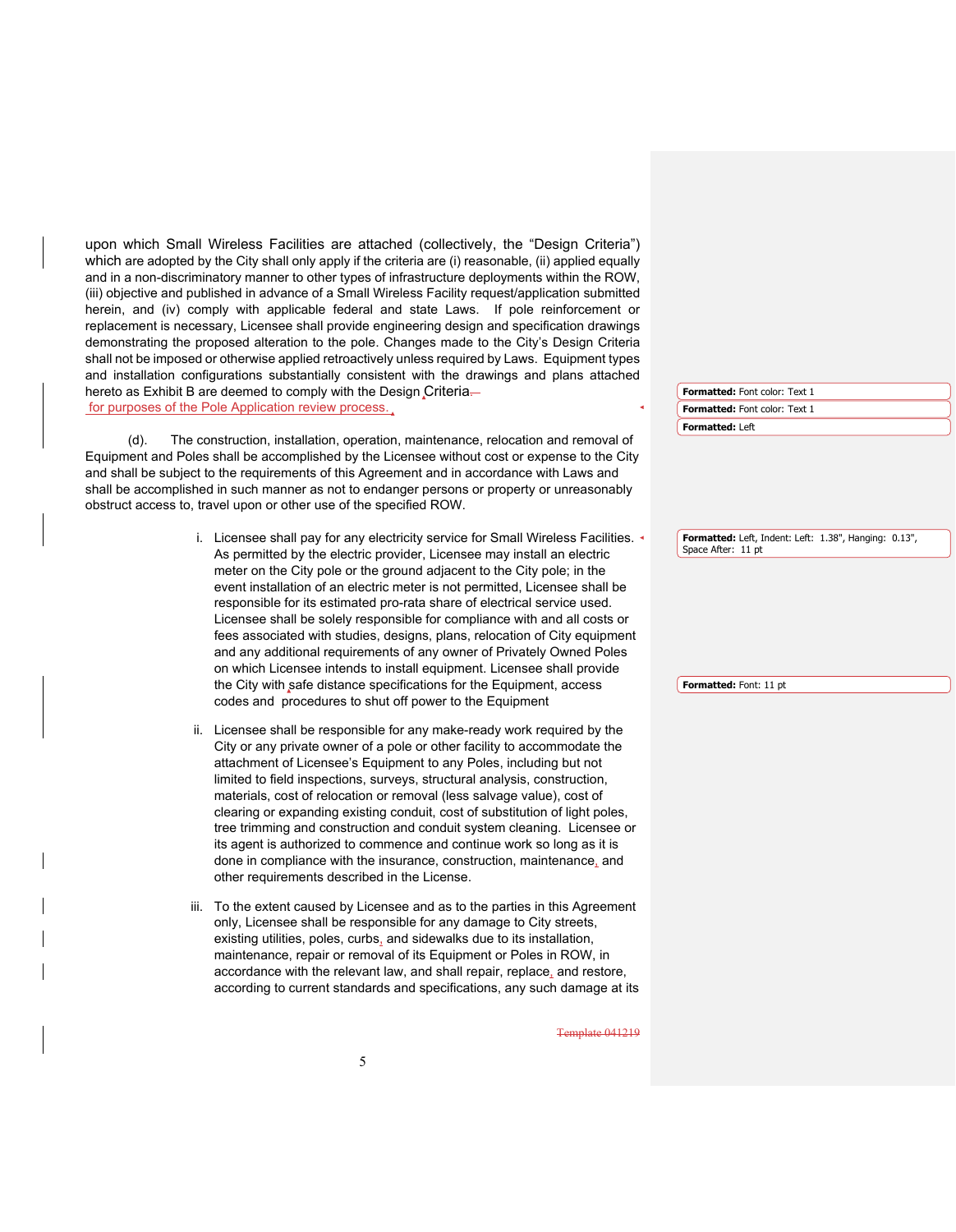|         | expense. Except for damage to the City's stormwater system for which                                                                                                                   |                                      |  |
|---------|----------------------------------------------------------------------------------------------------------------------------------------------------------------------------------------|--------------------------------------|--|
|         | the City reserves the right to treat as an Emergency Event discussed in                                                                                                                |                                      |  |
|         | 7(c) below, if Licensee does not repair the site to its original condition,                                                                                                            | Formatted: Font color: Text 1        |  |
|         | then the City shall have the option, upon fifteen (15) days' prior written                                                                                                             | Formatted: Font color: Text 1        |  |
|         | notice served by return receipt mail to Licensee or without notice if an                                                                                                               |                                      |  |
|         | emergency exists, as determined by the City Engineer, in the exercise of                                                                                                               |                                      |  |
|         | her/his reasonable discretion, to perform or cause to be performed such                                                                                                                |                                      |  |
|         | reasonable and necessary work and to charge Licensee for the actual                                                                                                                    |                                      |  |
|         | costs incurred by the City at City's standard rates plus 15% for                                                                                                                       |                                      |  |
|         | administrative costs. Upon the Within sixty (60) days of Licensee's receipt                                                                                                            | <b>Formatted:</b> Font color: Text 1 |  |
|         | of a demand for payment by the City, Licensee shall promptly reimburse<br>the City for such costs.                                                                                     |                                      |  |
|         |                                                                                                                                                                                        |                                      |  |
|         | iv. If required, Licensee shall deposit with the City a security instrument, in                                                                                                        | Formatted: Font color: Text 1        |  |
|         | such amount and type as required of other occupiers of the ROW                                                                                                                         |                                      |  |
|         | providing telecommunication services. Such amount shall act as security<br>for the faithful performance by the Licensee of the requirements of this                                    |                                      |  |
|         | Agreement and the Laws.                                                                                                                                                                |                                      |  |
|         |                                                                                                                                                                                        |                                      |  |
|         | v. Licensee shall maintain accurate maps and other appropriate records of                                                                                                              |                                      |  |
|         | its Equipment and Poles as they are actually constructed in the ROW.                                                                                                                   |                                      |  |
|         | Such maps and records shall be promptly updated in the event of                                                                                                                        |                                      |  |
|         | relocation or removal of any Equipment or Poles. All maps, drawings and                                                                                                                |                                      |  |
|         | other records shall show in detail the exact nature and location of all                                                                                                                |                                      |  |
|         | Equipment and Poles installed within the ROW, including to the extent                                                                                                                  |                                      |  |
|         | available to the Licensee, plans showing -wire, fiber optic strands,                                                                                                                   |                                      |  |
|         | innerduct or other items supporting Licensee's Equipment.                                                                                                                              |                                      |  |
| (e).    | The term of each Pole License shall be no less than 3 years beginning on the                                                                                                           | Formatted: Left                      |  |
|         | first day of the month following the date that is 90 days from the date of the fully approved or                                                                                       |                                      |  |
|         | fully executed (as applicable) Pole License ("Commencement Date"), but otherwise run with the                                                                                          | Formatted: Font color: Text 1        |  |
|         | Term of <u>this Ag</u> reement unless terminated as provided below.                                                                                                                    | Formatted: Font color: Text 1        |  |
|         |                                                                                                                                                                                        |                                      |  |
| $(f)$ . | A Pole License may be terminated prior to the expiration of its term: (i) by City                                                                                                      |                                      |  |
|         | upon written notice to Licensee, if Licensee fails to pay any amount when due and such failure                                                                                         |                                      |  |
|         | continues for 30 days after Licensee's receipt of notice (which may include any amounts                                                                                                |                                      |  |
|         | assessed to the City for make-ready work or other costs resulting from Licensee's installation on                                                                                      |                                      |  |
|         | a Privately Owned Pole); (ii) by either Party upon written notice to the other Party, if such other                                                                                    |                                      |  |
|         | Party fails to comply with this Agreement and the party has failed to initiate a cure within 60 P                                                                                      |                                      |  |
|         | (iv) days after receipt of written notice; (iii) by Licensee at any time for any reason or no reason; (iv                                                                              |                                      |  |
|         | by Licensee in the event that Licensee fails to timely obtain or maintain, or is not satisfied with                                                                                    |                                      |  |
|         | any governmental approval applicable to Licensee; (v) by City, upon such notice as practicable,                                                                                        |                                      |  |
|         | and to the extent the Pole License presents a hazard to the public that requires exigent or<br>immediate termination and is not otherwise remedied by the authorized work specified in |                                      |  |
|         | subparagraph 7(c) below; or (vi) by City upon at least three (3) months written notice to                                                                                              |                                      |  |
|         | Licensee that the Superintendent has reasonably determined that the premises which the Pole                                                                                            |                                      |  |
|         | License occupies is needed for a public purpose and no viable alternative location can be                                                                                              |                                      |  |
|         |                                                                                                                                                                                        |                                      |  |
|         |                                                                                                                                                                                        |                                      |  |

Template 041219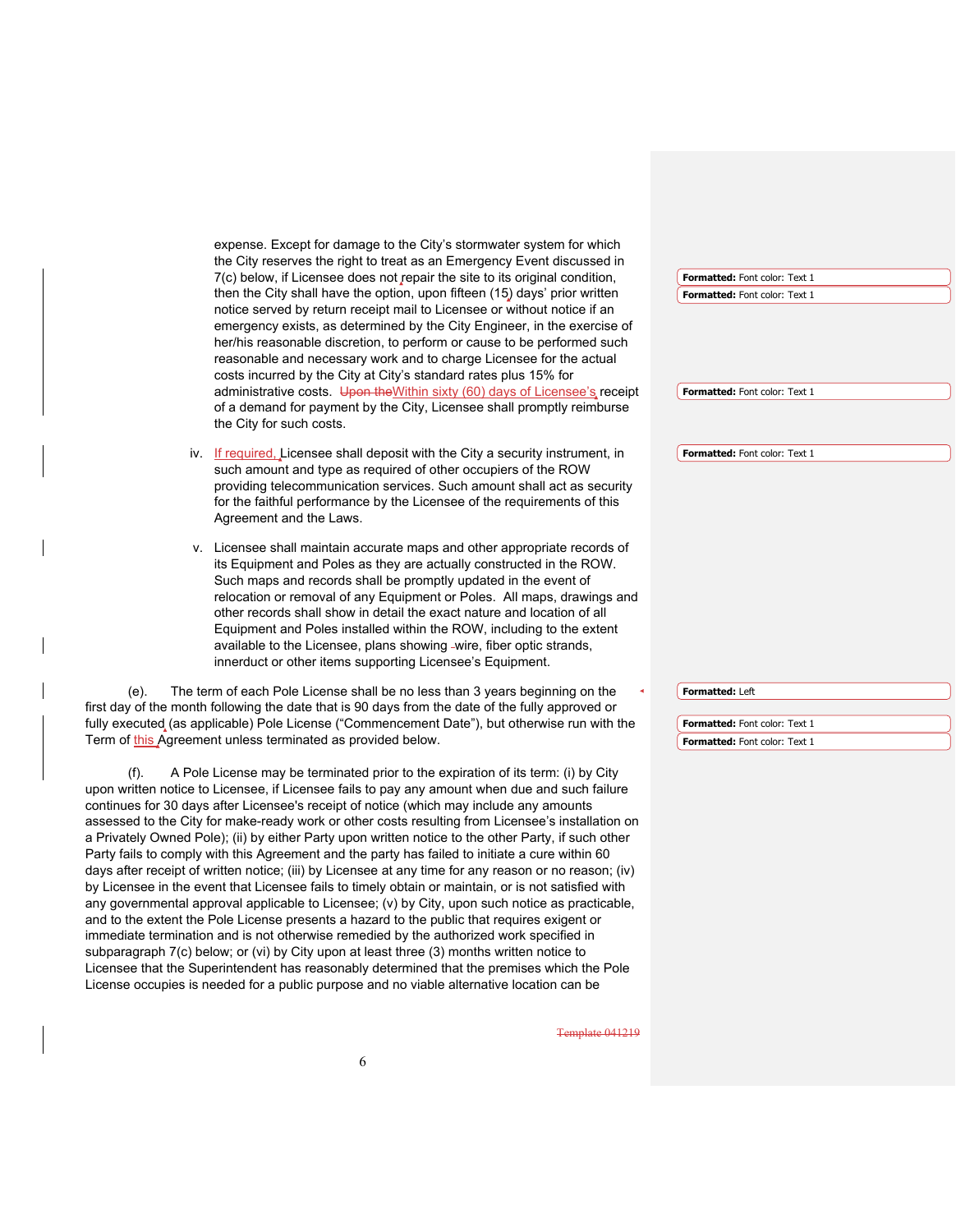identified as provided in paragraph 8 below.

 (g). FollowingWithin sixty (60) days of the expiration or earlier termination of any Pole License, Licensee shall remove all Equipment from the City owned or controlled poles and, other than reasonable wear and tear, repair and restore the City owned or controlled poles and the ROW to its prior condition, unless the City authorized otherwise. In the event that Licensee removes any City poles pursuant to this Agreement, the City shall retain ownership of any poles Licensee or its contractor removes, and shall provide directions to Licensee for their reuse or disposal.

 5. Permits/Municipal Code**.** While the requirements of the City's Code ("Code") are in addition to the requirements of this Agreement, Licensee shall be required to apply for and obtain permits that are required of other occupants of the ROW and/or performing similar work, including but not limited to applying for (including pay any applicable permit fee) and obtaining a street permit, tree permits, electrical permit, and ensuring that any work zone and installation is compliant with the provisions of the Manual on Uniform Traffic Control Devices ("MUTCD").

#### 6. Interference.

(a). Licensee will not materially cause interference to City traffic, public safety, public  $\cdot$ improvement projects, public works operations or other communications signal equipment in the ROW. Except as set forth in Section 6(c) with respect to third parties, Licensee in the performance and exercise of its rights and obligations under this Agreement, shall not materially interfere in any manner with the existence and operation of any and all public and private rights of way, sanitary sewers, water mains, storm drains, gas mains, poles, aerial and underground electrical and telephone wires, electroliers, cable television, and other telecommunications, utility or municipal property, without the written approval of the City or the owner or owners of the affected property, except as expressly permitted by applicable laws or this Agreement. The City agrees that City will not cause interference to Licensee's Equipment or Licensee's Use. Each party to this Agreement and all others on the Poles shall endeavor to correct any interference to other networks created by its RF emissions promptly and shall coordinate and cooperate with each other relating to the same. The City agrees to require the inclusion of this or a similar prohibition against interference in all agreements the City may enter into, after the date of this Agreement, with other information or communications providers or carriers. The City agrees that City will not cause interference to Licensee's Equipment or Lic

 (b). If interference occurs, the non-interfering Party shall notify the interfering Party via telephone to Licensee's Network Operations Center at (800) 621-2622)638-2822 or to City at  $(607-274-6527$  and 607-274-6570 $)_{72}$  and the parties shall work together to cure the interference as soon as commercially possible.

 (c). Licensee understands that the rights granted under this Agreement are nonexclusive and that the City shall have the right to permit other providers of telecommunications, information, or other services to install equipment or facilities in the ROW, including on City-owned property and facilities also used by Licensee. Senior priority rights are bestowed on Licensee as of the date of execution of this Agreement with respect to third parties **Formatted:** Font color: Text 1

**Formatted:** Left, Space After: 0 pt, Line spacing: Exactly 13.75 pt

**Formatted:** Font color: Text 1

**Formatted:** Font color: Text 1

**Formatted:** Font color: Text 1

**Formatted:** Font color: Text 1

**Formatted:** Left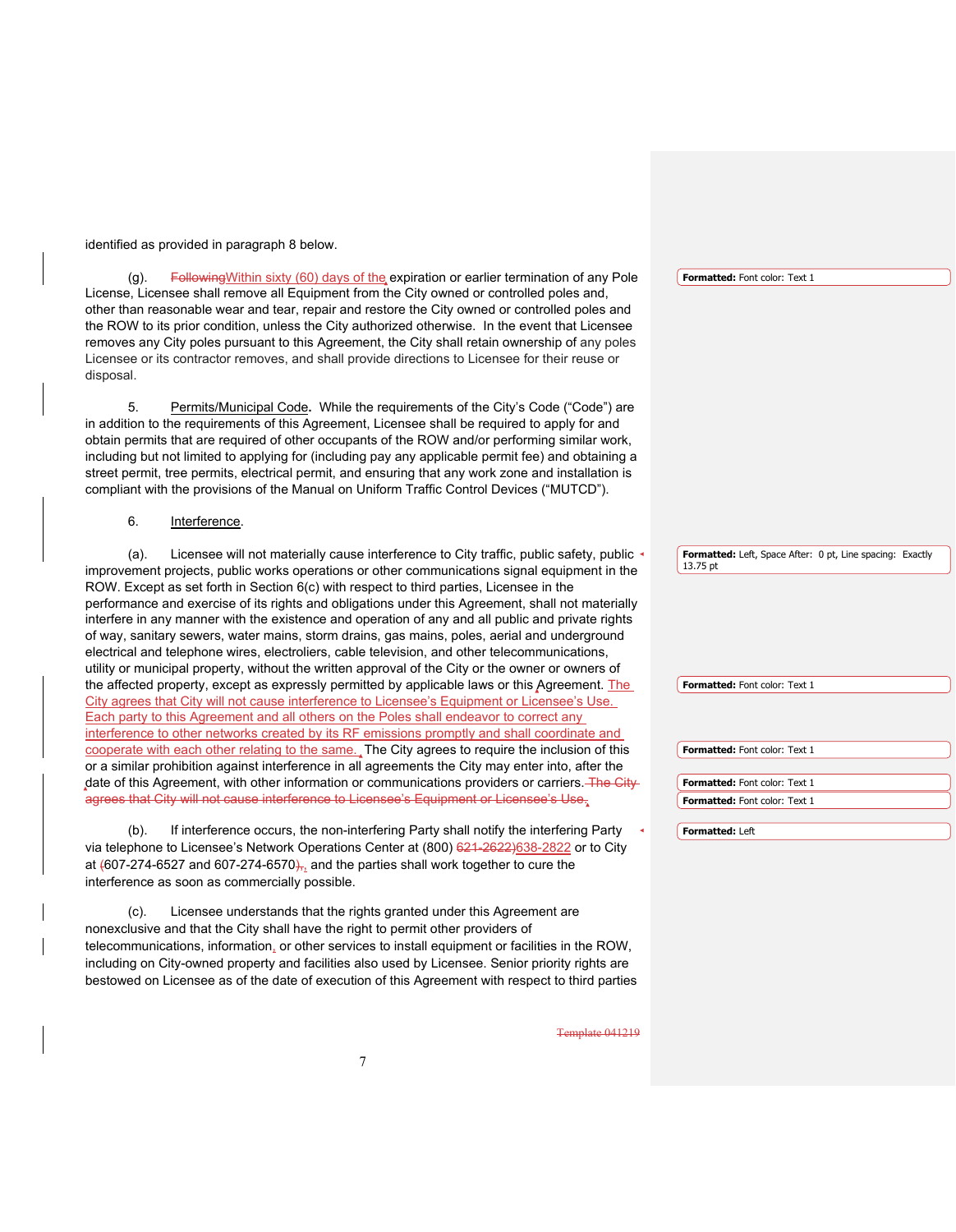that subsequently enter into Master License Agreements or install Equipment or Poles in the ROW under a valid license or permit. A party without senior priority rights shall have the burden to correct any interference caused by their installation of equipment or facilities with respect to those with senior priority rights, provided the equipment and facilities of the holder of senior priority rights are in compliance with the requirements of any license or permits for such equipment or facilities.

 (d). This Agreement and any Licenses are subordinate to any prior and continuing vested right of the City and other persons legally authorized to use the specified ROW for each License location, for the purpose of constructing, installing, maintaining, locating, upgrading, repairing, operating, protecting, reconstructing, relocating, replacing and removing all other Equipment in, under, over, across and along the ROW, including ingress and egress. Each License and this Agreement are also subordinate to all recorded easements, restrictions, conditions, covenants, encumbrances and claims of title which may affect the specified ROW. Licensee shall, at its own expense, obtain such permissions as may be required because of existing or future rights granted to or held by other parties.

### 7. Maintenance, Repairs and Modifications.

 (a). Equipment Maintenance, Repairs and Modifications. Licensee shall keep and maintain all Equipment in commercially reasonable condition and in accordance with any applicable and non-discriminatory maintenance requirements of City. Licensee may conduct testing and maintenance activities, and repair and replace damaged or malfunctioning Equipment at any time. Subject to the requirements of any owner of Privately Owned Poles for which Licensee shall be solely responsible for compliance and associated costs, Licensee may maintain, repair, replace and make like-kind modifications to any Small Wireless Facility that do not materially change the size, height and weight of the Small Wireless Facility or exceed the structural capacity of the supporting structure without requiring additional applications, permits or other City approval. Certain modifications shall be subject to permit review by the City consistent with 47 C.F.R. § 1.6100, which review shall be conducted by such City body or staff designated by the City. Licensee shall obtain all required permits and prior approvals from the City for all other work subject to the terms of this Agreement.

Pole Repairs and Replacements. If- a City pole for which Licensee has a Pole License is in need of repair or replacement, as determined by the City in its reasoned discretion, the City shall repair or replace such pole at soon as reasonably practicable and required under the circumstances, unless otherwise agreed by the Parties in a Pole License. If City becomes aware of damage to a City pole that supports the Equipment, City shall notify Licensee's Emergency Contact as soon as practicable. The Parties will use reasonable efforts to coordinate any necessary responses. In the event of any damage to a pole that impacts Licensee's Use, Licensee may repair or replace the pole with a like-kind pole at its own expense. Licensee may reinstall its Equipment after a damaged pole has been repaired or replaced. Licensee may temporarily use an alternative pole or structure reasonably acceptable to the Parties during repair or restoration of a pole.

Template 041219

**Formatted:** Left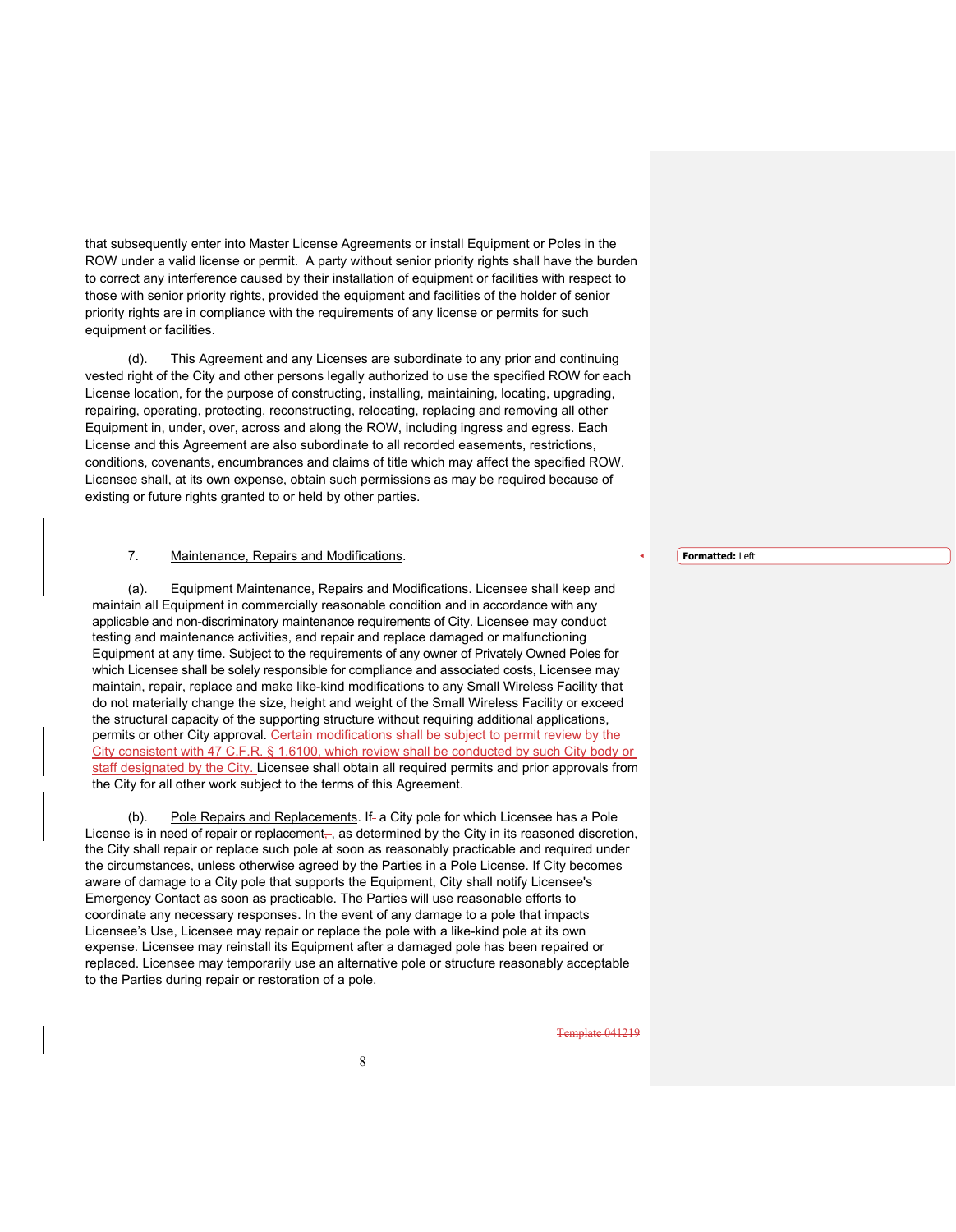If Licensee intends to replace or relocate any existing Pole with any third--party telecommunications facilities or other equipment or facilities attached to it, Licensee shall be responsible for notifying the owner(s) of the attached third-party equipment or facilities that the Pole is going to be replaced or relocated and proof of such notification shall be provided to the City Engineer. It shall be Licensee's sole responsibility to coordinate the protection and relocation of any such third-party equipment or facilities with the third party and Licensee shall be solely responsible for all costs associated with such protection and relocation of the thirdparty equipment and facilities. In addition to the indemnification requirements of this agreement, Licensee shall indemnify and hold harmless the City from any claims to the extent made by such third-party owners or lessees of the equipment or facilities which are relocated from existing Poles to replaced Poles by Licensee, including any claims directly related to the relocation concerning loss of income or business. This indemnification shall not apply to the negligence or willful misconduct of the City.

 (c). Emergency Events. City reserves the right to take all reasonable actions in the case of an emergency to protect the public health and safety of its citizens, and to ensure the safe operation of its rights of way and public facilities, and assess the costs of such work to Licensee if such work was necessitated by Licensee's negligence or willful misconduct. The Parties will use reasonable efforts to coordinate any emergency responses. In case of an emergency affecting the Equipment or Licensee's Use, Licensee may access the ROW and perform necessary repairs to its Equipment and to the pole, including the right to install a replacement pole, without first obtaining any otherwise necessary permit(s) or authorization(s). All emergency work in the ROW shall be conducted in a safe and good workmanlike manner and in accordance with Laws, including but not limited to the MUTCD.

 (d). Emergency Contacts. Licensee's network operations center may be reached 24/-7 at (800) 621-2622638-2822. City's 24/7 emergency contact information is (607-) 273-4680. Each Party will maintain the emergency contact information current at all times with the other Party.

 (e). If Licensee intends to abandon any portion of its Equipment and/or Pole, it shall notify the City Engineer, in writing at least thirty (30) days in advance thereof and Licensee shall remove the Equipment and/or Pole at its own expense or, at the City's sole option, may abandon some or all of the Equipment and/or Pole in place. Except for Equipment or Poles authorized by the City Engineer to remain in place, Licensee shall remove all such Equipment and/or Poles from the ROW within 45 days from the discontinuance of service over such Equipment or Pole, unless the City Engineer authorizes a different removal timetable. In the event Licensee fails to remove its Equipment or Pole within such period, the City may cause the same to be done, without further notice to Licensee and to charge Licensee for all costs incurred in such removal and storage, including all costs to restore the ROW and administrative costs of 15% plus any penalties as authorized by the City Charter and Code. Upon the receipt of a demand for payment by the City, Licensee shall promptly reimburse the City for such costs.

**Formatted:** Body Text, Line spacing: Exactly 13.75 pt, Tab stops: 0.5", Left + 1", Left **Formatted:** Left

**Formatted:** Font color: Text 1 **Formatted:** Font color: Text 1

**Formatted:** Left

**Formatted:** Font color: Text 1 **Formatted:** No underline **Formatted:** No underline

mplate 041219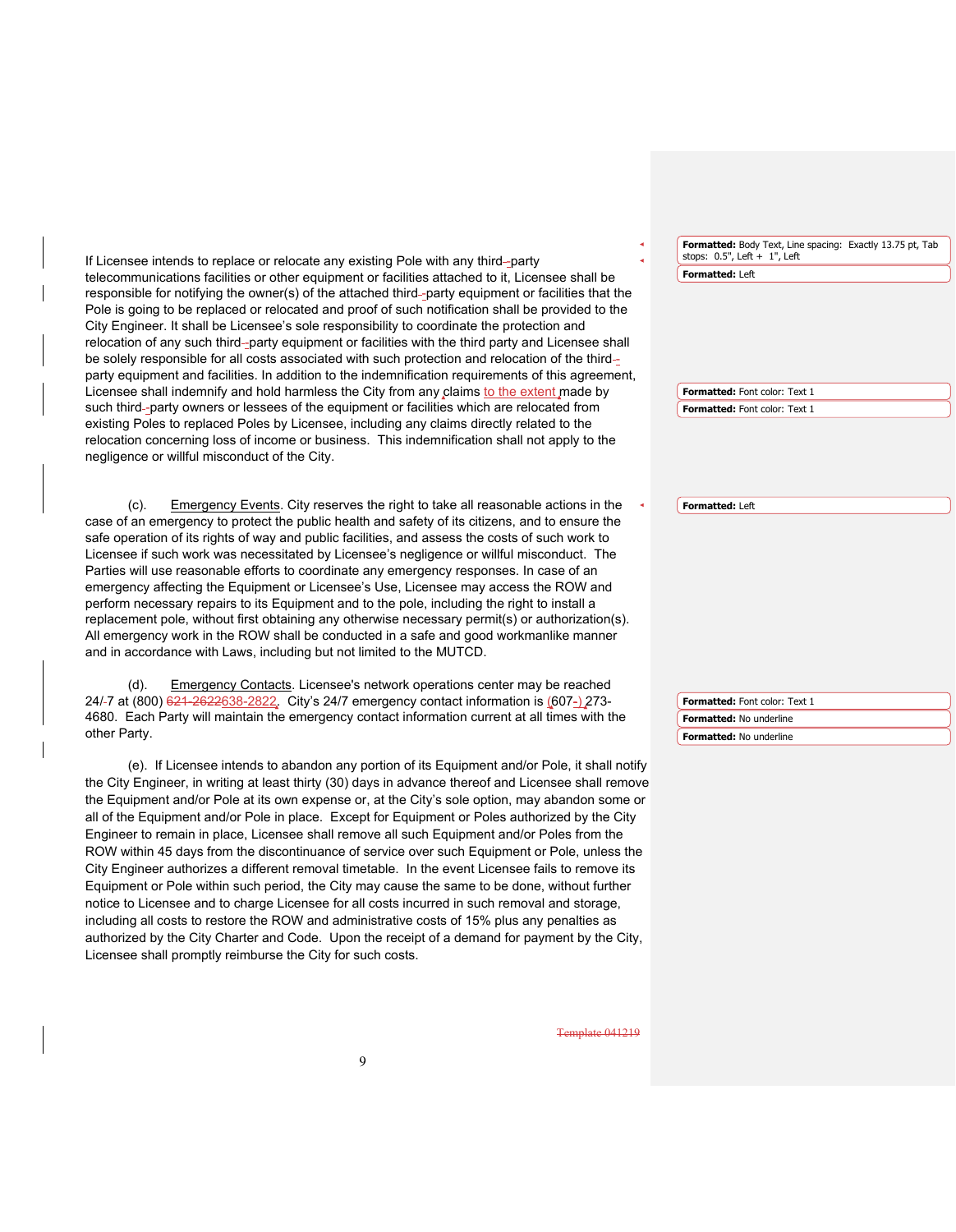If the City has not received a notice of intent to abandon from Licensee but otherwise determines that Licensee has abandoned its Equipment or Poles, the City shall notify Licensee of its determination that the Equipment or Pole has been abandoned and demand a plan for removal of the abandoned Equipment or Pole. If Licensee fails to respond or to provide an acceptable plan, within 90 days from the date of the notice, the City may remove or cause to be removed some or all of the abandoned without further notice and may charge Licensee for all costs incurred for such removal and storage, including all costs to restore the ROW. Upon the receipt of a demand for payment by the City, Licensee shall promptly reimburse the City for such costs including administrative costs of  $15\%$ .

8. Removal and Relocation. No later than 90 days after receipt of written notice from City, Licensee shall remove, repair and return the ROW to a safe and satisfactory condition, and may relocate the Equipment or Pole to an alternative location made available by City due to: (i) construction, expansion, repair, relocation, operation, or maintenance of a street or other public works or improvement project; or (ii) maintenance, upgrade, expansion, replacement, operation, or relocation of City or third party owned light poles, City traffic light poles and/or traffic signal light system; (iii) permanent closure of a street or sale of City property; or (iv) to the City's public safety responsibilities, which may include but are not be limited to proper fire and other emergency access, protecting safe movement and control of vehicular, bicycle and pedestrian traffic. The City shall require removal or relocation only if necessary, which shall be in the City's reasonable discretion. If Licensee fails to remove or relocate any Equipment or Pole within 90 days, City shall be entitled to remove the Equipment or Pole at Licensee's expense. The Parties shall cooperate to the extent possible to assure continuity of service during any relocation and identify a reasonably equivalent location that affords Licensee substantially similar engineering objectives. If removal or relocation is at the request of or the convenience of a third party, Licensee shall not be responsible for any costs or expenses for such removal or relocation, however all costs and expenses -shall be prepaid by such third party at any time before construction commences. The City for its own and on behalf of any third party, will cooperate and issue, on an expedited basis, all Licenses or permits necessary to enable Licensee to relocate its Equipment or Pole without disruption to its services.

9. Indemnity/Damages/Waiver and Limitation of Liability**.** Licensee shall indemnify, defend, and hold the City, its employees, officers, elected officials, agents, and contractors (the "Indemnified Parties") harmless from and against all injury, loss, damage, liability, costs, or expenses arising from any third-party claims to the extent resulting from Licensee's Use or Licensee's breach of this Agreement. Licensee's indemnity shall not apply to any liability to the extent resulting from the negligence or willful misconduct of the City or other Indemnified Party. The City shall give prompt written notice to Licensee of any claim for which the City seeks indemnification. Licensee shall have the right to investigate these claims. Licensee shall not settle any claim without reasonable consent of the City, unless the settlement (i) will be fully funded by Licensee, and (ii) does not contain an admission of liability or wrongdoing by any Indemnified Party. Neither party will be liable under this Agreement for consequential, special, punitive or indirect damages, whether under theory of contract, tort (including negligence), strict liability, or otherwise.

**Formatted:** Left

**Formatted:** Font: 11 pt

**Formatted:** Font: 11 pt

| <b>Formatted:</b> Font color: Text 1 |
|--------------------------------------|
| <b>Formatted:</b> Font color: Text 1 |
| <b>Formatted:</b> Font color: Text 1 |
| <b>Formatted:</b> Font color: Text 1 |
| <b>Formatted:</b> Font color: Text 1 |
| <b>Formatted:</b> Font color: Text 1 |

**Formatted:** Body Text, Right: 0", Line spacing: Exactly 13.75 pt, Tab stops: Not at  $-1'' + -0.5'' + 0'' + 1.5'' + 2'' + 2.5'' + 3'' + 3.5'' + 4'' + 4.5'' + 5'' + 5.5'' + 6'' + 6.5'' + 7'' + 7.5'' + 8'' + 8.5'' + 9'' + 9.5'' + 10'' + 10.5'' + 11''$ + 11.5" + 12" + 12.5" + 13" + 13.5" + 14" + 14.5" +  $15" + 15.5" + 16" + 16.5" + 17" + 17.5" + 18" + 18.5"$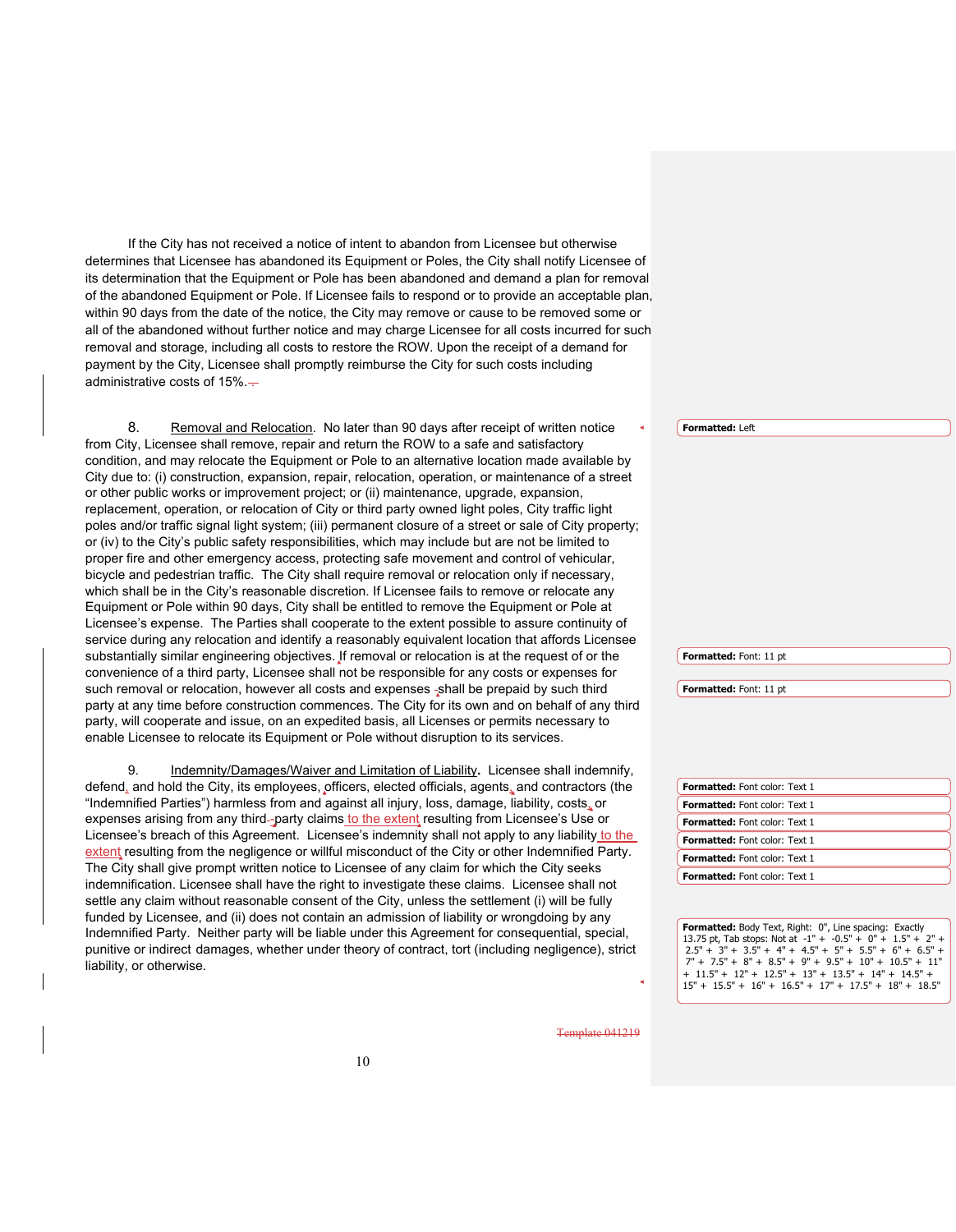Licensee waives the following: 1) any and all claims, demands, causes of action, and rights it may assert against the City on account of any loss, damage, or injury to any Equipment or Pole or any loss or degradation of the services as a result of any event or occurrence which is beyond the reasonable control of the City; and 2) any and all claims of liability for the cost of repair to damaged Equipment or Pole from any cause whatsoever, unlessexcept to the extent caused directly by the grossly negligent, willful, intentional, or malicious acts of the City, its employees, agents, or contractors, and in no event shall the City be liable for indirect or consequential damages. 10. Insurance. (a). Licensee and its subcontractors shall carry the following insurance: (i) commercial general liability insurance per ISO form CG 00 01 or equivalent in an amount of \$3,000,000 per occurrence and \$4,000,000 general aggregate and which provides coverage for bodily injury, death, damage to or destruction of property of others, including loss of use thereof, and including products and completed operations; (ii) Workers' Compensation and Employer's Liability Insurance as required by law; and (iii) employers' liability insurance in an amount of \$500,000 bodily injury each accident, \$500,000 disease each employee, and \$500,000 disease policy limit. (b). The insurance coverages identified in this Section: (i) except the workers' compensation and employer's insurance, shall include the City as an additional insured by endorsement as its interests may appear under this Agreement; (ii) will be primary and noncontributory with respect to any self-insurance or other insurance maintained by the City; (iii) contain a waiver of subrogation forto the City's benefitextent permitted by law as respects the  $City$ ; and (iv) will be obtained from insurance carriers having an A.M. Best rating of at least A-VII. (c). If requested, Licensee shall provide the City with a Certificate of Insurance to provide evidence of insurance. Licensee will endeavor to provide the City with thirty (30) days prior written notice of cancellation or non-renewal of any required coverage that is not replaced upon receipt of notice thereof from its insurer(s). 11. Assignment. Licensee may assign this Agreement, any City Pole License, and/orrelated permits to any entity which (i) is an affiliate, subsidiary, or successor of Licensee; or (ii) that acquires all or substantially all of the Licensee's assets in the market. Licensee shall provide the City notice of any such assignment. Otherwise, Licensee shall not assign or transfer this Agreement or the rights granted hereunder without the City's consent. 12. Notices. Notices required by this Agreement may be given by registered or certified mail by depositing the same in the United States mail or with a commercial courier. Unless either party notifies the other of a change of address, notices shall be delivered as follows: **Formatted:** Font color: Text 1 **Formatted:** Left **Formatted:** Font color: Text 1 **Formatted:** Font color: Text 1 **Formatted:** Font color: Text 1 **Formatted:** Font color: Text 1 **Formatted:** Font color: Text 1 **Formatted:** Font color: Text 1 **Formatted:** Font color: Text 1 **Formatted:** Font color: Text 1 **Formatted:** Font: Not Bold **Formatted:** Left, Tab stops: 0.5", Left **Formatted:** Left

If to City: With a copy to: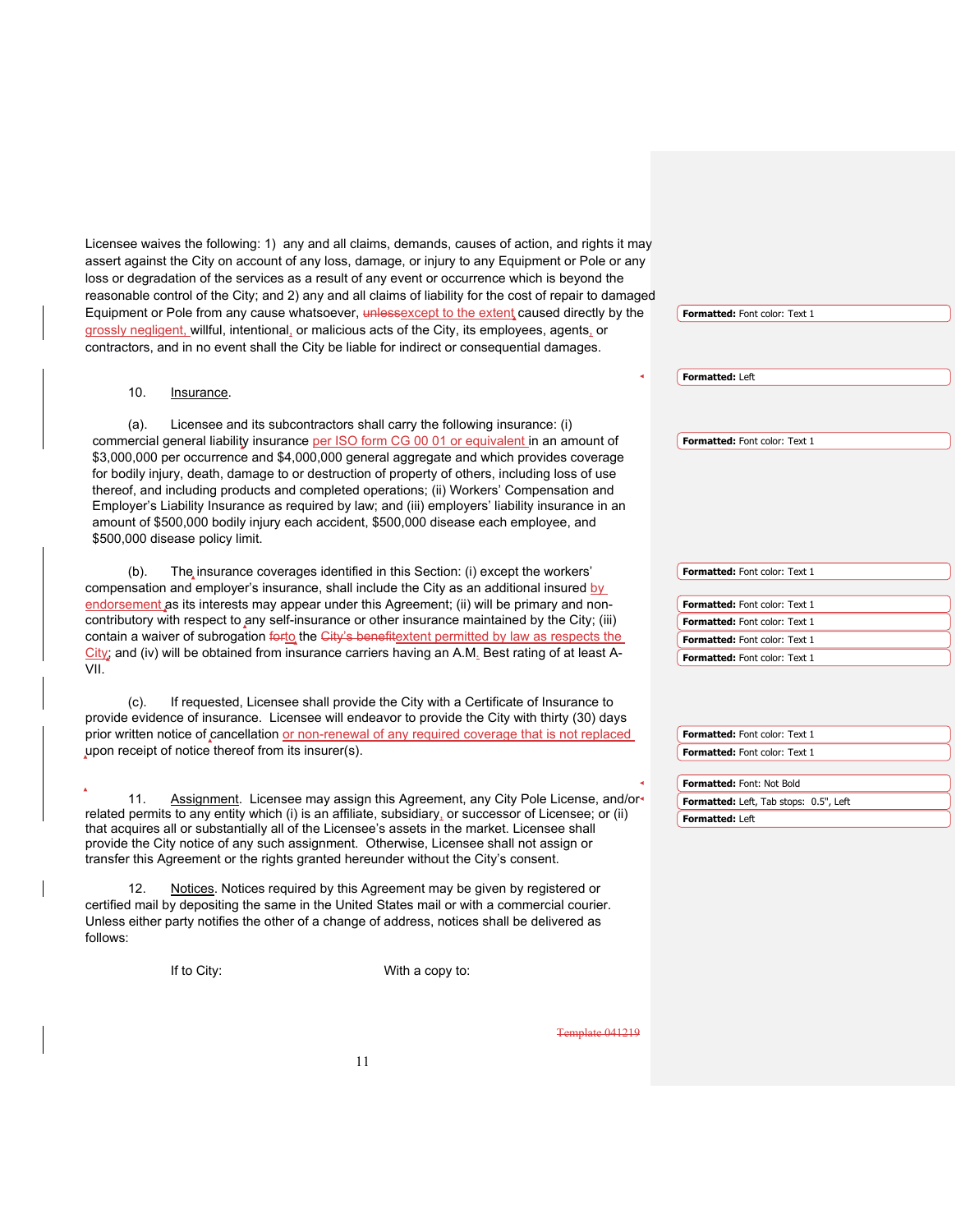| City of Ithaca                                      | City of Ithaca              |
|-----------------------------------------------------|-----------------------------|
| 108 E. Green Street                                 | 108 E. Green Street         |
| $Ithaca$ NIV 14850<br><del>181253, 191 - 1980</del> | <del>Ithaca, NY 14850</del> |
| Attn: City Attorney's Office                        | Attn: City Clerk's Office   |
| 108 E.                                              |                             |
| <b>Green Street</b>                                 | 108 E. Green Street         |
| Ithaca, NY 14850                                    | Ithaca, NY 14850            |
|                                                     |                             |

If to Licensee:

Bell Atlantic Mobile Systems LLC 180 Washington Valley Road Bedminster, New Jersey 07921 Attention: New Cingular Wireless PCS, LLC Attn: TAG-LA Re: Wireless Installation on Structures City of Ithaca (NY) FA No.: 15476635 1025 Lenox Park Blvd NE, 3rd Floor Atlanta, GA 30319

With a copy to the AT&T Legal Department: New Cingular Wireless PCS, LLC Attn: AT&T Legal Dept. - Network Real EstateOperations Re: Wireless Installation on Structures City of Ithaca (NY) FA No.: 15476635 208 S. Akard Street Dallas, TX 75202-4206

Notices shall be deemed effective upon delivery or refusal of delivery.

13. Change of Law. If any state or federal Law sets forth a term or provision that is inconsistent with or different than this Agreement, then the Parties agree to promptly amend the Agreement to effect the term or provision set forth under such Law.

14. Taxes. If City is required by Law to collect any federal, state, or local tax, fee, or other governmental imposition, including but not limited to Tompkins County or New York State reclassification of the use or premises underlying the Pole License as taxable (each, a "Tax") from Licensee with respect to the transactions contemplated by this Agreement, then City shall bill such Tax to Licensee in the manner and for the amount required by Law. Licensee shall pay such billed amount of Tax to City, and City shall remit such Tax to the appropriate tax authorities as required by Law. Licensee shall have no obligation to pay any Tax for which Licensee is exempt. Otherwise, Licensee shall be responsible for paying all Taxes that are the legal responsibility of Licensee under Laws.

Template 041219

**Formatted:** Left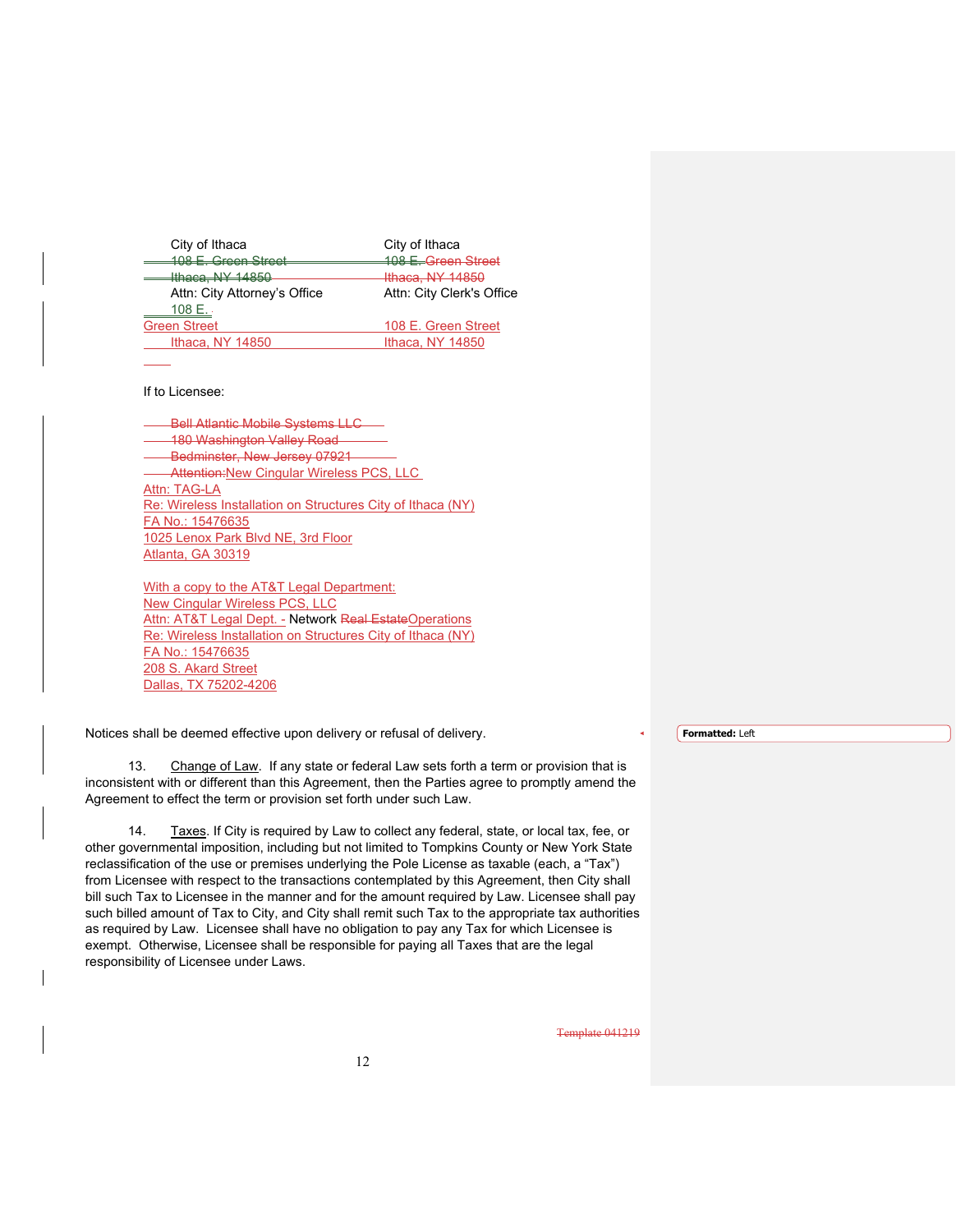15. Laws; Non-discrimination; Definition of Small Cell Facility.

(a) The parties shall comply with applicable laws including, without limitation, ordinances, local laws or any other orders, notices, directives or code provisions from the City or New York State, the MUTCD, and judicial decisions ("Law" or "Laws"). Specifically, Laws shall include, but not be limited to the City Municipal Code SectionSections 152, 170, and 325 to the extent applicable, the City's uniform directives and specifications for work in the ROW, and the City's Small Wireless Facilities Design Guidelines- ("City Requirements"). Notwithstanding any other provision of this Agreement, to the extent that any element(s) of the City Municipal Code, as it may be amended from time to time, conflict with, depart from, or in any manner suggest a differing meaning, interpretation, definition, or outcome for any issues related to this Agreement (including any element of this Agreement, of the license(s) granted hereunder, or of the installations permitted hereunder), the applicable element(s) of the City Municipal Code shall take complete precedence and shall control the same. (b) Notwithstanding anything else in this Agreement, City shall treat Licensee in a manner that is competitively neutral, nondiscriminatory, consistent with all applicable Laws, and is no more burdensome than other users of the ROW or City poles. - Notwithstanding anything else in this Agreement or in the City Municipal Code, Licensee expressly reserves all rights to object to, seek waivers or variances from, and/or bring action(s) pursuant to 47 U.S.C. §§ 253, 332 and other provisions of federal or state law in the United States District Court for the Northern District of New York or in any court of competent jurisdiction located in Tompkins County challenging any or all of the City Requirements facially and/or as applied, whether procedural or substantive, and as made applicable by the City to Small Wireless Facilities. Such reservation of rights shall not extend to Licensee's obligations arising under this Agreement. (c) "Small Wireless Facilities" are defined atas those meeting the following conditions: i. The facilities are mounted on structures 50 feet or less in height including their antennas, or are mounted on structures no more than 10 percent taller than adjacent structures, or do not extend existing structures on which they are located to a height of more than 50 feet or by more than 10 percent, whichever is greater; **Formatted:** Left, Indent: Left: 0" **Formatted:** Font color: Text 1 **Formatted:** Font color: Text 1 **Formatted:** Left **Formatted:** Left, Indent: Left: 0" **Formatted:** Font color: Text 1 **Formatted:** Font color: Text 1 **Formatted:** Left **Formatted:** Left, Indent: Left: 0" **Formatted:** Left

- ii. each antenna associated with the deployment, excluding associated antenna equipment, is no more than three cubic feet in volume, and
- iii. all other wireless equipment associated with the structure including the wireless equipment associated with the antenna and any pre-existing associated equipment on the structure, is no more than 28 cubic feet in volume.

nplate 041219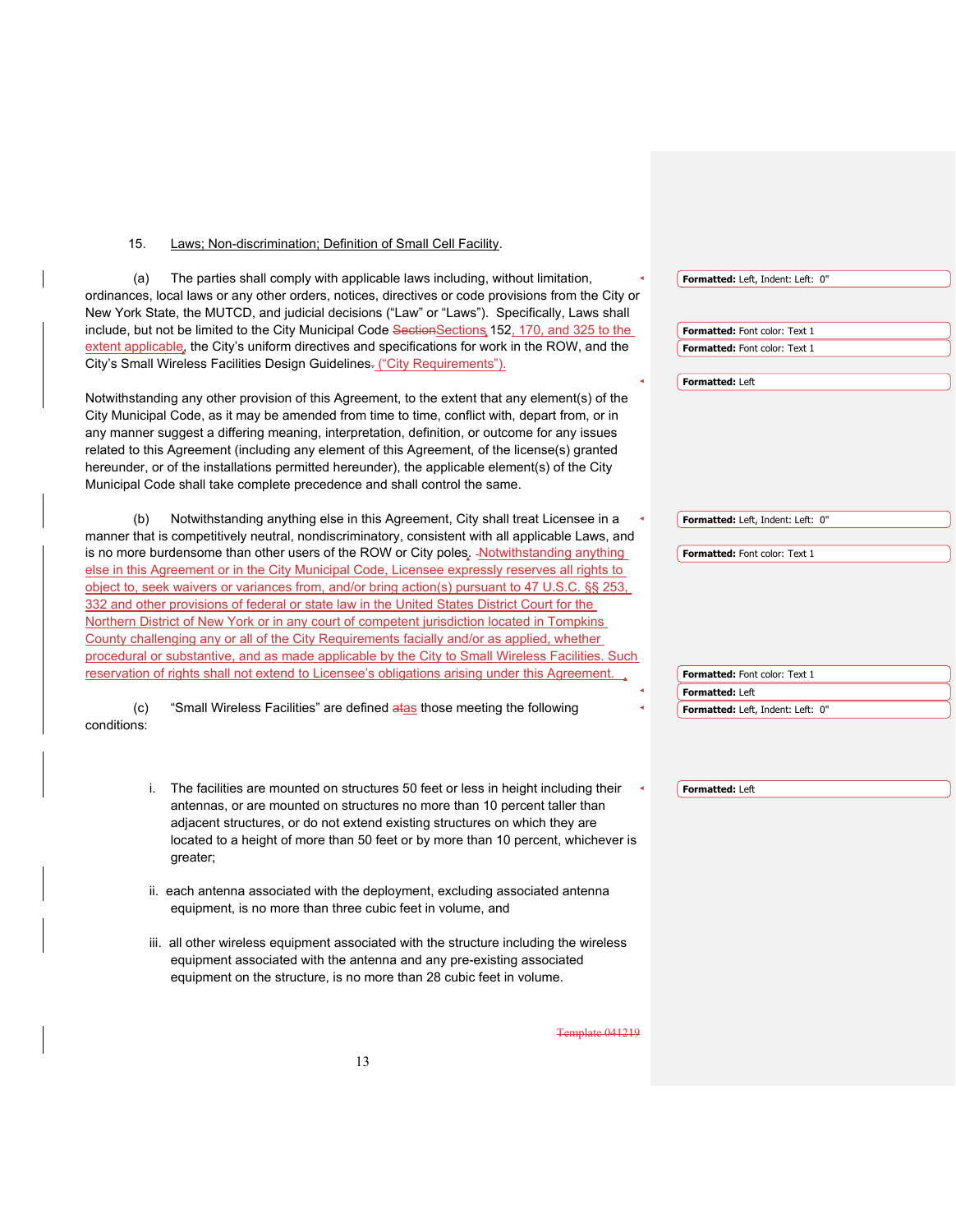16. Miscellaneous. This Agreement shall be governed by the laws of the State of New York and all other applicable Laws. The provisions of this Agreement may be waived or modified only by written agreement signed by both parties. This Agreement may be executed in counterparts. A scanned or electronic copy shall have the same legal effect as an original signed version. If one or more provisions in this Agreement is found to be invalid, illegal or otherwise unenforceable, all other provisions will remain unaffected and shall be deemed to be in full force and effect and the Parties shall amend this Agreement, if needed to effect the original intent of the Parties. This Agreement shall be binding upon and shall inure to the benefit of the Parties hereto and their respective successors. Nothing in this Agreement shall be construed to grant Licensee an interest in the City's ROW or City assets located in the ROW. Neither Party shall be responsible for delays in the performance of its obligations caused by events beyond the Party's reasonable control. As to the subject matter hereof, this Agreement is the complete agreement of the Parties. The Parties represent and warrant that the individuals executing this Agreement are duly authorized. Time periods for performance under this Agreement shall be deemed extended day for day for time lost attributable to any delay resulting from any event of force majeure.

**Formatted:** Font color: Text 1

**Formatted:** Font color: Text 1

*[Remainder of page intentionally left blank; signature page to follow.]*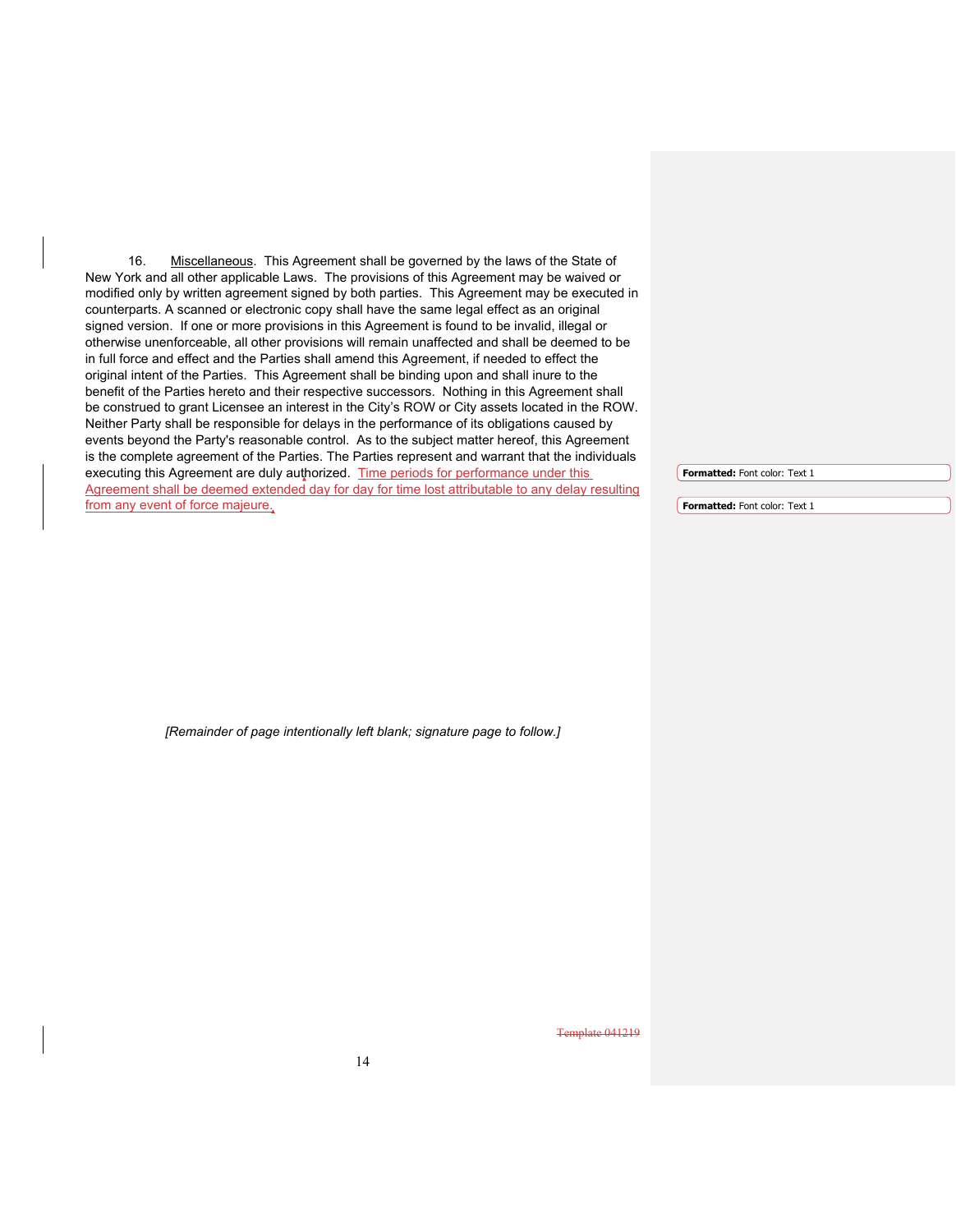IN WITNESS WHEREOF, the Parties have executed, or caused their respective duly authorized representatives to execute, this Agreement as of the day and year listed below.

| CITY OF ITHACA<br><b>CINGULAR WIRELESS PCS, LLC,</b>                                               | <b>ATI ANTIC</b><br><b>MOBILE</b><br><b>SYSTEMSNEW</b><br><u>RELI</u>                            |
|----------------------------------------------------------------------------------------------------|--------------------------------------------------------------------------------------------------|
|                                                                                                    | A Delaware limited liability company<br><b>By: AT&amp;T Mobility Corporation</b><br>Its: Manager |
| (Signature)                                                                                        | (Signature)                                                                                      |
| Printed-Name: Deborah Mohlenhoff<br>Name: George Riggins<br><b>Acting Mayor</b><br>Title:<br>Date: | Printed<br>Title: VP Northeast Engineering<br>Date:                                              |

APPROVED AS TO FORM:

 $\overline{\phantom{a}}$  , where  $\overline{\phantom{a}}$  , where  $\overline{\phantom{a}}$  , where  $\overline{\phantom{a}}$ 

**City Attorney**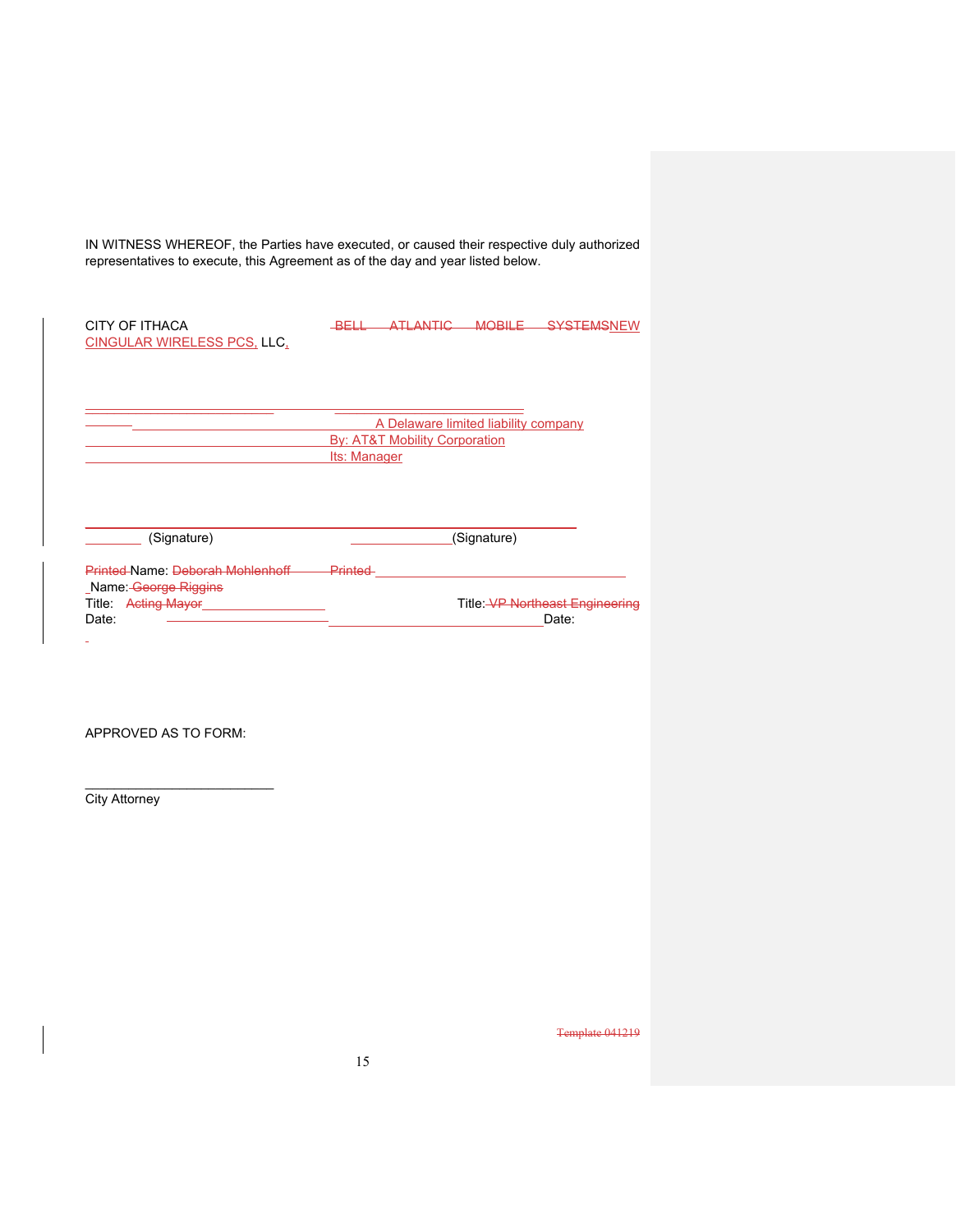### **EXHIBIT A**

### **FEE SCHEDULE**

One-Time Pole License Application or Siting Application Fees: \$500.00 for an application for

attaching to up to 5 facilities, and \$100.00 for each additional attachment beyond 5,

and \$1,000.00 for an application for a new pole.

City-owned Poles Recurring Fee: \$270.00 - per pole per year

| Privately Owned Poles or Verizen-Licensee-Owned Poles Previously Permitted for Installation |                               |  | <b>Formatted:</b> Font color: Auto |
|---------------------------------------------------------------------------------------------|-------------------------------|--|------------------------------------|
|                                                                                             |                               |  | <b>Formatted:</b> Font color: Auto |
| Recurring Fee:                                                                              | $$135.00 - per pole per year$ |  |                                    |
|                                                                                             |                               |  |                                    |

Except as provided in this Fee Schedule, the City shall not require any other or additional recurring fees, costs, or charges of any kind as part of the City Requirements.

**Formatted:** Font color: Text 1 **Formatted:** Font color: Text 1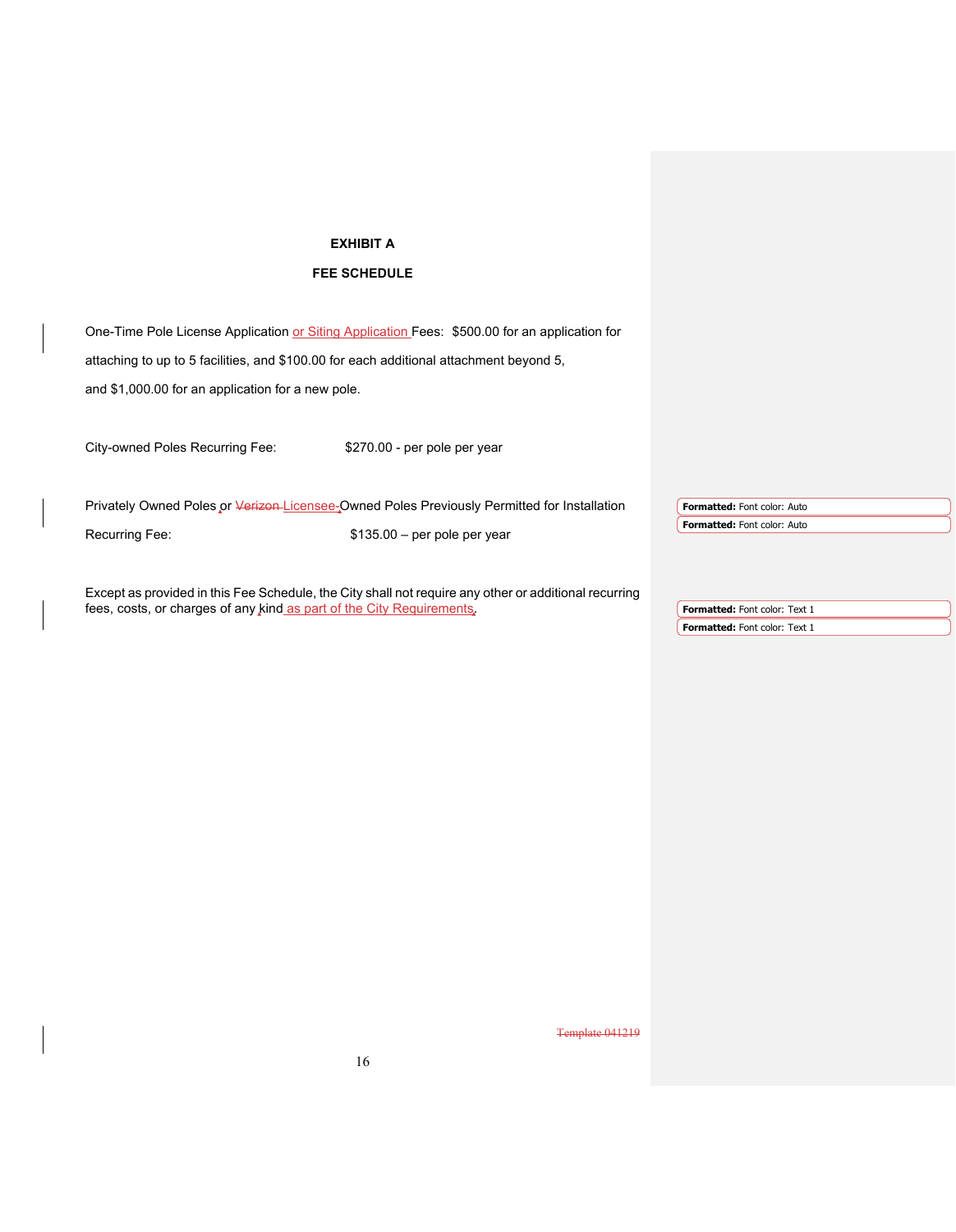### **EXHIBIT B**

**Equipment Types and Installation Configurations**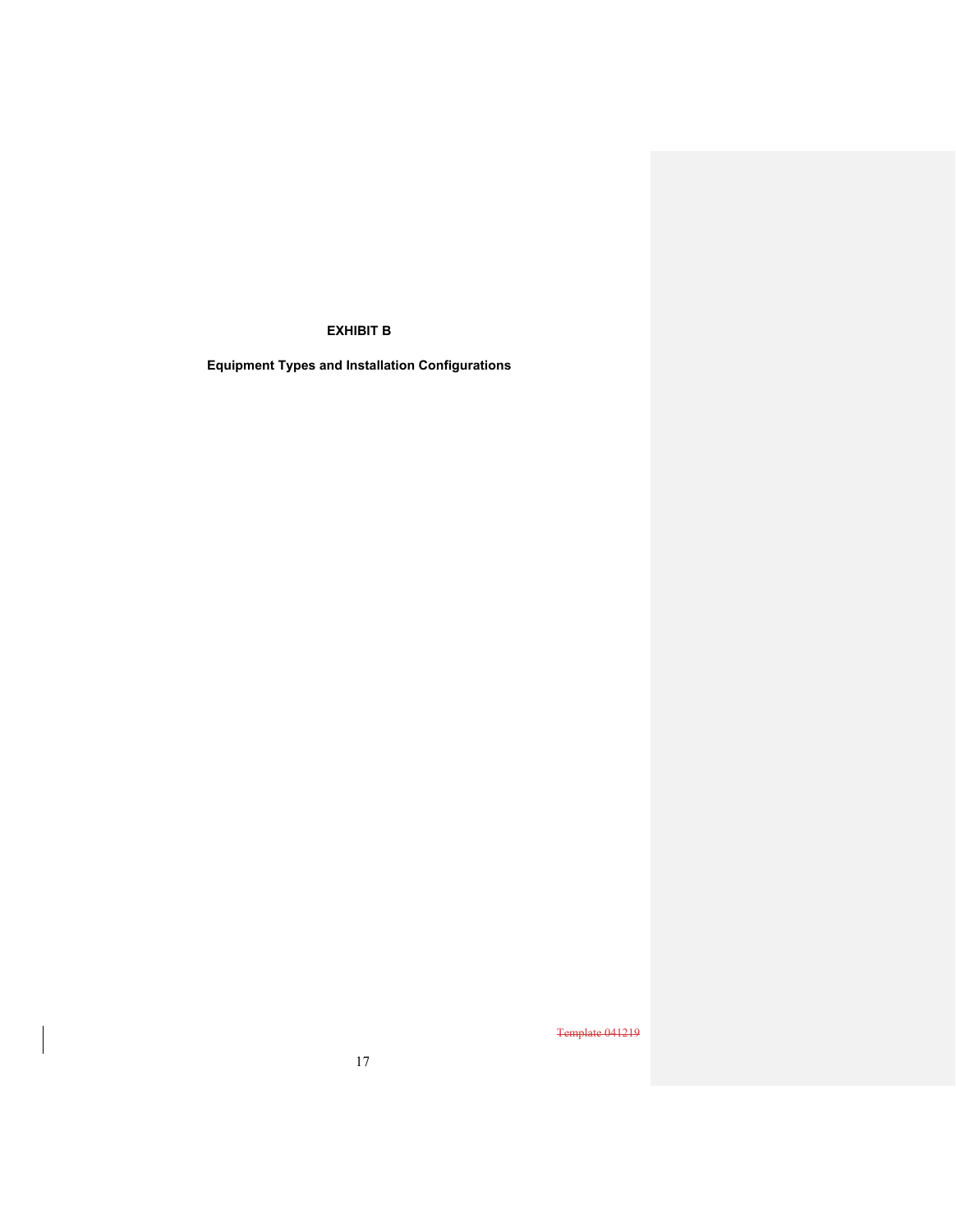# **5. Finance, Budget and Appropriations**

# **.1 Ithaca Area Wastewater Treatment Facility (IAWWTF) – Boiler Replacement**

WHEREAS, the IAWWTF contains four (4) existing hot water boilers that are used for hydronic building space heating as well as process heating of the aerobic digesters; and

WHEREAS, the existing dual fuel boiler which may run on natural gas or biogas is a cast iron boiler that was installed in 1987 during the inception of the IAWWTF, and has an anticipated service life of 35 years; and

WHEREAS, in daily operational status inspections by staff, it has been apparent that each of the 4 boilers have developed issues with leaks, maintenance problems, and failures, resulting in a loss of adequate redundancy and reliability needed for the essential heating of the IAWWTF and for essential process heating; and

WHEREAS, a professional conditional survey of the four boilers by MRB Consultants in 2020, described:

• Cast Iron Boilers – Cracks and leaks within the heat exchanger piping and within the boiler firebox. Problems are consistent with age so boilers are beyond their useful service life. Recommend replacement.

WHEREAS, the dual fuel cast iron boiler is no longer functional; and

WHEREAS, the replacement of the IAWWTF cast iron dual fuel boiler with two (2) high efficiency *non-condensing* packaged boilers is a recommendation within the MRB report; and

WHEREAS, due to the essential heating role of the boilers in the proper functioning of the IAWWTF, the time required for the purchase, demolition, and installation of replacement boilers and all appurtenances, as well as the imminent heating season, staff deems this as an "emergency situation" which requires immediate action on the part of the IAWWTF, and recommends the immediate replacement of the existing dual fuel boiler with two high efficiency non-condensing packaged boilers; and

WHEREAS, the IAWWTF received a cost proposal from J.W. Danforth for the replacement of the dual fuel boiler, in the amount of \$601,580.56; now, therefore be it

**RESOLVED,** Common Council hereby the approves of emergency funding for replacement of the non-functional cast iron boiler, for a cost, with contingencies, not to exceed Six Hundred and Fifty Thousand Dollars (\$650,000), and be it further

**RESOLVED,** That Capital Project CP 423J, Boiler Room Evaluation, be hereby amended by an amount not to exceed \$650,000 for the purposes of funding said Boiler replacement, for a total project authorization of \$668,500, and be it further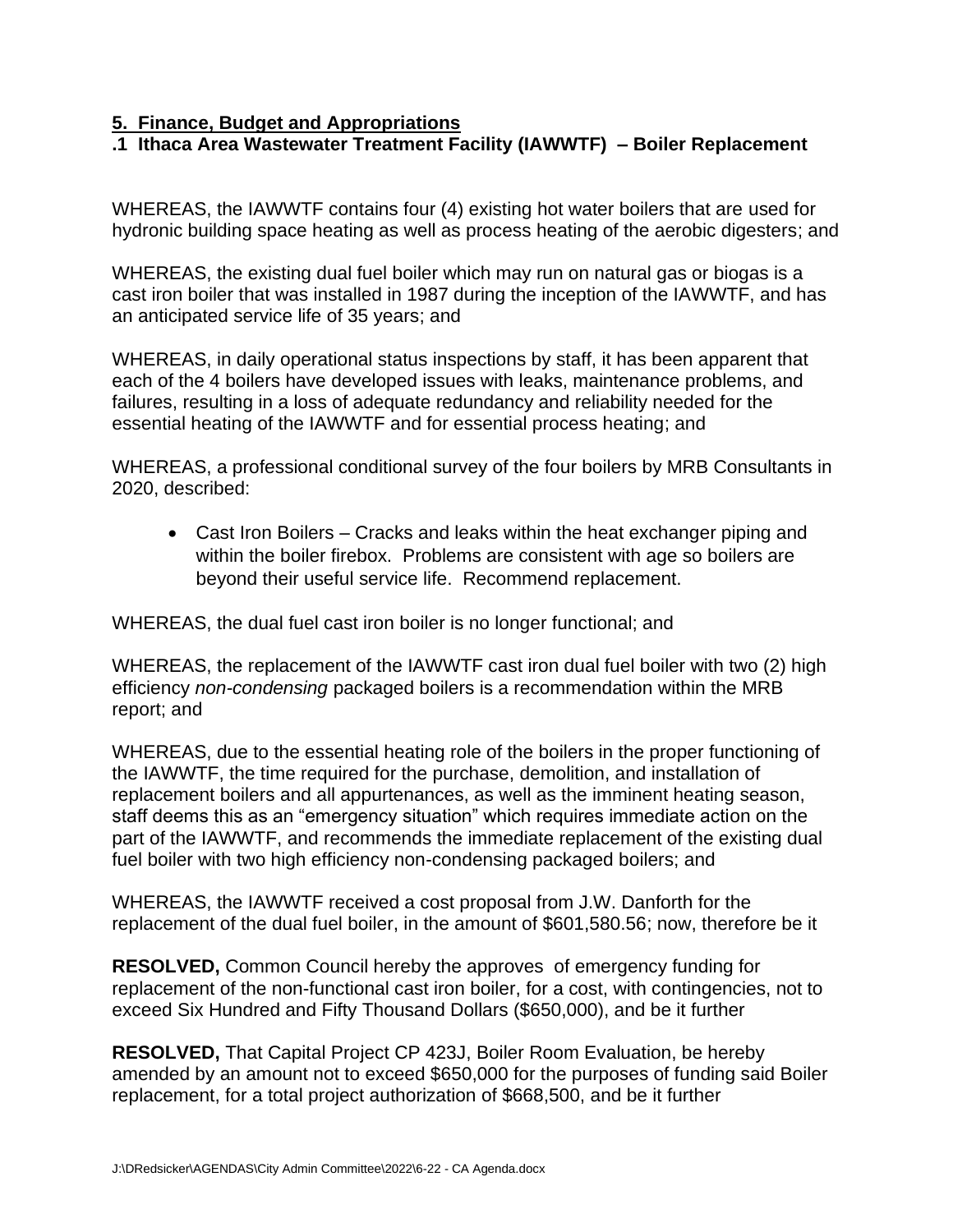**RESOLVED,** That funds necessary for said replacement of the non-functional cast iron boiler be derived from the following sources as determined by the City Controller: , operating funds, Fund balance, serial bonds, capital reserves, grants and Federal stimulus funds.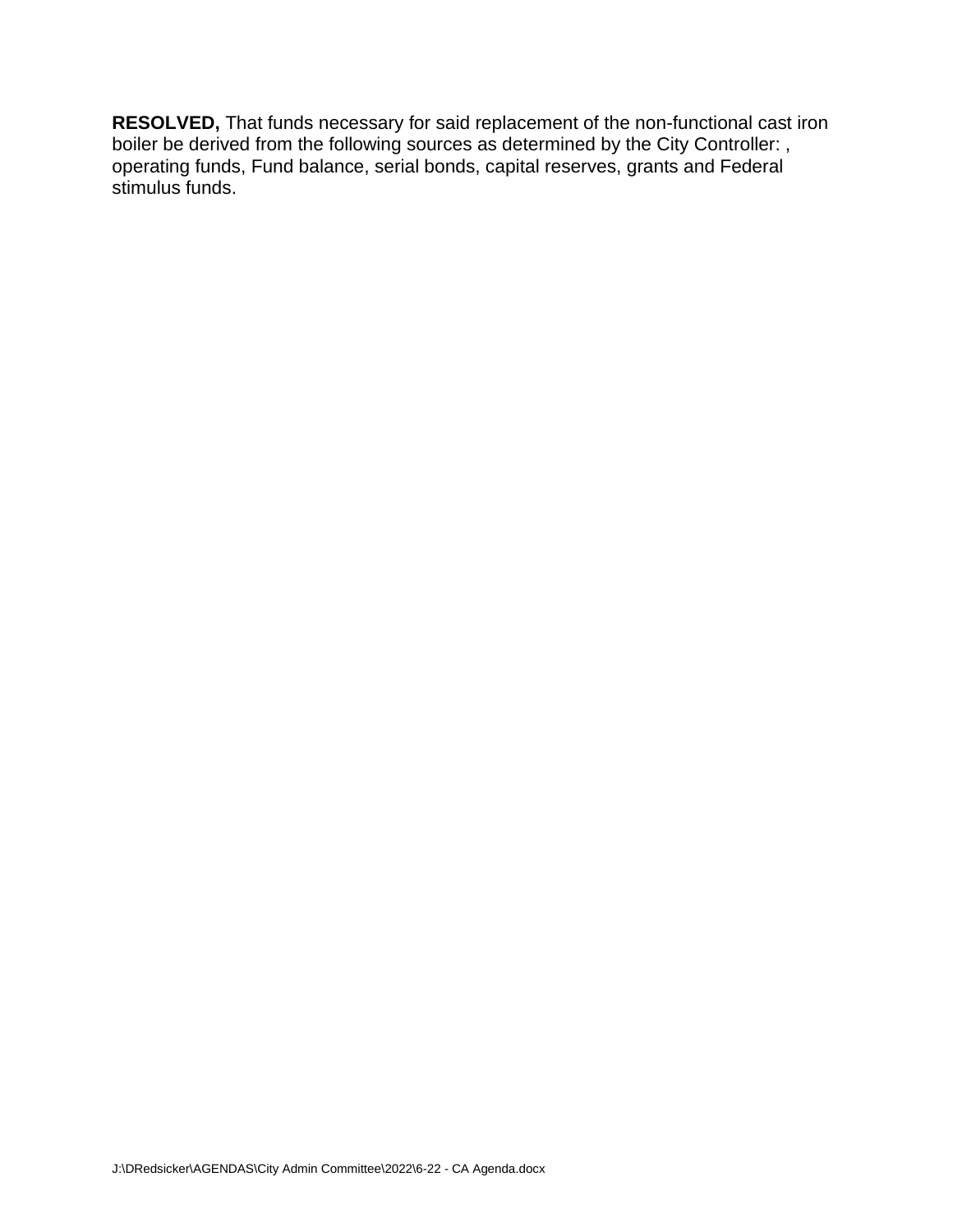# **5. Finance, Budget and Appropriations**

# **.2 Youth Bureau - Request to Amend 2022 Budget**

WHEREAS, the Ithaca City School District has agreed to give the Youth Bureau \$8,150 in new funding for the 2022 Students Of Color United Summit; and

WHEREAS, the goal of this event is to bring middle and high school students together in a way that allows them to connect and build community; and

WHEREAS, the Youth Bureau staff will work closely with the IRISE students at the Ithaca High School to plan, and implement the event; now, therefore, be it

**RESOLVED,** That Common Council hereby amends the 2022 Youth Bureau budget as follows:

| <b>Increase Revenues:</b><br>A7310-2705-1200 | <b>Youth Development Administration</b> | \$8,150.00 |
|----------------------------------------------|-----------------------------------------|------------|
| Increase Expenses:                           |                                         |            |
| A7310-5120-1200                              | Part time/Seasonal                      | \$1,000.00 |
| A7310-5425-1202                              | <b>Office Supplies</b>                  | \$341.50   |
| A7310-5460-1200                              | <b>Program Supplies</b>                 | \$6,650.00 |
| A7310-9030                                   | FICA/Medicare                           | \$76.50    |
| A7310-9040                                   | <b>Workers Compensation</b>             | \$82.00    |
|                                              |                                         | \$8,150.00 |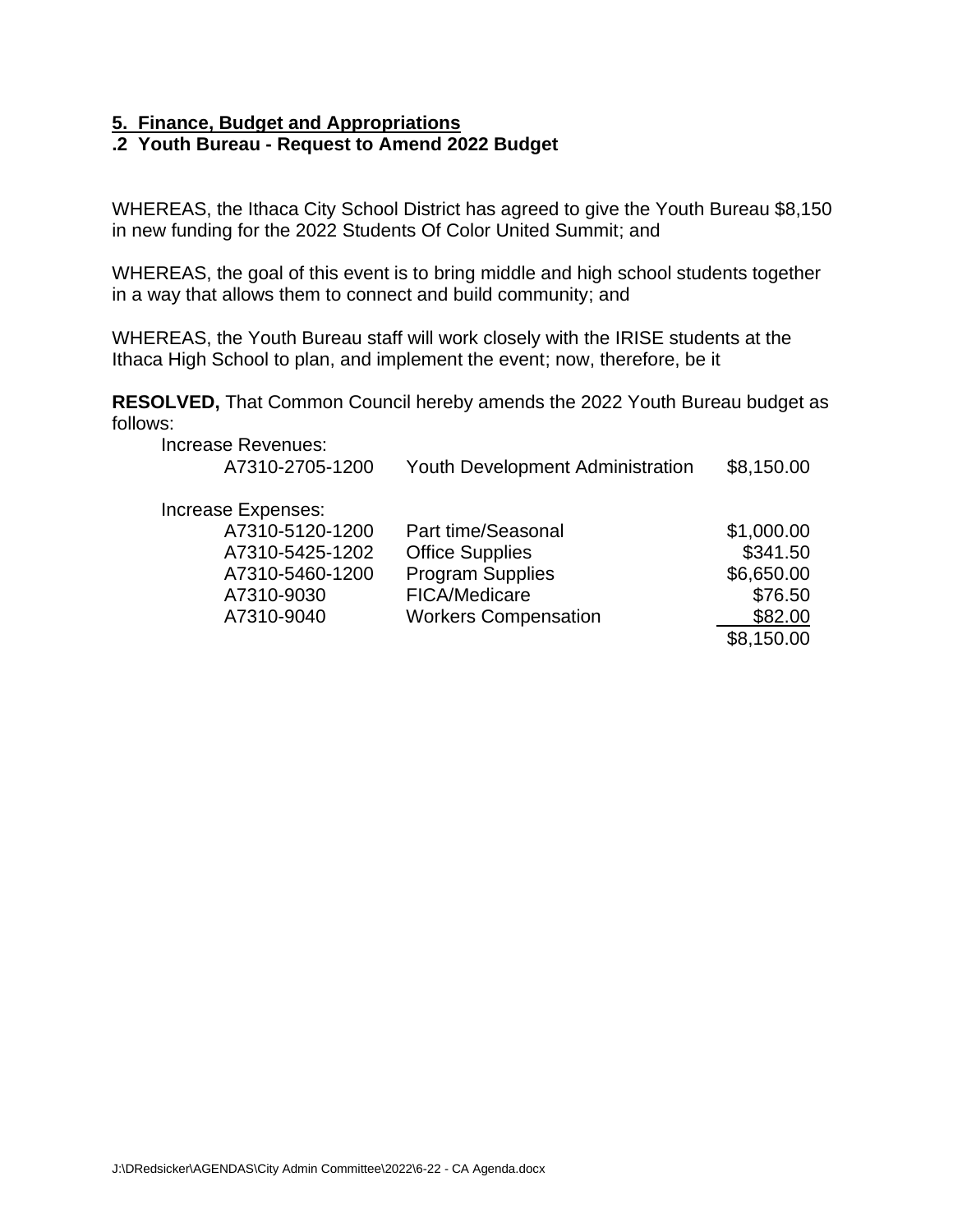

**Ithaca Youth Bureau 1 James L. Gibbs Drive Ithaca, New York 14850** Phone: (607) 273-8364 Fax: (607) 273-2817 "Building a foundation for a lifetime."



To: City Administration Committee From: Suki Tabor, IYB Deputy Director Liz Vance, IYB Director Re: Youth Bureau Budget Amendment Date: June 22, 2022

We have been advised, by the Ithaca City School District that we will receive \$8,150 in funding for the Students of Color United 2022 Summit being held this month. We are pleased that we are able to support a student lead and run event for middle and high school students of color allowing them to come together and build community.

We are requesting an amendment to the 2022 Youth Bureau budget as follows:

Increase Revenues:

Account # A7310-4820-1200 Youth Development Administration \$8,150.00

**TOTAL: \$8,150**

| Increase Expenses:     |                              |                         |            |
|------------------------|------------------------------|-------------------------|------------|
| Account                | #A 7310-5120-1200            | Part time/Seasonal      | \$1,000.00 |
| Account                | # A 7310-5425-1202           | <b>Office Supplies</b>  | \$341.50   |
| Account                | # A 7310-5460-1200           | <b>Program Supplies</b> | \$6,650.00 |
| <b>Fringe Benefits</b> | PTS (Staff) \$1,000 x 15.85% |                         | \$158.50   |

**TOTAL: \$8,150**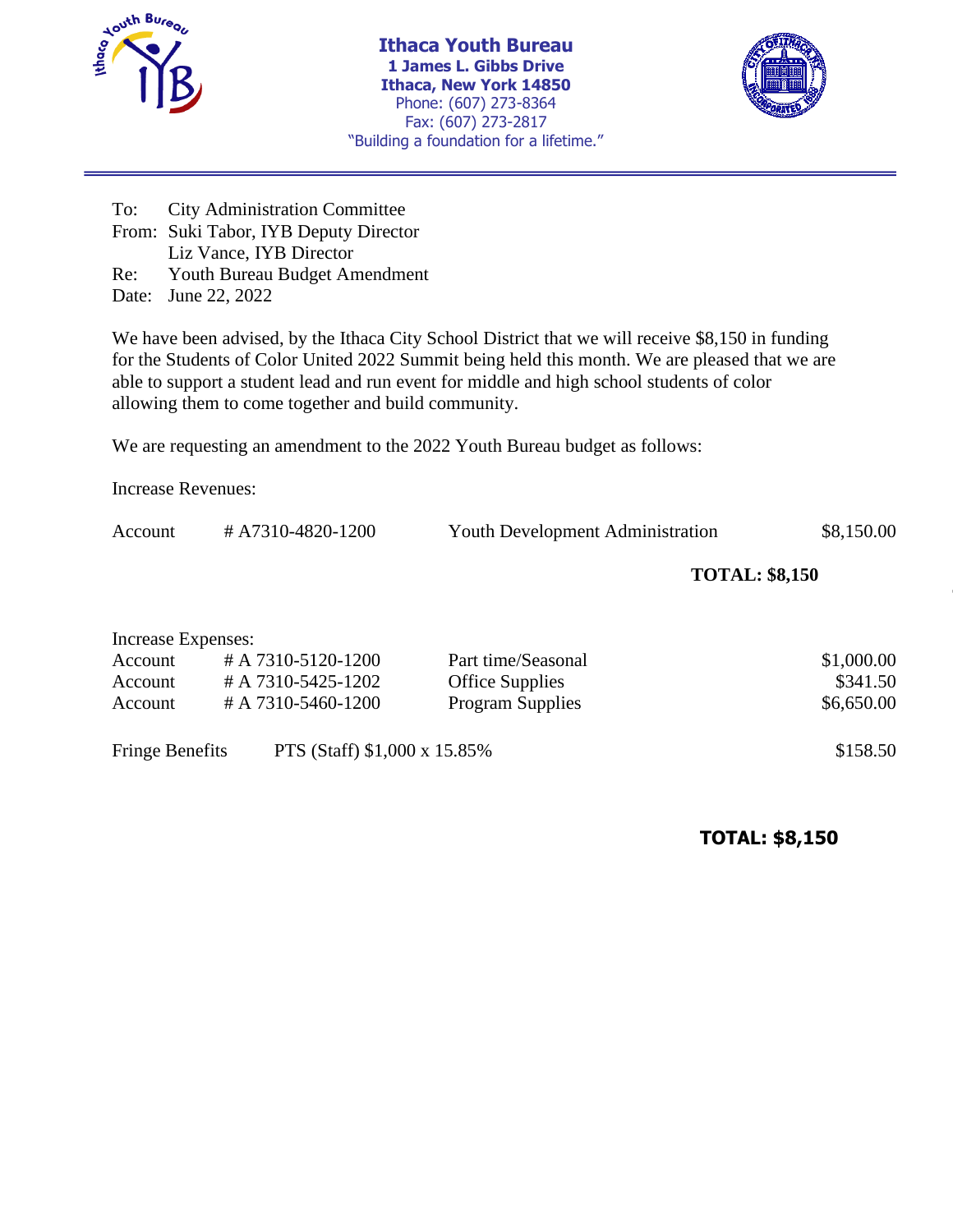# **5. Finance, Budget and Appropriations**

# **.3 Youth Bureau – Request to Amend 2022 Youth Bureau Budget – Youth Employment Services**

WHEREAS, the Joint Youth Commission and the Town of Ithaca have advised the Ithaca Youth Bureau that Youth Employment Service will be receiving \$78,800 in funding for the Joint Youth Commission First-Time Work Program; and

WHEREAS, the goal of this program is to provide short-term subsidized internships for eligible teens needing assistance in securing employment; now, therefore, be it

**RESOLVED,** That Common Council hereby amends the 2022 Youth Bureau budget as follows:

| Increase revenue:  |                                 |             |
|--------------------|---------------------------------|-------------|
| A7310-2350-1202    | <b>Youth Employment Service</b> | \$77,800.00 |
| A7310-2350-1400    | Administration                  | \$1,000.00  |
|                    |                                 | \$78,800.00 |
| Increase expenses: |                                 |             |
| A7310-5120-1202    | Part time/Seasonal              | \$67,681.00 |
| A7310-5425-1202    | <b>Office Supplies</b>          | \$495.00    |
| A7310-5445-1202    | Travel & Mileage                | \$200.00    |
| A7310-5460-1202    | <b>Program Supplies</b>         | \$500.00    |
| A7310-5425-1400    | <b>Office Expense</b>           | \$1,000.00  |
| A7310-9030         | <b>FICA/Medicare</b>            | \$5178.00   |
| A7310-9040         | <b>Workers Compensation</b>     | \$3746.00   |
|                    |                                 | \$78,800.00 |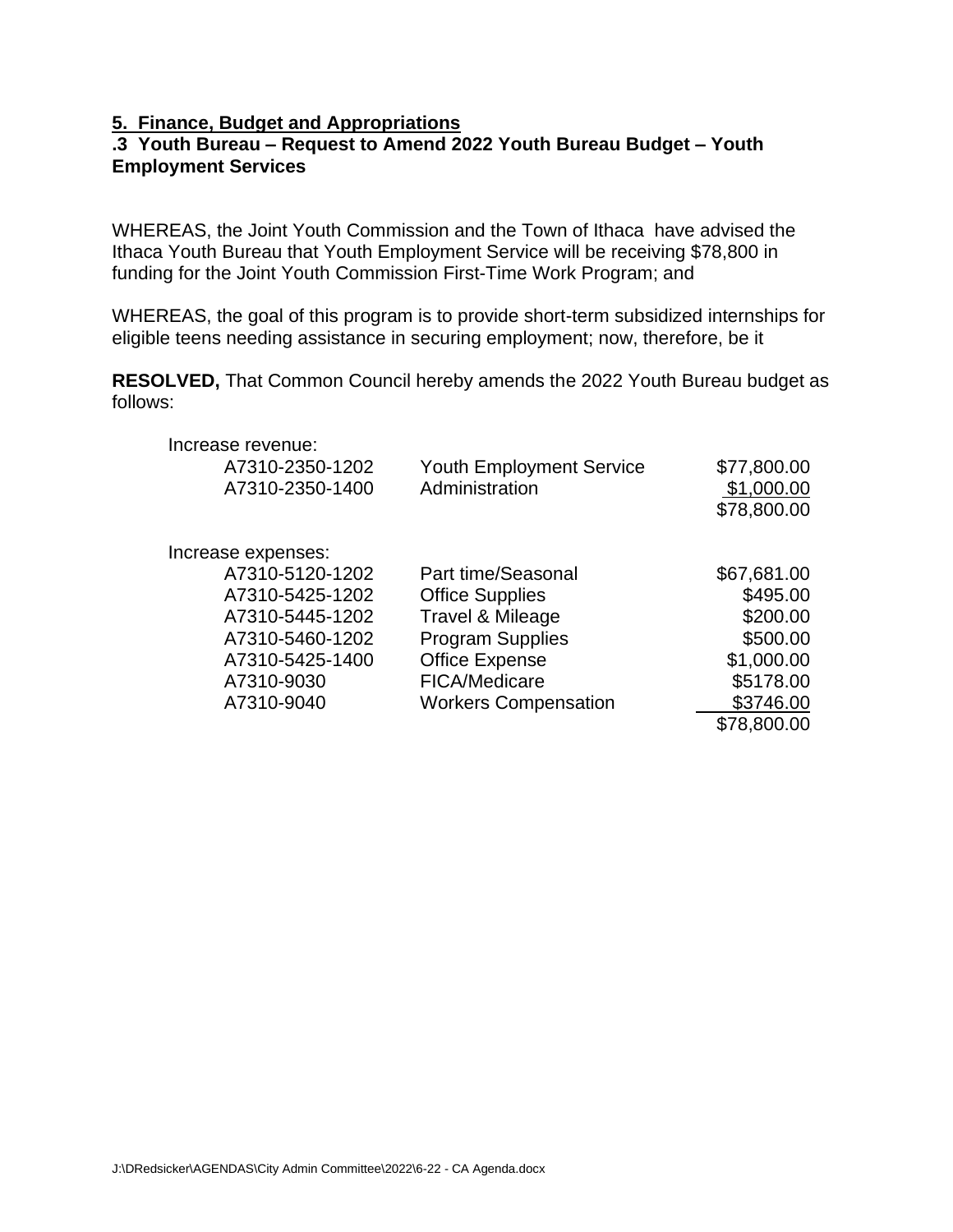

**Ithaca Youth Bureau 1 James L. Gibbs Drive Ithaca, New York 14850** Phone: (607) 273-8364 Fax: (607) 273-2817 "Building a foundation for a lifetime."



To: City Administration Committee

From: Ever Stokes, Youth Employment Service Program Coordinator Liz Vance, Director Re: Youth Bureau Budget Amendment

Date: June 13, 2022

We have been advised, by the Joint Youth Commission and the Town of Ithaca that we will receive \$78,800 in funding for the Joint Youth Commission First-Time Work Program. We are pleased that we may be able to offer summer employment to additional teens this summer.

We would like to amend the 2022 Youth Bureau budget, contingent upon confirmation of funding, as follows:

Increase anticipated revenue from the Town of Ithaca

| Account<br>Account         | #A7310-2350-1202<br>#A7310-2350-1400 | <b>Youth Employment Service</b><br>Administration | \$77,800.00<br>\$1,000.00 |
|----------------------------|--------------------------------------|---------------------------------------------------|---------------------------|
|                            |                                      | Total                                             | \$78,800.00               |
| Increase expenses:         |                                      |                                                   |                           |
| Account                    | $#A 7310 - 5120 - 1202$              | Part time/Seasonal                                | \$67,681.00               |
| Account                    | #A 7310-5425-1202                    | <b>Office Supplies</b>                            | \$495.00                  |
| Account                    | #A 7310-5445-1202                    | Travel & Mileage                                  | \$200.00                  |
| Account                    | #A 7310-5460-1202                    | <b>Program Supplies</b>                           | \$500.00                  |
| Account                    | #A 7310-5425-1400                    | Office Expense                                    | \$1,000.00                |
| <b>YES</b> Fringe Benefits |                                      | Participants \$56,341 x 12.65%                    | \$7,127.00                |
|                            |                                      | Other PTS (Staff) \$11,340 x 15.85%               | \$1,797.00                |
| Total                      |                                      |                                                   | \$78,800.00               |

Thank you.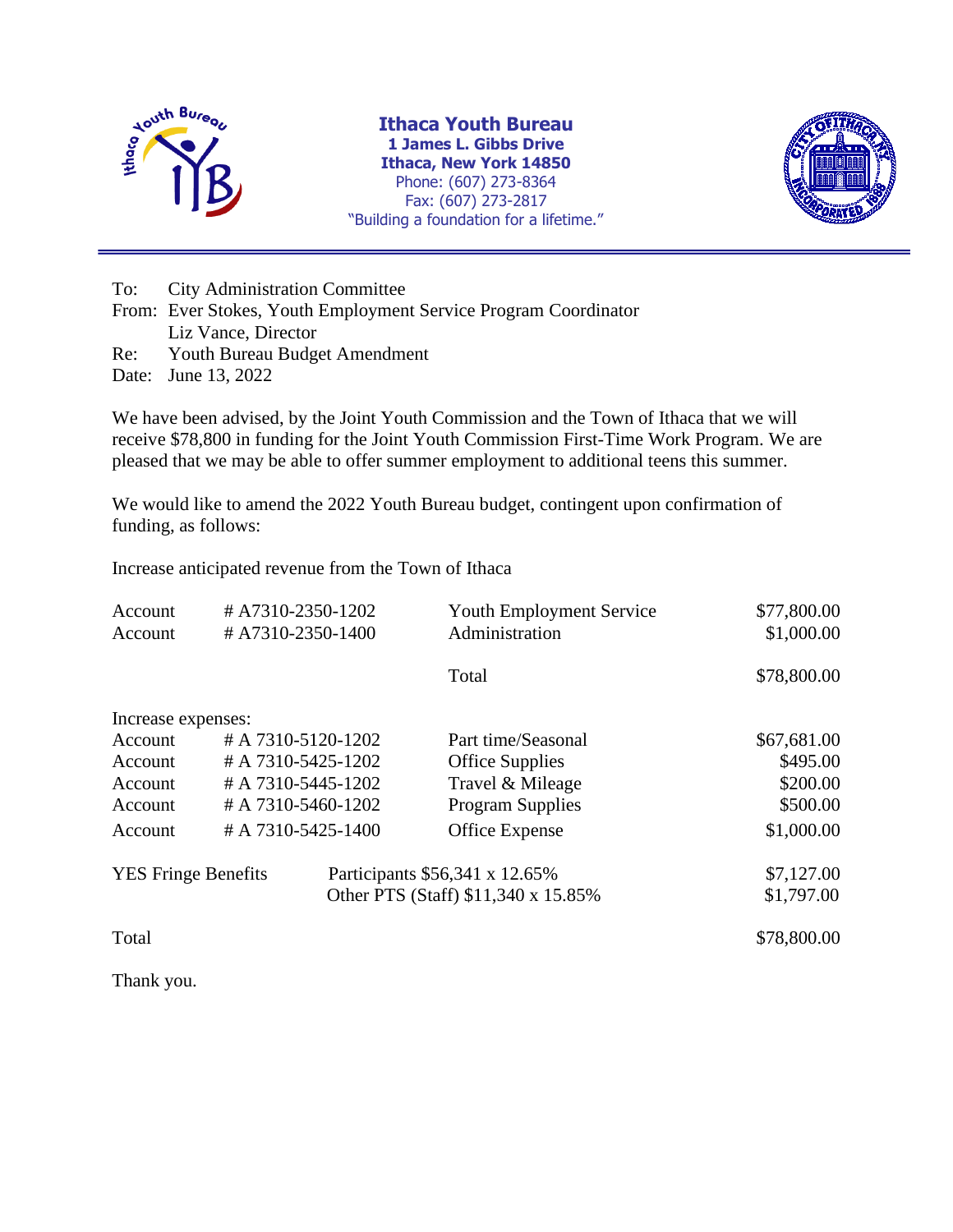## **5. Finance, B2udget and Appropriations**

# **.4 Youth Bureau – Request to Amend 2022 Youth Bureau Budget – Youth Employment Services**

WHEREAS, the Ithaca Youth Bureau has applied for funding through the Tompkins County Workforce Investment Board and will be receiving \$179,133 in new funding for the Tompkins Summer Youth Employment Program; and

WHEREAS, the goal of this program is to provide short-term subsidized internships for low-income eligible teens needing assistance in securing employment; now, therefore, be it

**RESOLVED,** That Common Council hereby amends the 2022 Youth Bureau budget as follows:

| A7310-4820-1202                                       |            |
|-------------------------------------------------------|------------|
| <b>Youth Employment Service</b><br>\$174,484.00       |            |
| A7310-4820-1400<br>Administration                     | \$4,649.00 |
| \$179,133.00                                          |            |
|                                                       |            |
| Increase expenses:                                    |            |
| A7310-5120-1202<br>Part time/Seasonal<br>\$146,282.00 |            |
| A7310-5425-1202<br><b>Office Supplies</b>             | \$2,500.00 |
| A7310-5440-1202<br><b>Staff Development</b>           | \$1,500.00 |
| A7310-5445-1202<br>Travel & Mileage                   | \$1,500.00 |
| <b>Program Supplies</b><br>A7310-5460-1202            | \$2,500.00 |
| <b>Merchant Services</b><br>A7310-5437-01400          | \$1,000.00 |
| A7310-5440-01400<br><b>Staff Development</b>          | \$1,000.00 |
| A7310-5425-01400<br><b>Office Expense</b>             | \$1,000.00 |
| A7310-5460-01400<br><b>Program Supplies</b>           | \$1,000.00 |
| A7310-5476-01401<br><b>Equipment Maintenance</b>      | \$649.00   |
| \$12,010.00<br>A7310-9030<br><b>FICA/Medicare</b>     |            |
| A7310-9040<br><b>Workers Compensation</b>             | \$8192.00  |
| \$179,133.00                                          |            |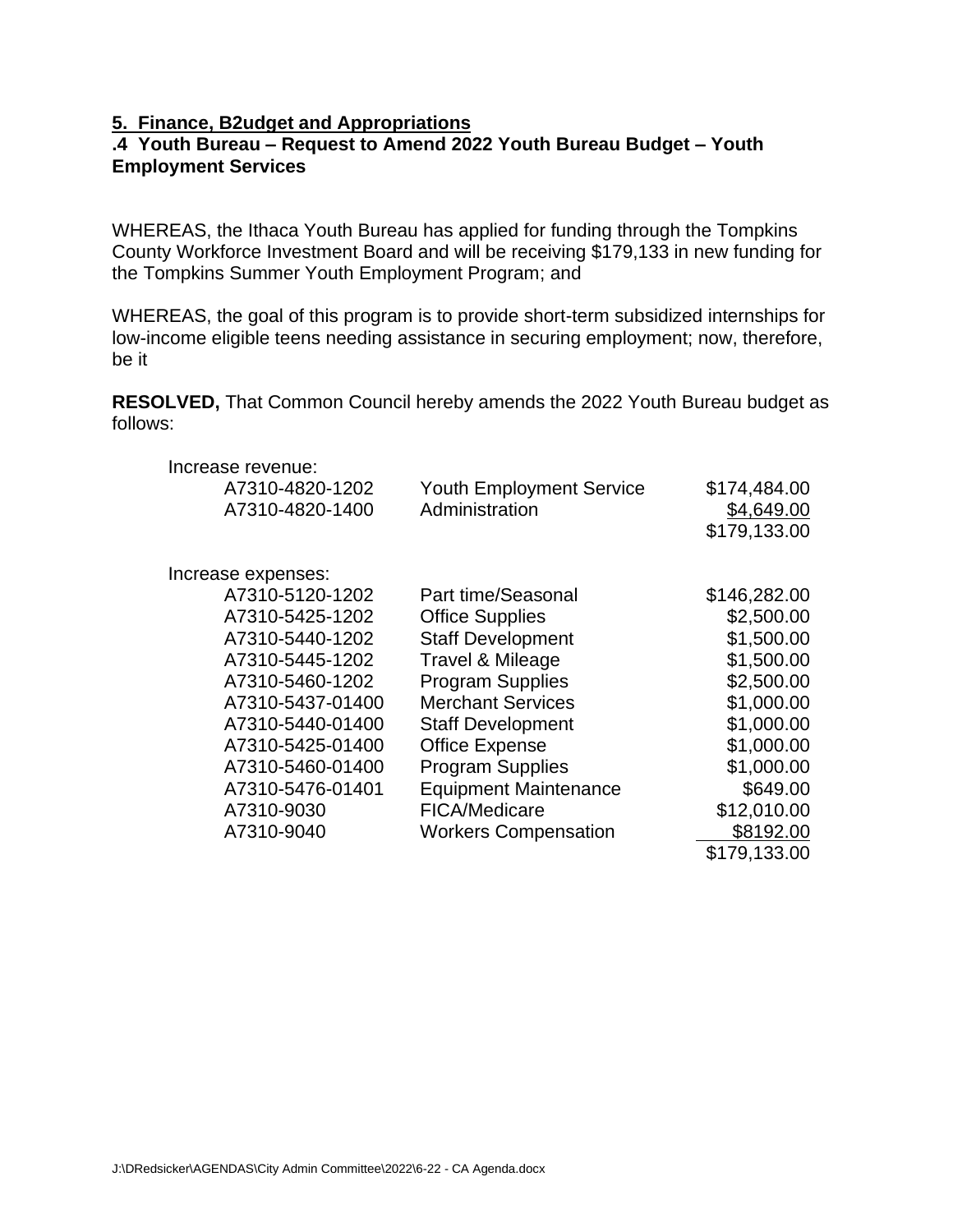

**Ithaca Youth Bureau 1 James L. Gibbs Drive Ithaca, New York 14850** Phone: (607) 273-8364 Fax: (607) 273-2817 "Building a foundation for a lifetime."



To: City Administration Committee From: Ever Stokes, Youth Employment Service Program Coordinator Liz Vance, IYB Director Re: Youth Bureau Budget Amendment

Date: June 13, 2022

We have been advised, by the Tompkins County Workforce Development Board that we will receive \$179,133 in funding for Tompkins Summer Youth Employment Program. We are pleased that we may be able to offer summer employment to additional teens this summer.

We would like to amend the 2022 Youth Bureau budget, contingent upon confirmation of funding, as follows:

Increase revenue:

| Account                    | #A7310-4820-1202    | Youth Employment Service            | \$174,484.00 |
|----------------------------|---------------------|-------------------------------------|--------------|
| Account                    | #A7310-4820-1400    | Administration                      | \$4,649.00   |
|                            | Total               |                                     | \$179,133.00 |
| Increase expenses:         |                     |                                     |              |
| Account                    | #A 7310-5120-1202   | Part time/Seasonal                  | \$146,282.00 |
| Account                    | #A 7310-5425-1202   | <b>Office Supplies</b>              | \$2,500.00   |
| Account                    | # A 7310-5440-1202  | <b>Staff Development</b>            | \$1,500.00   |
| Account                    | # A 7310-5445-1202  | Travel & Mileage                    | \$1,500.00   |
| Account                    | # A 7310-5460-1202  | <b>Program Supplies</b>             | \$2,500.00   |
| Account                    | # A 7310-5437-01400 | <b>Merchant Services</b>            | \$1,000.00   |
| Account                    | # A 7310-5440-01400 | <b>Staff Development</b>            | \$1,000.00   |
| Account                    | # A 7310-5425-01400 | Office Expense                      | \$1,000.00   |
| Account                    | # A 7310-5460-01400 | <b>Program Supplies</b>             | \$1,000.00   |
| Account                    | # A 7310-5476-01401 | Equipment Maint.                    | \$649.00     |
| <b>YES Fringe Benefits</b> |                     | Participants \$146,282 x 12.65%     | \$18,505.00  |
|                            |                     | Other PTS (Staff) \$10,710 x 15.85% | \$1,697.00   |

Total \$179,133.00

Thank you.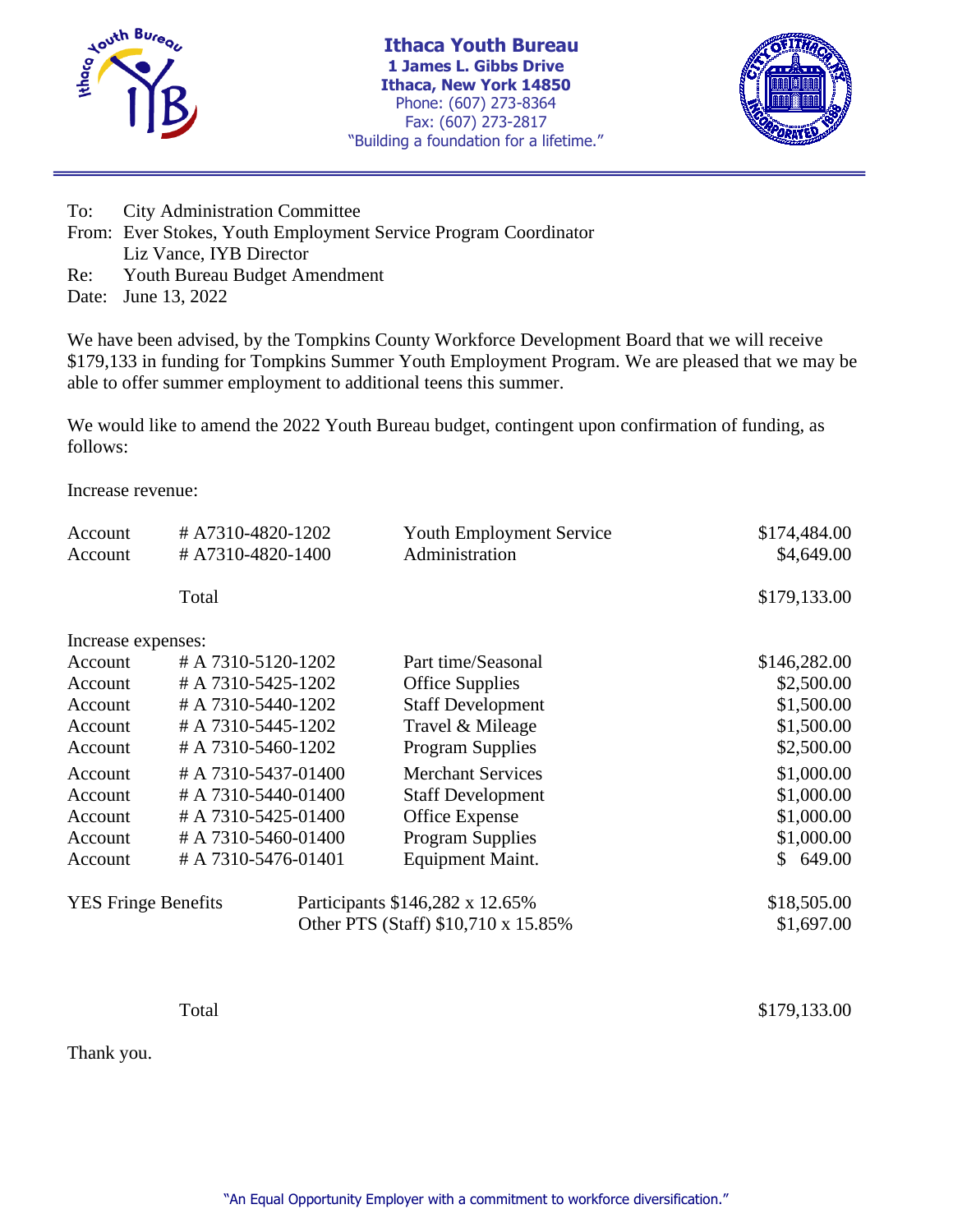# **5. Finance, Budget and Appropriations**

**.5 Engineering - Use of Capital Project #868 "Downtown Ithaca Transportation Management Association" to Facilitate Acceptance of the NYSDEC 2022 Climate Smart Communities Grant in Collaboration with Downtown Ithaca Alliance for Expanded Operations and Transportation Management Association**

WHEREAS, the City of Ithaca Department of Public Works intends to submit an application for the 2022 New York State Department of Environmental Conservation "Climate Smart Communities" grant program (DEC-CSC) to continue facilitating the Downtown Ithaca Alliance (DIA), and/or a future Transportation Management Association (developed by the DIA) in receiving grant funding through this NYS program;

WHEREAS, in 2018, the City of Ithaca created capital project number 868 "Downtown Ithaca Transportation Management Association" in the amount of \$460,397 to successfully apply for the Climate Smart Communities grant in partnership with the Downtown Ithaca Alliance (DIA), to facilitate the DIA in creating a Transportation Management Association (TMA) and providing an ongoing downtown area Transportation Demand Management (TDM) program; and

WHEREAS, a MOU dated September 18, 2019, between the City of Ithaca and DIA laid out the agreement between the two parties to apply for the original (2018) grant; and

WHEREAS, the consequence of receiving the 2022 Climate Smart Communities Grant would be to continue the work of the Downtown Ithaca Alliance through their GO ITHACA transportation demand management program to shift a portion of trips to modes other than single occupancy vehicles (SOVs) with their associated downtown parking demand; and

WHEREAS, the project team at GO ITHACA will implement the following tasks:

- Gathering and analyzing travel patterns of employees and residents of the urbanized area
- Producing specific, customized commuter/travel plans for both businesses and individuals
- Creating and implementing an effective marketing strategy to support downtown employees and residents in a measurable shift away from SOVs
- Measuring and evaluating the effectiveness of these plans and any associated marketing in achieving transportation mode change (and thus reductions in greenhouse gas emissions and parking demand)
- Providing for ongoing two way communications with the downtown community (including employees and residents) to evaluate program effectiveness, identify potential gaps in transportation services, and gather other relevant feedback
- Demonstrating the program's value and effectiveness to both public and private sector stakeholders and securing ongoing community, political and financial resources to sustain ongoing activities; and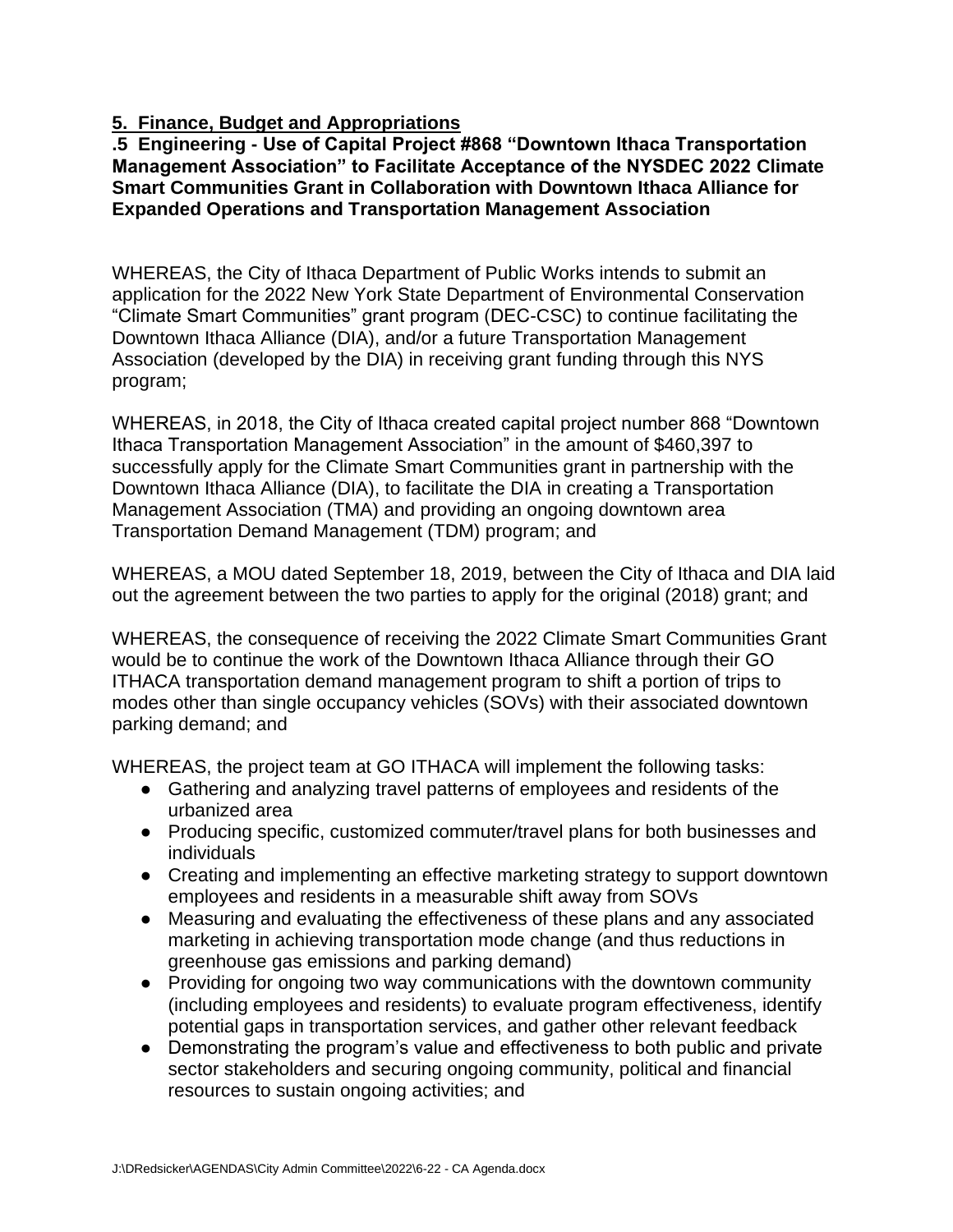WHEREAS, the DIA through its GO ITHACA program currently, with the funding from the 2018 grant referenced above, provides a number of valuable transportation-related benefits to its members who live and/or work in the Downtown Ithaca area, such as free and discounted TCAT bus passes, Ithaca Carshare membership discounts, access to carpooling and park and rides, vouchers to active transportation-related businesses such as bike shops and running stores, etc.; and

WHEREAS, if awarded the 2022 Climate Smart Communities grant, the GO ITHACA program or a future TMA would be able to expand its offering beyond downtown Ithaca into the adjacent urbanized areas; and

WHEREAS, this project aligns with a number of overarching goals for transportation in Plan Ithaca, Ithaca's comprehensive plan, and will directly implement the following Plan Ithaca recommendation: "Promote participation in public and private transportation demand management (TDM) programs. The City should work in partnership with the private sector to find mutually beneficial solutions to accommodate employee commuting and other transportation needs, including bicycles"; and

WHEREAS, the City adopted a Green New Deal policy on June 5, 2019, which included adoption of a goal to achieve a carbon neutral city by 2030, and this project is designed to reduce carbon emissions in Ithaca related to transportation; and

WHEREAS, the downtown parking garages are near capacity, and the business and economic development communities have expressed concerns about the potential of parking capacity issues to dampen continued business and investment growth in the downtown; and

WHEREAS, the downtown parking garages are already subsidized by City taxpayers, and without reducing the number of single occupancy vehicles parked in the downtown area, the City will either run out of parking or will need to build additional structured parking, increasing the subsidy even further; and

WHEREAS, all of the match requirements for the grant will be met by GO ITHACA and its affiliated TDM partners, and no City funding is required as a match for this grant; now, therefore be it

**RESOLVED,** That Common Council hereby amends Capital Project #868 "Downtown Ithaca Transportation Management Association" by an amount not to exceed \$1,200,000 for implementation of a DEC-CSC contract, if awarded; and be it further

**RESOLVED,** That funds needed for said Capital Project shall be derived entirely from DEC-CSC grant funding and DIA or future TMA funds; and be it further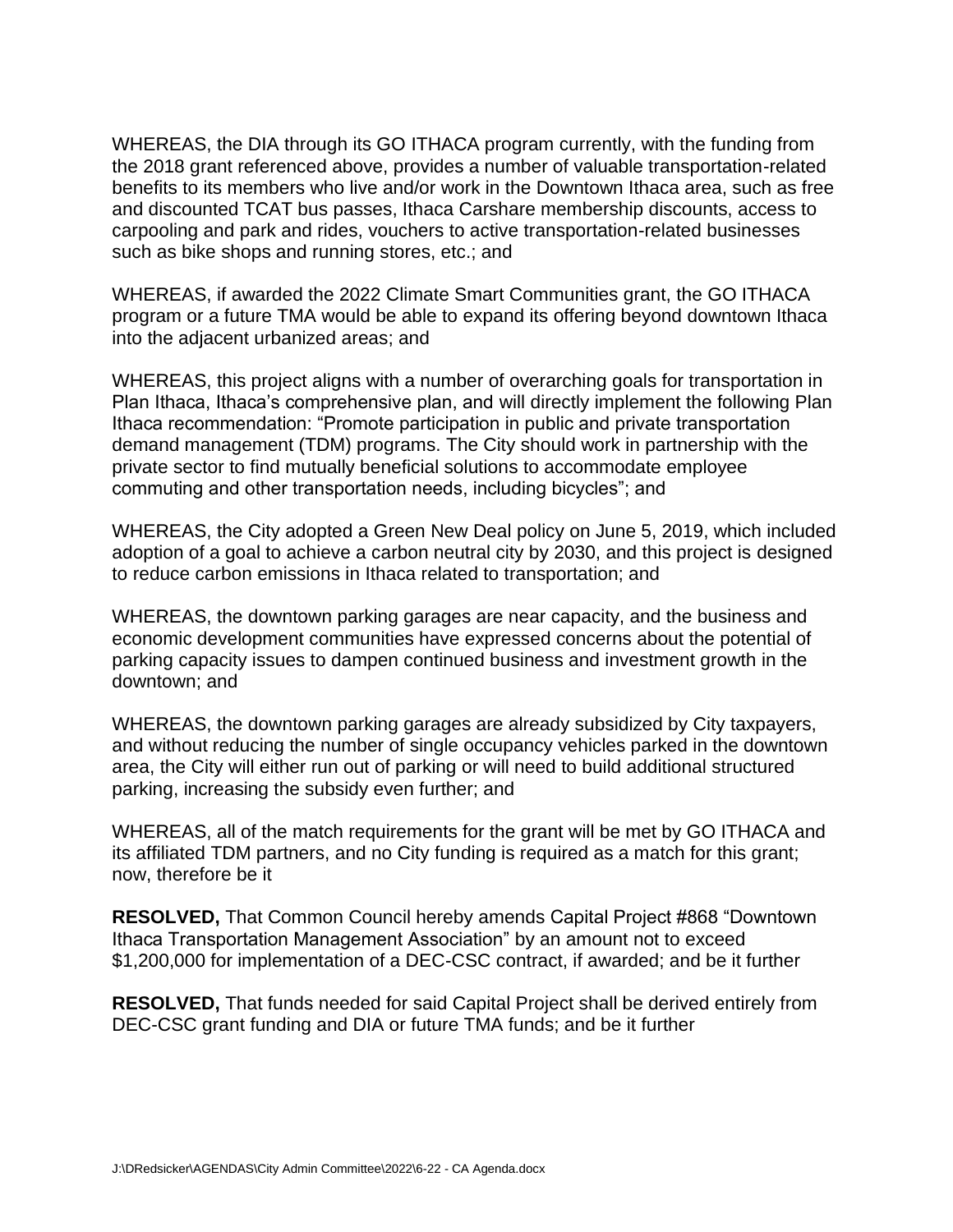**RESOLVED,** That the Mayor or his/her designee is authorized to enter into the DEC-CSC grant contract if the 2022 Climate Smart Communities Grant is awarded to the City of Ithaca; and be it further

**RESOLVED,** That the Mayor or his/her designee is authorized to enter into an MOU, as was done before in the MOU dated September 18, 2019, with the Downtown Ithaca Alliance or the future TMA for implementation of this grant-funded project; and be it further

**RESOLVED,** That any payment to the DIA or the future TMA through this grant-funded project will be subsequent to the approval and payment of vouchers from the DEC to the City of Ithaca.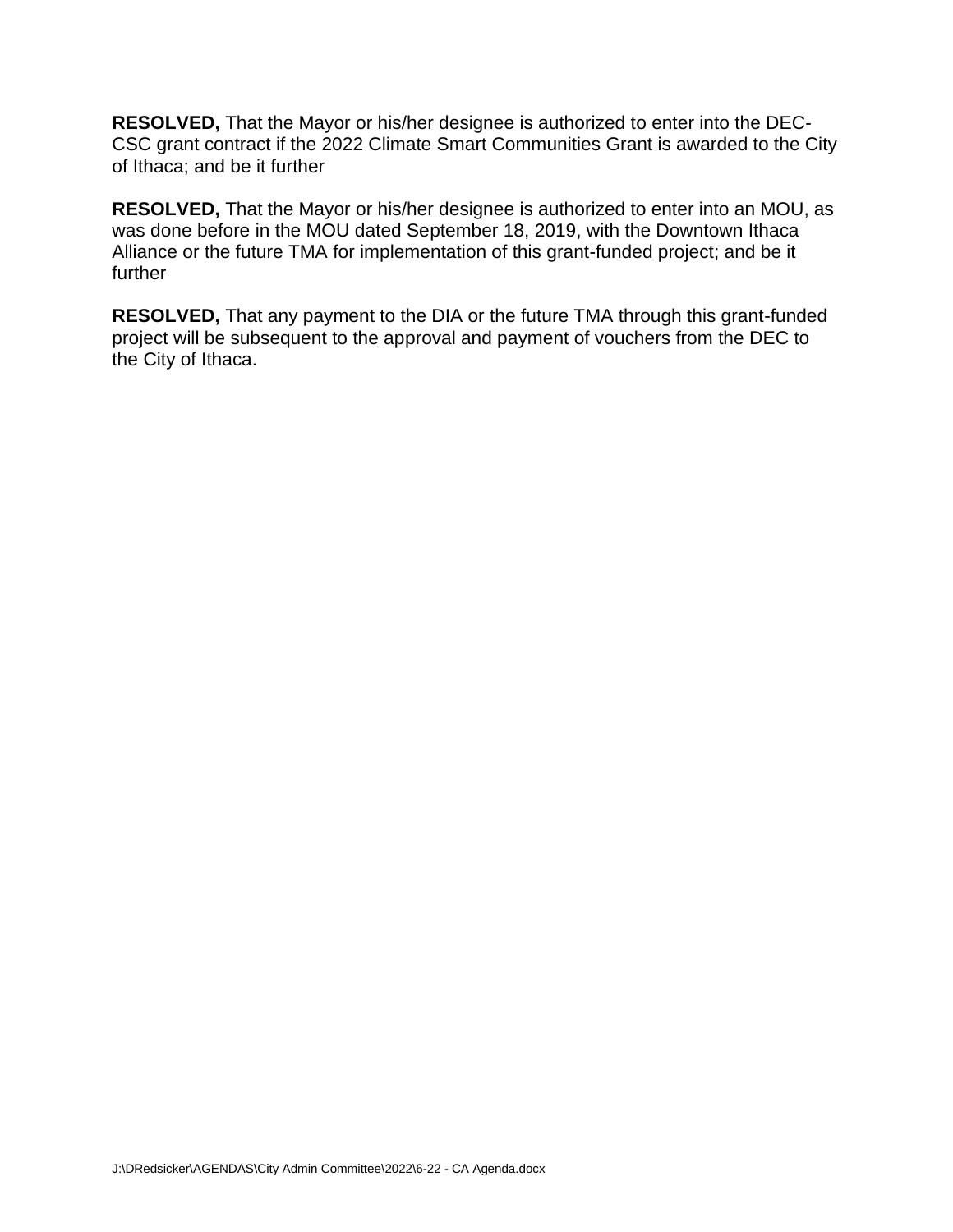# **5. Finance, Budget and Appropriations**

# **.7 Attorney's Office – Approval of Hiring Outside Legal Counsel**

WHEREAS, the Common Council has raised ethical concerns regarding potential outside financial influence in the Reimagining Public Safety Process; and

WHEREAS, Council has in particular focused those concerns on apparent outside payments to non-staff volunteer or consultant participants in the process; and

WHEREAS, the Mayor has called for an investigation intended to directly address these concerns; and

WHEREAS, the Common Council, the Mayor, the City Attorney, and the Chief of Staff agree that such an investigation will best be conducted by outside legal counsel in order to maximize public trust in the investigative outcome; now, therefore, be it

**RESOLVED,** That Council hereby appropriates \$16,000 from account A1420-5700 Attorney Encumbrances and transfers an amount not to exceed \$34,000 from account A1990 Unrestricted Contingency to account A1420-5435 Attorney contracts, for a total not to exceed \$50,000 to fund the above-described investigation and such related expenses as the Mayor deems necessary; and be it further

**RESOLVED,** That said investigation shall result in a final written report to be made publicly available.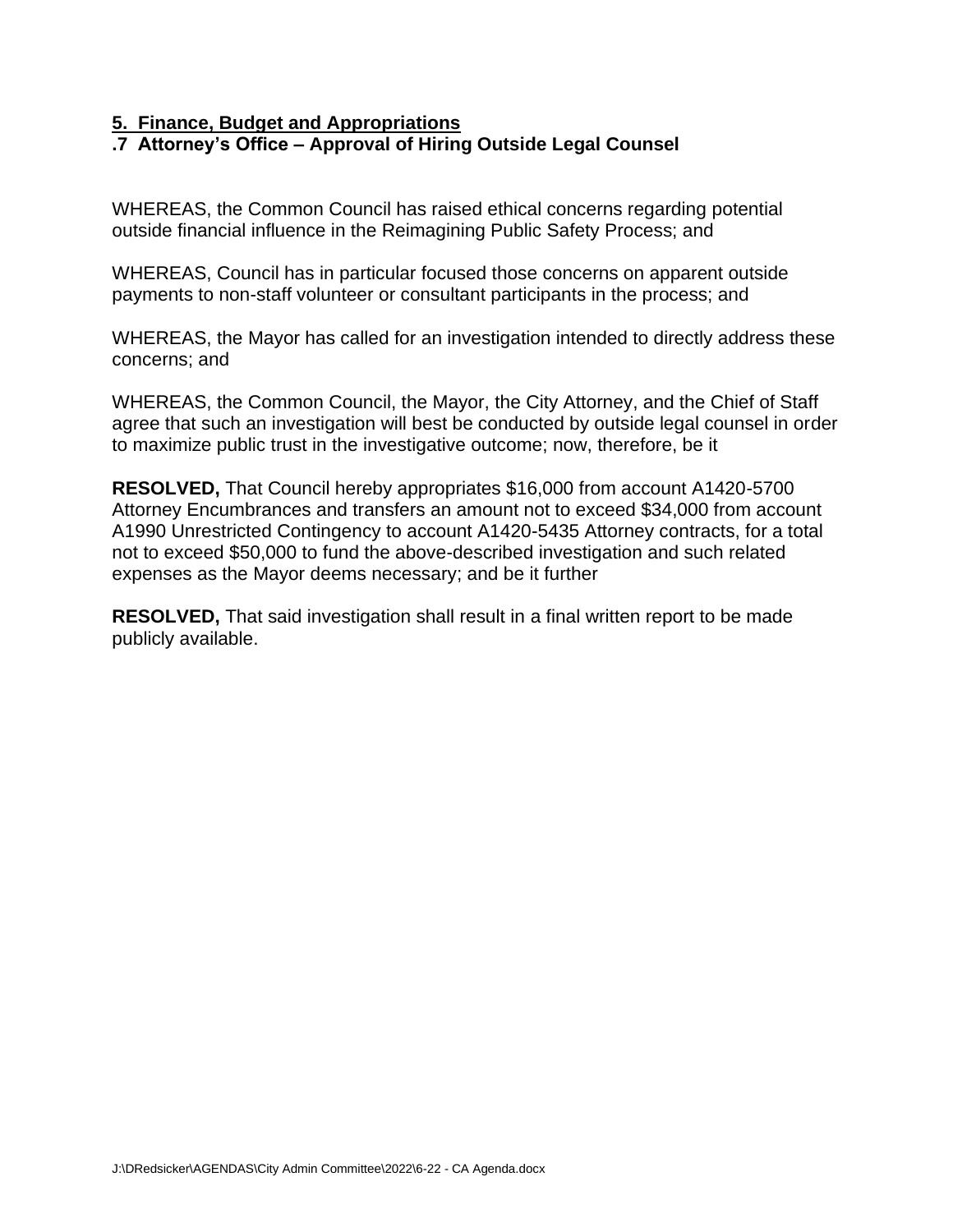# **5. Finance, Budget and Appropriations**

# **.8 HR - Standard Workday (SWD) and Reporting Resolution for Elected and Appointed Officials**

WHEREAS, the New York State Retirement System requires that time worked by elected and appointed officials be reviewed to establish a standard workday for the purposes of retirement credit; and

WHEREAS the state recognizes that elected officials do not work preset schedules, but requires that retirement credit be based on time actually worked; and

WHEREAS, Common Council members enrolled in the New York State Retirement System were asked to keep a record of activities of daily details of any time spent returning phone calls, drafting correspondence, attending meetings, or other duties spent fulfilling their role as elected officials for three months to establish the standard workday; now, therefore be it

**RESOLVED,** That the City of Ithaca hereby establishes the following standard workdays for Common Council members enrolled in the New York State retirement system and will report these officials to the New York State and Local Retirement System based on their record of activities:

| <b>Name</b>            | <b>SWD</b> | Term            | <b>Record of Activity</b> |
|------------------------|------------|-----------------|---------------------------|
| Cynthia Brock          | 6          | 1/1/22-12/31/23 | 22.8                      |
| <b>Phoebe Brown</b>    |            | 1/1/22-12/31/23 |                           |
| <b>Robert Cantelmo</b> | б          | 1/1/22-12/31/23 | 144                       |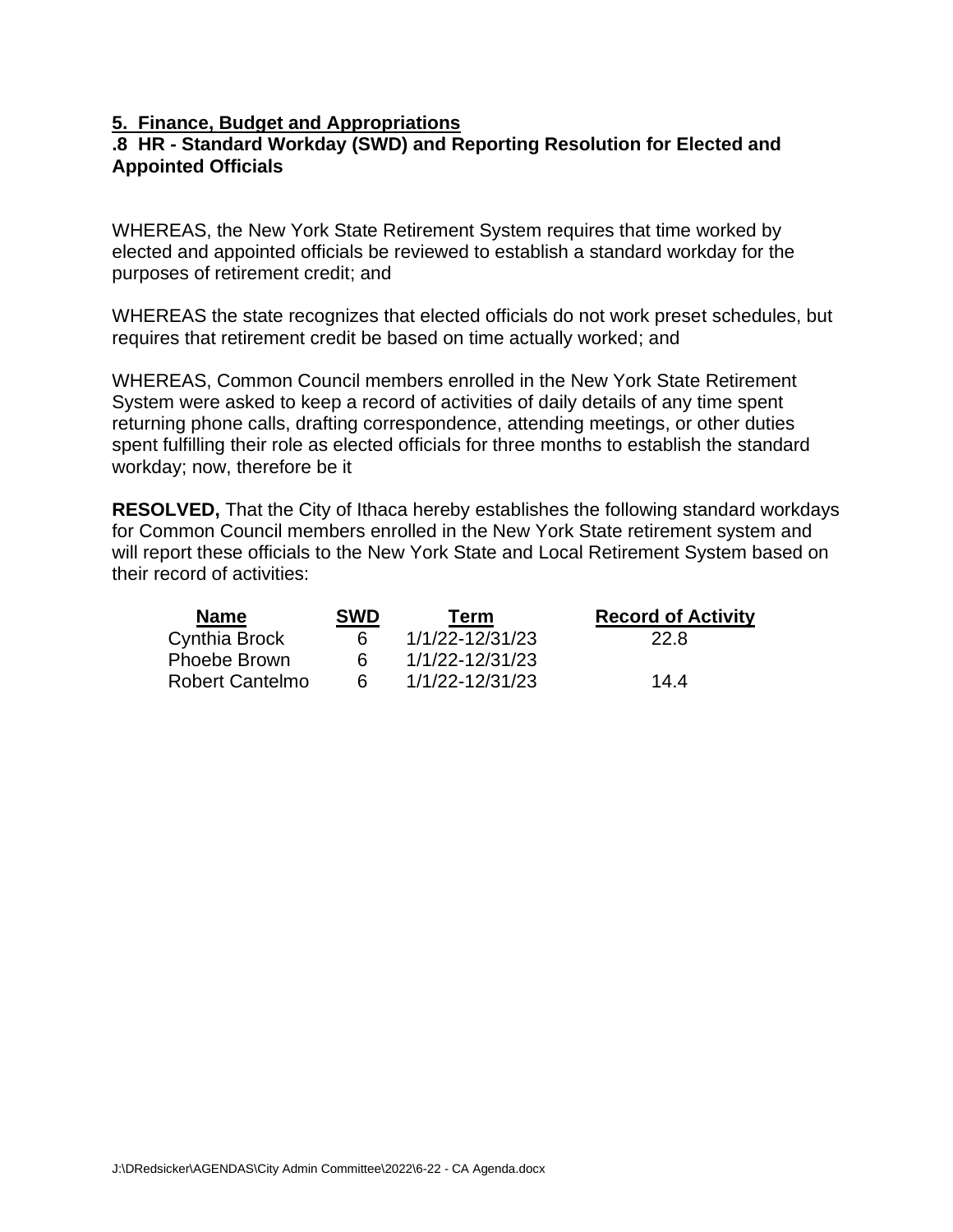# **2.10 Gifting and Solicitation Policy**

# **Issues governed by this policy**

- Can the City of Ithaca accept donations/gifts of goods, services, or funds?
- Can City employees or officers solicit donations/gifts on behalf of the City?
- Can the City of Ithaca donate/gift goods, services, or funds?

# **The City is able to accept donations/gifts of goods, services, or funds.**

Under New York State Law, the City of Ithaca is able to accept any type of donation/gift that it *chooses* to (i.e. art, equipment, professional services, funds, etc.). General City Law § 20(3). If goods, services, or funds are donated for a purpose that is limited to the purview of a single City department, then the donation may be accepted by the Mayor upon the advice of the City Attorney's Office. If the goods, services, or funds are donated for a purpose that would fall under the purview of multiple City departments, then the donation must be accepted through a resolution of Common Council that specifies how the donation will be allocated between departments. Acceptance by the Mayor or Common Council is not required when a private entity makes an unrestricted donation of funds to the City, a City department, or a City department's pre-existing program ("unrestricted funds").

When making a donation reasonably valued in excess of \$1,000, the donor should sign a simple statement prepared by the City Attorney's Office stating that they are irrevocably and unconditionally donating the goods, services, or funds to the City of Ithaca.

Properly accepted donations of: funds (whether unrestricted or not) must be transmitted to the City Chamberlain or a department's Fiscal Manager, and thereafter dispersed for expenditure only after above-required acceptance by the Mayor or the Common Council has been completed, if required; goods should be delivered to the City department that will be using or storing the goods; services should be coordinated with the appropriate City department head(s) or their designee(s).

# **City departments, employees, and officers are prohibited from soliciting donations/gifts on behalf of the City.**

City departments, employees, and officers have no authority, and it is against public policy, to solicit donations/gifts on behalf of the City. However, a local civic organization/not-for-profit (often a "Friends" organization) is permitted to sponsor a fundraising campaign and the City may subsequently accept the proceeds from the fundraising activity as donations in accordance with the procedures on accepting donations outlined in Section 1 of this memorandum. Similarly, city departments that traditionally conduct fee-for-service events—predominantly if not exclusively youth services departments—may provide those events to the public and charge a reasonable fee for participation in the event. Additionally, the City's receipt from a non-City entity (e.g., a store) of a gift of goods or services for which the City applied pursuant to that non-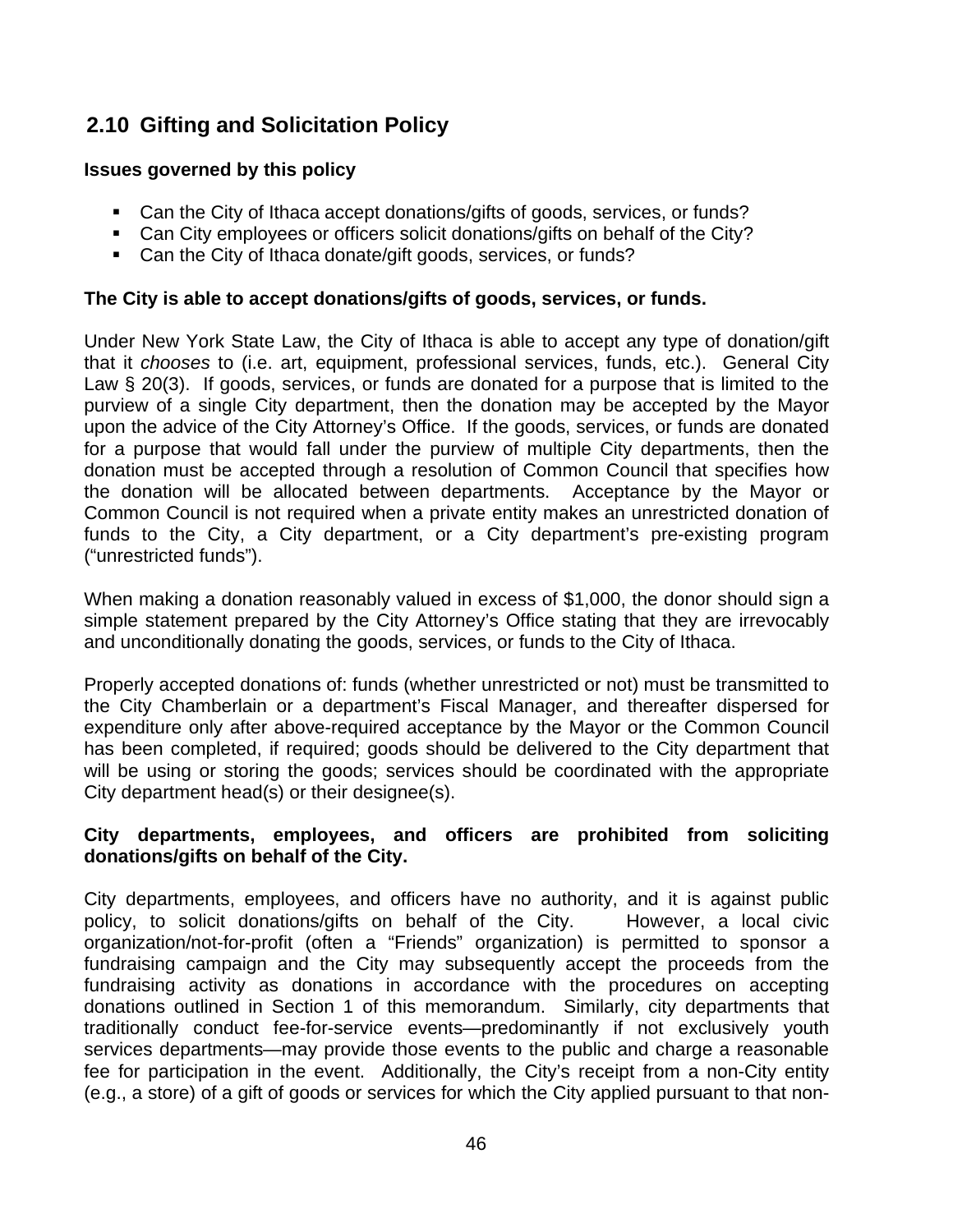City entity's publicly-advertised or long-standing program inviting proposals/applications for donations offered by the non-City entity shall not constitute solicitation of donations/gifts by the City, and shall be permitted in accordance with the procedures on accepting donations outlined in Section 1 of this memorandum.

The Mayor, City officers, and senior staff are prohibited from serving on the board of or soliciting donations for any civic organization/not-for-profit formed for the primary purpose of collecting and donating goods, services, or funds to a City department, program, or fund (i.e. Friends of the Ithaca Youth Bureau, Friends of Stewart Park). All other city employees may serve on the board of local civic organizations/not-for-profits formed to support a City department, program, or fund and solicit donations for such entities as long as they do so in their private capacities, not during work hours or in a manner in which it may be reasonably perceived that they are acting in their official capacity as a City employee.

# **The City is prohibited from donating/gifting goods, services, or funds, unless doing so primarily serves a municipal purpose.**

The City is prohibited by the New York State Constitution from giving or loaning money or property "to or in aid of any individual, or private corporation or association, or private undertaking." N.Y. Const. art. VIII, § 1. This prohibition includes the use of the City's or its departments names or logos, the loaning/borrowing of city vehicles, no matter how briefly, the disposition of surplus or unneeded City property, aiding, by way of funds, equipment, or staffing, of a not-for-profit's activities, and any other utilization of City services, equipment, or staff without fair and adequate compensation.

The City may provide goods, services, or funds to a private entity if doing so primarily serves a municipal purpose. An incidental private benefit will not invalidate an otherwise proper primary municipal purpose. In determining whether or not the disposition of City funds or property serves a public purpose, State courts defer to the judgment of a municipality's legislature. Therefore, any provision of goods, services, or funds to a private individual or organization which, absent a municipal purpose would constitute unlawful gifting, must be authorized for a valid municipal purpose by Common Council. Notwithstanding the preceding sentence, the provision to the public of *de minimis* items that a department head reasonably believes will promote a specific program of the City shall not constitute unlawful gifting (e.g., Human Resources giving out pens that encourage the public to apply for City jobs).

To ensure that the City does not violate New York State's prohibition on municipal gifting, the City Attorney's office should be consulted any time a department plans to dispose of surplus or unneeded City property. This prohibition does not include the disposal of City property through the trash, where no private party obtains a benefit beyond the cost of disposal. Furthermore, the disposition of surplus or unneeded City property by transferring it to another City department does not need to be reviewed by the City Attorney's Office. Before transferring City property from one department to another, the